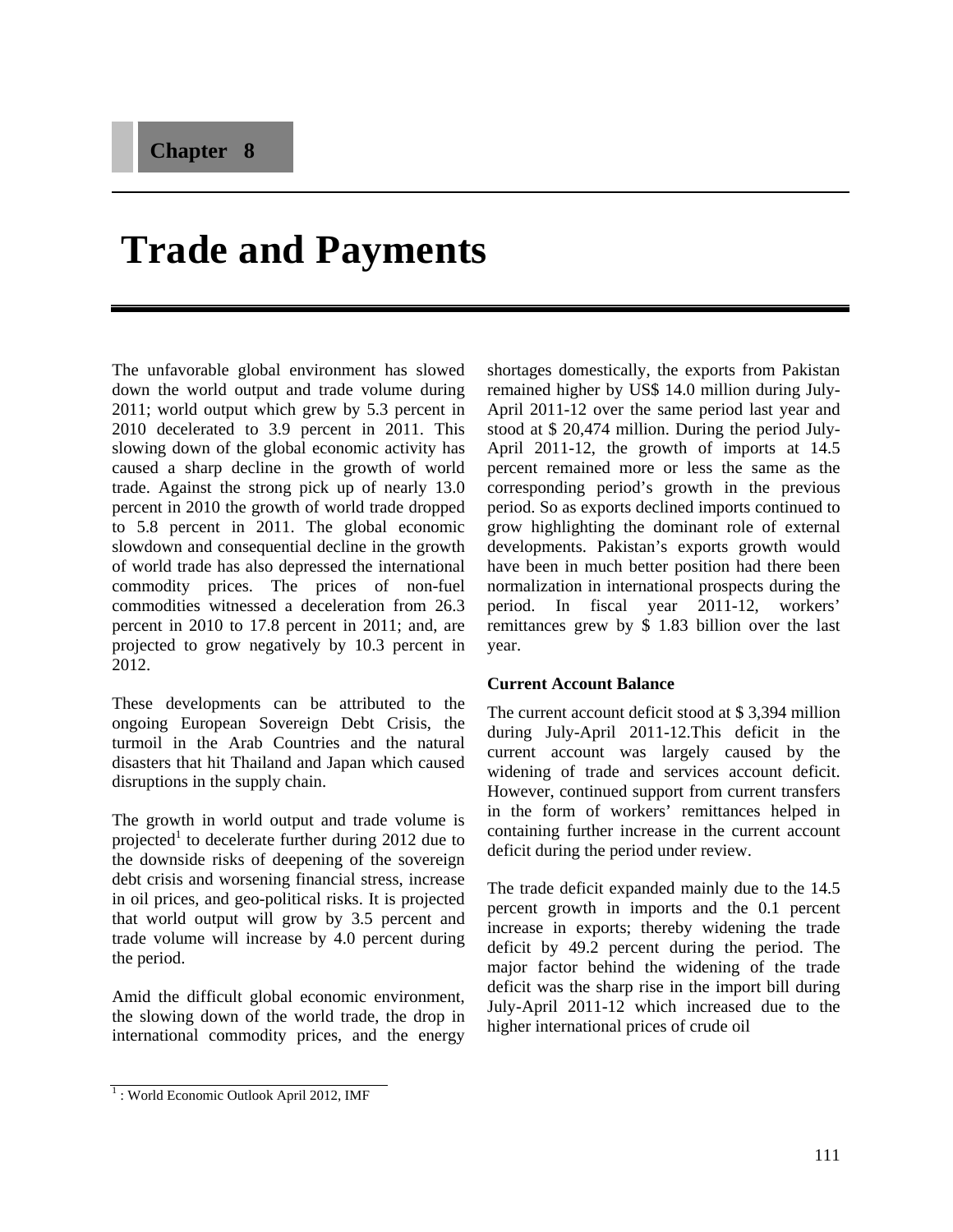| <b>US\$ Million</b><br><b>Table 8.1: Summary Balance of Payments</b> |           |           |             |           |  |  |  |  |  |  |
|----------------------------------------------------------------------|-----------|-----------|-------------|-----------|--|--|--|--|--|--|
|                                                                      | July-June |           | July-April* |           |  |  |  |  |  |  |
| <b>Items</b>                                                         | 2009-10   | 2010-11   | 2010-11     | 2011-12   |  |  |  |  |  |  |
| <b>Current Account Balance</b>                                       | $-3.946$  | 214       | 466         | $-3,394$  |  |  |  |  |  |  |
| <b>Trade balance</b>                                                 | $-11,536$ | $-10,516$ | $-8,499$    | $-12,683$ |  |  |  |  |  |  |
| Goods: Exports                                                       | 19,673    | 25,356    | 20,460      | 20,474    |  |  |  |  |  |  |
| Goods: Imports                                                       | 31,209    | 35,872    | 28,959      | 33,157    |  |  |  |  |  |  |
| <b>Services Balance</b>                                              | $-1,690$  | $-1,940$  | $-1,225$    | $-2,347$  |  |  |  |  |  |  |
| Services: Credit                                                     | 5,229     | 5,768     | 4,917       | 4,101     |  |  |  |  |  |  |
| Services: Debit                                                      | 6,919     | 7,708     | 6,142       | 6,448     |  |  |  |  |  |  |
| <b>Income Account Balance</b>                                        | $-3,282$  | $-3,017$  | $-2.465$    | $-2,655$  |  |  |  |  |  |  |
| Income: Credit                                                       | 561       | 716       | 563         | 668       |  |  |  |  |  |  |
| Income: Debit                                                        | 3843      | 3733      | 3028        | 3323      |  |  |  |  |  |  |
| <b>Current Transfers Net</b>                                         | 12,562    | 15,687    | 12,655      | 14,291    |  |  |  |  |  |  |
| of which:                                                            |           |           |             |           |  |  |  |  |  |  |
| Workers remittances                                                  | 8,906     | 11,201    | 9,046       | 10,877    |  |  |  |  |  |  |
| <b>Capital &amp; Financial Account</b>                               | 5,272     | 2,262     | 772         | 1,367     |  |  |  |  |  |  |
| <b>Capital Account</b>                                               | 175       | 161       | 82          | 167       |  |  |  |  |  |  |
| <b>Financial Account</b>                                             | 5,097     | 2,101     | 690         | 1,200     |  |  |  |  |  |  |
| Direct Investment In Pakistan                                        | 2,151     | 1,635     | 1,293       | 668       |  |  |  |  |  |  |
| Portfolio Investment (Net)                                           | $-65$     | 338       | 295         | $-126$    |  |  |  |  |  |  |
| Other Investment                                                     | 3,087     | 172       | $-846$      | 721       |  |  |  |  |  |  |
| <b>Net Errors and Omissions</b>                                      | -60       | 16        | $-29$       | $-515$    |  |  |  |  |  |  |
| <b>Overall Balance</b>                                               | 1,266     | 2,492     | 1,209       | $-2,542$  |  |  |  |  |  |  |
| Source: State Bank of Pakistan                                       |           |           |             |           |  |  |  |  |  |  |
| *: Provisional                                                       |           |           |             |           |  |  |  |  |  |  |

Analysis on a comparative month to month basis shows that the current account balance remained under pressure during the months of September 2011, October 2011 and November 2011. The month of September 2011 witnessed the highest deficit in current account in the entire July-April 2011-12 period due to the fall in remittances and the increase in the trade deficit during the month. The current account deficit remained lower in the following months alongwith a surplus of \$ 142 million in March 2012.

The monthly average exports increased by 0.1 percent during July-April 2011-12 and stood at \$ 2,047 million per month as against the average of \$ 2046 million per month during the comparable period last year.

The month-wise imports averaged \$ 3,316 million during July-April 2011-12 and remained higher than the average import of \$ 2,896 million in the same period last year. With the exception of March 2012, monthly imports remained higher in all the remaining periods of the current fiscal year 2011-

12, compared to the corresponding months of the previous year.



During July-April 2011-12, the services account deficit recorded an expansion of \$ 1,122 million. This deterioration in the services account was primarily due to the 16.6 percent fall in services exports. In addition to this, the 5.0 percent increase in imports also contributed to the deterioration in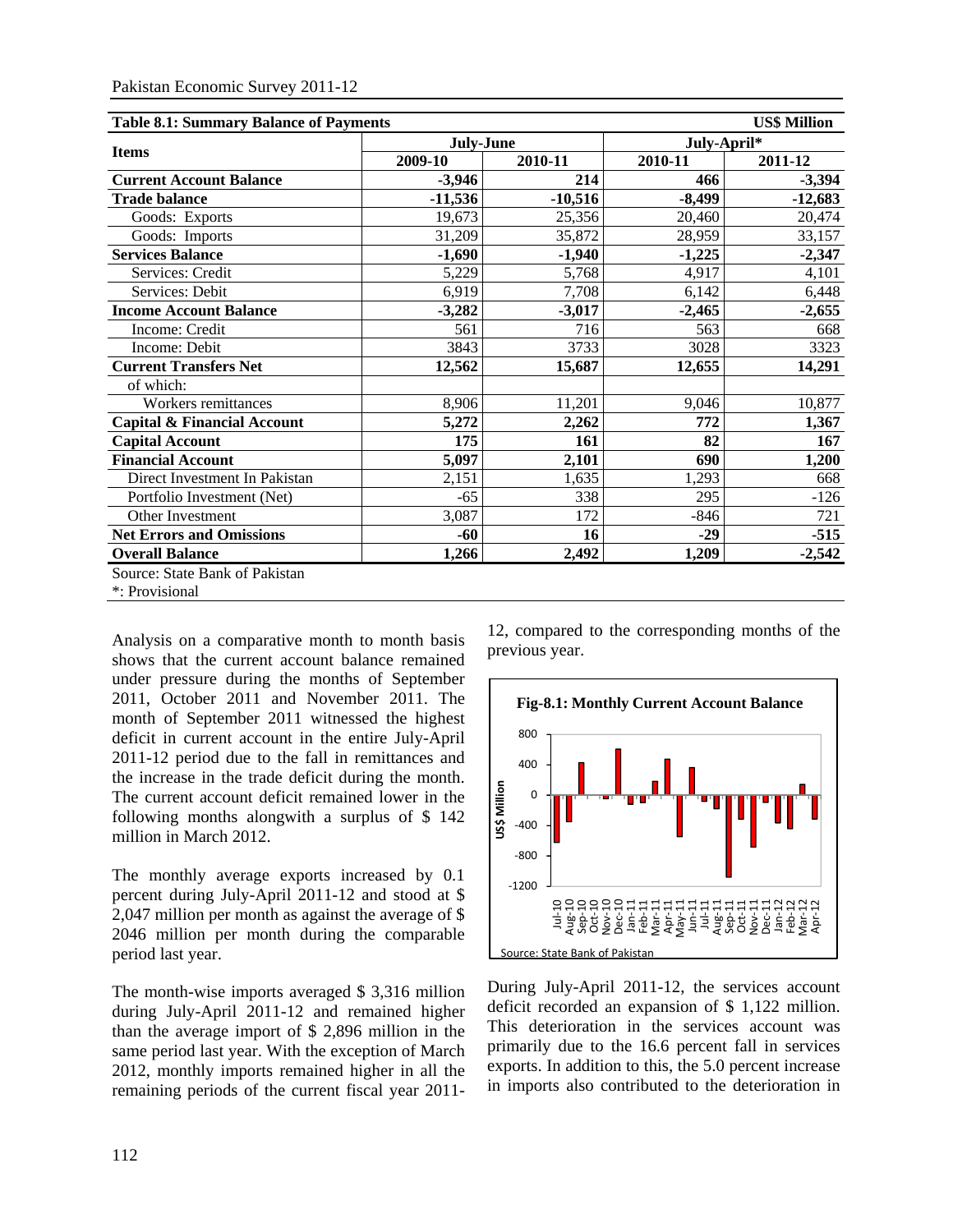the services account during the period under review.

contributors to the overall increase in services imports during July-April 2011-12.

### Within services export, government services witnessed a major decline of 34.4 percent during July-April 2011-12 compared to the same period last year. This was the outcome of the absence of logistic support inflows during July-April 2011-12 as compared to \$ 743 million in the corresponding period last year.

The other major categories of services export which showed a fall during July-April 2011-12 remained transportation, other business services and communication services; these services declined by \$ 51.0 million, \$ 68.0 million and \$ 21.0 million respectively over the July-April 2010- 11. On the other hand, the major service exports of insurance, computer and information and travel witnessed a major increase during July-April 2011- 12.

# **Workers' Remittances**

According to World Bank estimates the remittances flows to developing countries in 2011 increased by 8.0 percent from \$ 325 billion in 2010 and is forecast to grow at 7 to 8 percent annually till 2014.

Compared to the 10.1 percent growth in South Asia, remittances to Pakistan witnessed a strong growth of 25.8 percent in 2011 over previous year. Pakistan has become the fifth largest remittances recipient developing country in 2011. The general upward trend in remittances during the period under review was composed of a per annum average growth from U.A.E of 32.2 percent followed by U.K. (30.1 percent), Saudi Arabia (27.3 percent), EU countries (25.3 percent), Other GCC Countries (15.1 percent) and USA (9.5 percent) during the period 2007-08 to 2010-11.



Government services and travel remains the major

More recently, following the impressive performance of the last year, worker's remittances continued to provide strength to the current account. During July-April 2011-12, worker's remittances grew by 20.2 percent and stood at \$ 10.9 billion. The cumulative increase of \$ 1.83 billion during July-April 2011-12 over July-April 2010-11 is largely attributed to the government's

efforts to divert remittances from the informal to the formal channel. Since the launch of the Pakistan Remittances Initiative (PRI), the share of worker's remittances coming through the banking channel has increased considerably, from 75 percent in 2009-10 to 91 percent in 2011-12. PRI has taken a number of steps to enhance the flow of remittances through formal channels which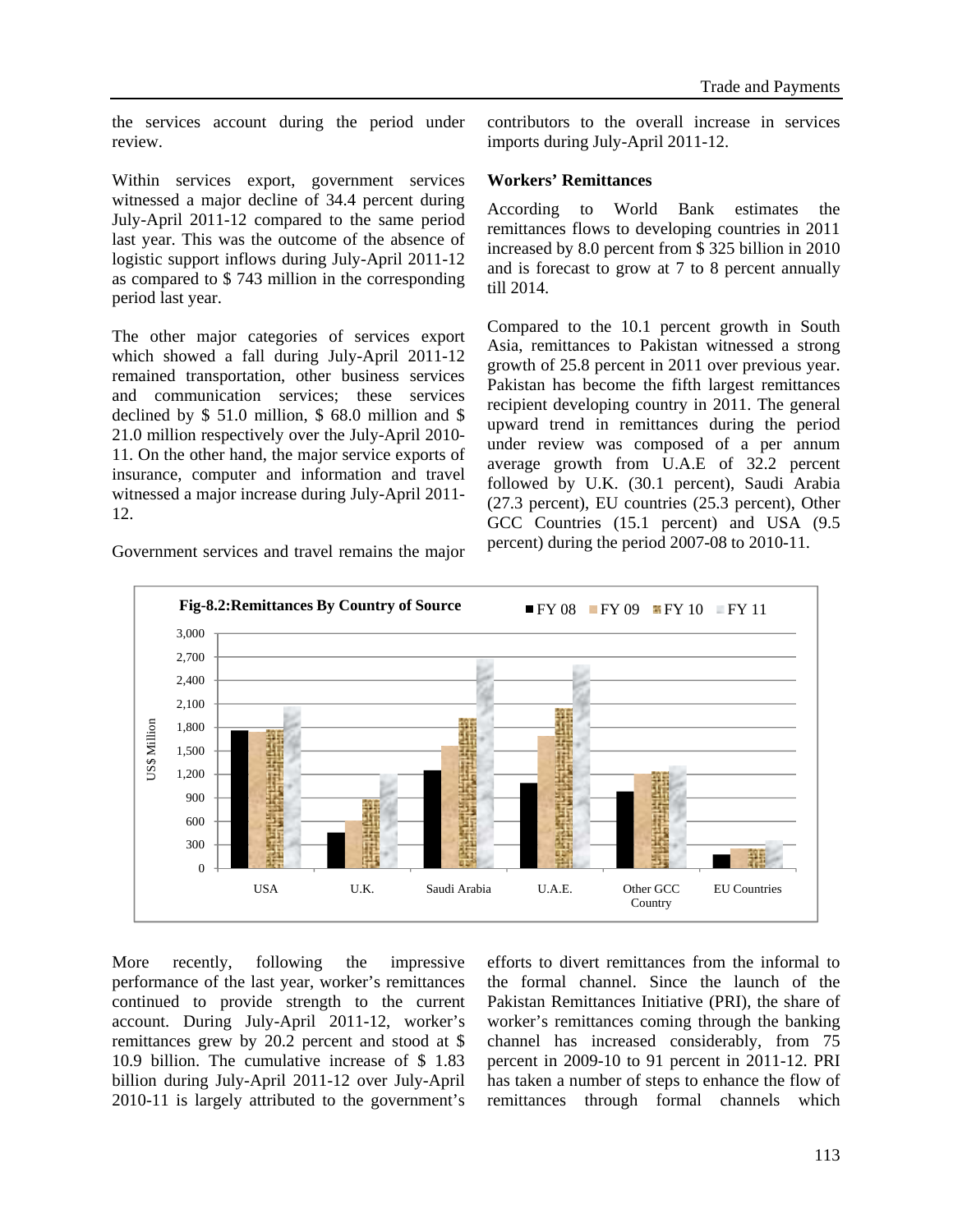include: (a) preparation of national strategies on remittances (b) taking all necessary steps to implement the overall strategy (c) playing the advisory role for financial sector in terms of preparing a business case, relationship building with overseas correspondents, creating separate efficient remittance payment highways and (d) becoming a national focal point for overseas Pakistanis through round the clock call centre, separate web site etc.

Monthly analysis shows that with the exception of September and November 2011, the growth in workers' remittances remained higher during July-April 2011-12 compared to the corresponding years. It also crossed the one billion mark during these months.

Country-wise data shows that remittances from almost all major traditional sources increased. The share of Saudi Arabia in overall remittances was

the largest; with UAE and USA having the second and third largest shares. Other countries like UK and Other GCC Countries also contributed to the increase in remittances during the period under review



| Table: 8.2. Country/Region Wise Cash Workers' Remittances<br>(\$ Million) |         |              |          |         |  |  |  |  |  |  |
|---------------------------------------------------------------------------|---------|--------------|----------|---------|--|--|--|--|--|--|
| <b>Country/Region</b>                                                     | Jul-Apr |              |          |         |  |  |  |  |  |  |
|                                                                           | 2010-11 | $2011 - 12*$ | % Change | % Share |  |  |  |  |  |  |
| <b>USA</b>                                                                | 1,677.9 | 1,922.4      | 14.6     | 17.7    |  |  |  |  |  |  |
| U.K.                                                                      | 990.9   | 1,263.7      | 27.5     | 11.6    |  |  |  |  |  |  |
| Saudi Arabia                                                              | 2,085.8 | 2,987.9      | 43.2     | 27.5    |  |  |  |  |  |  |
| <b>UAE</b>                                                                | 2,091.3 | 2,386.3      | 14.1     | 21.9    |  |  |  |  |  |  |
| Other GCC Countries                                                       | 1,063.5 | 1,226.6      | 15.3     | 11.3    |  |  |  |  |  |  |
| <b>EU</b> Countries                                                       | 290.8   | 304.6        | 4.8      | 2.8     |  |  |  |  |  |  |
| <b>Other Countries</b>                                                    | 846.4   | 785.7        | $-7.2$   | 7.2     |  |  |  |  |  |  |
| <b>Total</b>                                                              | 9,046.6 | 10,877.0     | 20.2     | 100.0   |  |  |  |  |  |  |
| Source: State Bank of Pakistan                                            |         |              |          |         |  |  |  |  |  |  |

\* Provisional

### **Financial Account**

The financial account posted a surplus of \$ 1,200 million during July-April 2011-12 against a surplus of \$ 690 million in the corresponding period last year. Foreign direct investment declined by \$ 625 million and portfolio investment witnessed a fall of \$ 126 million. Other investment stood at \$ 721 million during July-April 2011-12.

During the period July-April 2011-12, Foreign Direct Investment (FDI) declined by 48.3 percent. This decline was primarily due to lower investment in the telecommunication, financial business and power sector during the period. The fall in FDI in Pakistan appears to be the result of factors such as energy crises and circular debt. However, the Oil & Exploration remained the major attraction during current fiscal year as its share in overall FDI stood at 69.8 percent with 37.9 percentage points increase during the period.

### **Foreign Exchange Reserves**

In current fiscal year 2011-12, Pakistan's foreign exchange reserves reached by \$ 16.49 billion at the end-April 2012 compared to \$ 17.05 billion in corresponding period last year.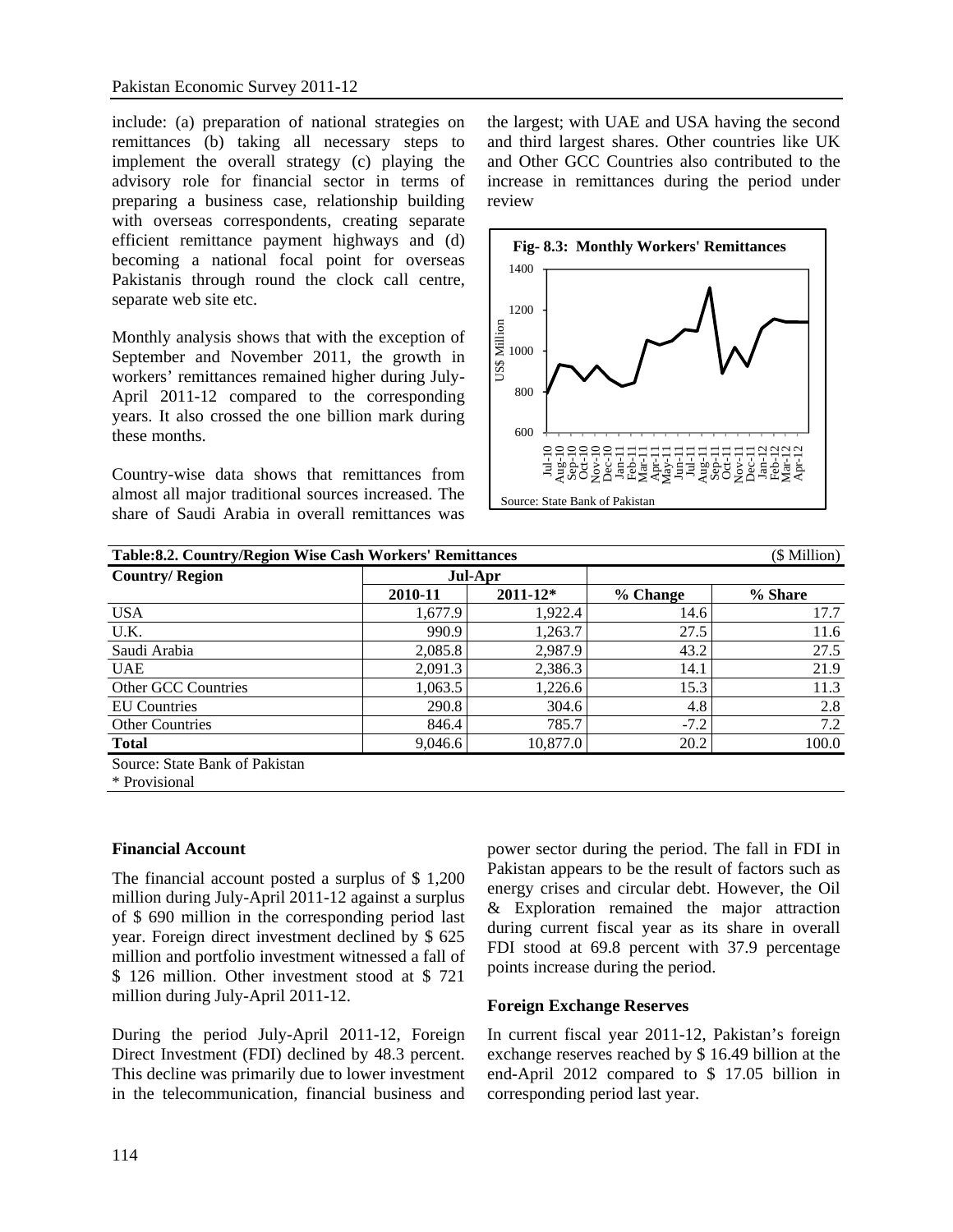This was mainly due to current account deficit and repayment of \$ 400 million to the IMF.

On the other hand, the rising inflows of scheduled banks reserves on account of healthy rise in FE-25 deposits and trade NOSTROs helped increase reserves in scheduled banks by \$ 1.10 billion.



### **Exchange Rate**

After witnessing the continuous decline in depreciation of average annual exchange rates during 2009-10 and 2010-11, the domestic currency remained under pressure through most of fiscal year 2011-12. This pressure is emerging from the deficit in the overall external account of the country during July-April 2011-12. As a result Pakistan's currency vis-à-vis the US dollar depreciated during July-April 2011-12.

In absolute terms, the exchange rate averaged Rs. 85.50/US\$ during July-April 2010-11, whereas it averaged at Rs. 88.55/US\$ during July-April 2011- 12. The Pak Rupee depreciated by 3.4 percent during July-April 2011-12 over the depreciation of 2.2 percent in July-April 2010-11 period due to the widening current account deficit and speculations on account of the repayment of IMF loan during the period.

Apart from the deficit in the current account balance during July-April 2011-12 other domestic factors as well as the speculative environment in the foreign exchange market added volatility to the exchange rate.



## **Real Effective Exchange Rates**

Conceptually, the REER is defined as the weighted average of nominal exchange rates adjusted for relative price differential between the domestic and foreign countries. Given the weakness against the US dollar, the Pak Rupee depreciated by 8.8, 5.7 and 3.7 percent, against Yen, Euro and Great Britain Pound, respectively. Despite depreciation against the US dollar and other major currencies in nominal terms, the Pakistan currency appreciated by 0.51 percent in real terms during Jul-Dec 2011-12 against an appreciation of 0.16 percent during Jul-Dec 2010-11. The appreciation in real terms was due to the sharp and persistent rise in the relative price index (RPI).

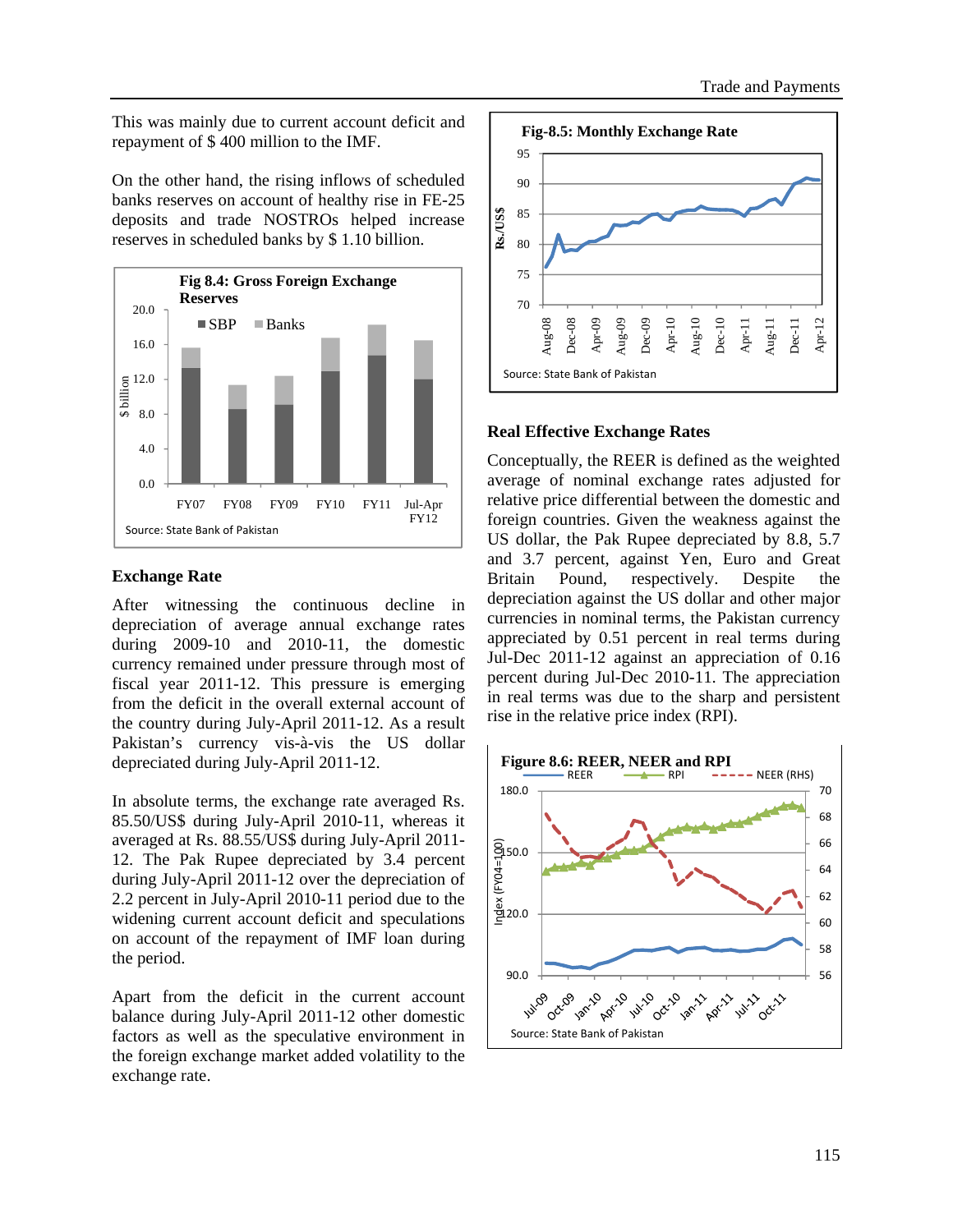### **Commodity-Wise Performance of Exports and Imports2 Exports**

Group-wise analysis of exports growth suggests that the exports of the "other manufacturers" witnessed an impressive growth of 19.9 percent during July-April 2011-12 over the same period last year. Its share in overall exports also increased by 3.9 percentage points and stood at 20.0 percent during current fiscal year 2011-12. Jewelry, chemicals and pharmaceutical products, surgical goods & medical instruments, guar and guar products and engineering goods remained the prominent categories among the positive contributors to the overall increase in "other manufactures" group. Furthermore, these five items collectively added \$ 668.6 million in the overall exports during July-April 2011-12. Jewelry exports have witnessed a significant \$ 335.6 million increase over the last year and its share in "other manufactures" group also increased from 10.0 percent to 17.0 percent during July-April 2011-12. Moreover, cement exports also increased by 3.5 percent during July-April 2011-12 against the fall of 9.9 percent during July-April 2010-11. This increase in cement export receipts is mainly the outcome of higher unit values, which increased by 12.9 percent during the period. The decline in quantum exports of cement which witnessed a fall by 8.3 percent during the period tampered the increase in cement export receipts.

However, the overall increase in "other manufactures" group was offset to some extent by the negative growth of carpets (5.9 percent), leather garments (15.6 percent) and cutlery (6.3 percent) during July-April 2011-12. The export category of carpets, rugs and mats declined due to increased competition from the neighboring countries of Pakistan.

The value of exports from the food group stood at \$ 3509.7 million during July-April 2011-12 compared to \$ 3597.6 million in the corresponding period last year, thereby showing a negative growth of 2.4 percent. In absolute terms this represents a fall of \$ 87.9 million during the period. Further details reveal that the lower quantity of exports of most of the food items remains the major reason behind the overall decline. The unit values of different food items remained largely positive during the period. The major factors behind the overall fall in food exports remain wheat, rice and vegetables. In absolute terms these three items fell by \$ 442.3 million during the first ten months of the current fiscal year 2011-12. Rice exports followed last year's trend and declined by 3.2 percent during July-April 2011-12. This fall in rice export is due to the overall quantum exports of rice by 9.1 during the period. The major reason behind the fall in rice exports remained the higher availability of rice internationally. The other reason for the fall in rice exports was the higher proportion of nonbasmati rice in the overall export quantum of rice.

Wheat exports declined due to the internationally lower demand and prices as quantity and unit value of wheat both witnessed a negative growth of 70.6 percent and 8.3 percent, respectively.

On the other hand, fruits exports witnessed a major increase during 2011-12; in absolute terms fruit exports increased by \$ 70.5 million during July-April 2011-12 over the same period last year.

In contrast to the 32.1 percent growth in July-April 2010-11 textile exports declined by 9.6 percent during July-April 2011-12. This fall in textile is mainly attributed to decline in quantity exports; the majority of the textile categories show a negative growth in the quantities exported. The major reason behind this phenomenon is the energy crisis hitting the textile sector and the fall in international demand. Owing to this, the share of the textile sector in overall exports declined from 55.8 percent in July-April 2010-11 to 52.4 percent during July-April 2011-12 and on absolute term it fell by \$ 1076 million during the period.

 $2$ : The analysis of exports and imports is based on trade data released by Pakistan Bureau of Statistics (PBS) on Customs basis which differs from exchange record data by SBP.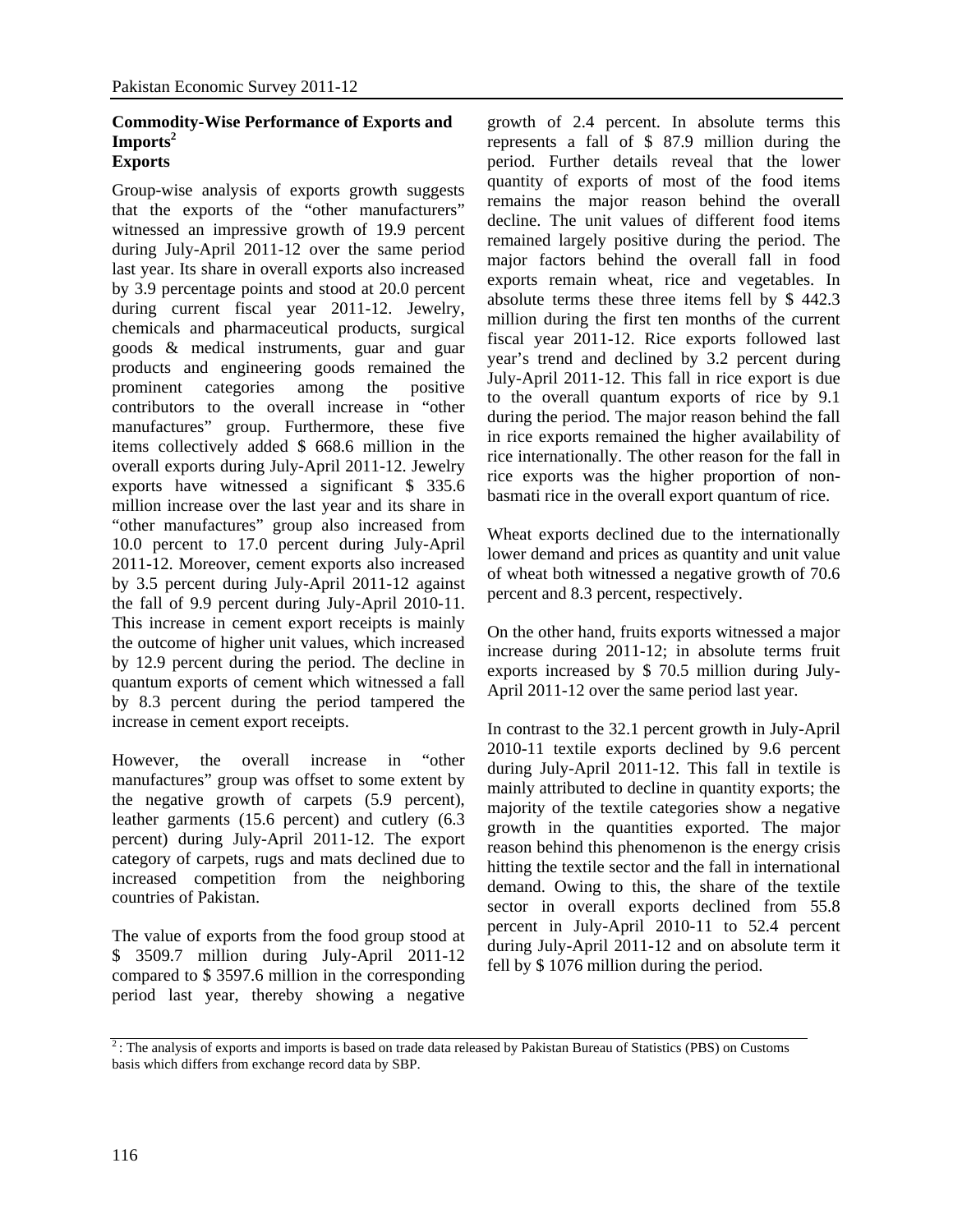| Table 8.3: Structure of Exports |                   |              |                   | (\$ Millions)   |
|---------------------------------|-------------------|--------------|-------------------|-----------------|
| <b>Particulars</b>              | <b>July-April</b> |              | % Change          | <b>Absolute</b> |
|                                 | $2011 - 12*$      | $2010 - 11*$ |                   | <b>Change</b>   |
| A. Food Group<br>Rice           | 1,735.2           | 1,792.2      | $-3.2$            | $-57.0$         |
| Fish & Fish Preparation         | 259.3             | 234.4        | 10.6              | 24.9            |
| Fruits                          | 322.4             | 252.0        | 28.0              | 70.5            |
| Vegitables                      | 131.9             | 211.7        | $-37.7$           | $-79.8$         |
| Wheat                           | 112.7             | 418.2        | $-73.0$           | $-305.5$        |
| Spices                          | 38.6              | 38.7         | $-0.3$            | $-0.1$          |
| Oil Seeds, Nuts & Kernels       | 23.4              | 14.5         | 60.6              | 8.8             |
| Meat & Meat Preparation         | 141.6             | 122.0        | 16.0              | 19.6            |
| <b>B. Textile Manufactures</b>  |                   |              |                   |                 |
| Raw Cotton                      | 433.1             | 327.3        | 32.3              | 105.8           |
| <b>Cotton Yarn</b>              | 1,451.7           | 1,880.0      | $-22.8$           | $-428.3$        |
| <b>Cotton Cloth</b>             | 1,969.8           | 2,081.2      | $-5.4$            | $-111.4$        |
| Knitwear                        | 1,624.5           | 1,870.1      | $-13.1$           | $-245.6$        |
| <b>Bed Wear</b>                 | 1,453.1           | 1,686.0      | $-13.8$           | $-232.9$        |
| Towels                          | 556.5             | 607.8        | $-8.4$            | $-51.3$         |
| Readymade Garments              | 1,326.6           | 1,396.5      | $-5.0$            | $-69.9$         |
| Made-up Articles                | 472.7             | 509.0        | $-7.1$            | $-36.3$         |
| C. Petroleum Group              |                   |              |                   |                 |
| <b>Petroleum Products</b>       | 291.9             | 752.9        | $-61.2$           | $-461.0$        |
| Petroleum Top Naptha            | 518.4             | 388.5        | 33.4              | 129.9           |
| <b>D. Other Manufactures</b>    |                   |              |                   |                 |
| Carpets. Rugs & mats            | 104.3             | 110.9        | $-5.9$            | $-6.6$          |
| <b>Sports Goods</b>             | 269.2             | 262.9        | 2.4               | 6.2             |
| <b>Leather Tanned</b>           | 358.7             | 370.8        | $-3.3$            | $-12.2$         |
| <b>Leather Manufactures</b>     | 435.3             | 450.3        | $-3.3$            | $-14.9$         |
| Surgical Goods & Medical.Inst.  | 249.6             | 212.6        | 17.4              | 37.0            |
| Chemicals & Pharma. Pro.        | 909.0             | 725.5        | $\overline{25.3}$ | 183.5           |
| <b>Engineering Goods</b>        | 230.1             | 196.4        | 17.2              | 33.7            |
| Jewellary                       | 649.7             | 314.1        | 106.9             | 335.6           |
| Cement                          | 387.3             | 374.2        | $\overline{3.5}$  | 13.1            |

The negative effects of the energy shortages domestically and the slowdown of global demand are especially visible in the decline in the quantity of exports despite the increase in the unit values of the majority of items during the period July-April

2011-12. Due to this phenomenon, the quantum exports of high value added items such as knitwear, bed wear, towels and readymade garments have shown negative growth during the period under review.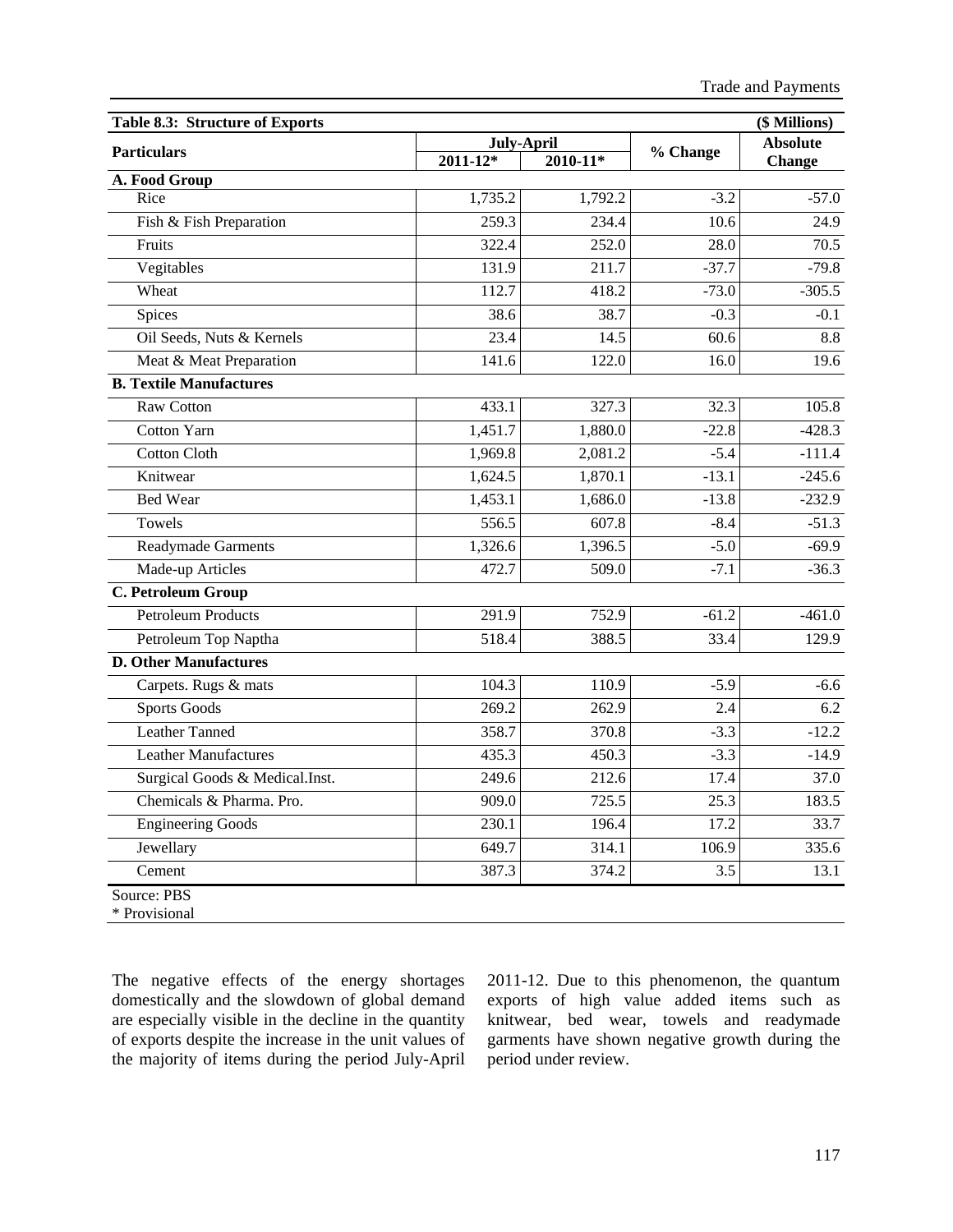

Notwithstanding the higher international prices, the petroleum group export receipts declined by 29.0 percent during the first ten months of the current fiscal year compared to the same period last year. This decline in the petroleum group is due to the decline in quantum export as petroleum products and naptha fell by 68.4 percent and 13.9 percent respectively causing a decline of \$ 331.0 million in net absolute terms in export receipts from petroleum group over the corresponding period last year. The circular debt problem in the country remained the major reason for the decline in the petroleum group exports during July-April 2011- 12. Moreover, the share of the petroleum group also declined by 1.50 percentage points during the period under review.

### **Concentration of Exports**

The process of decrease in concentration of exports items continued in the current fiscal year (July-April 2011-12) as the share of other items in overall exports increased to 39.0 percent against the 28.5 percent during 2006-07, a 10.5 percentage points increase during the period. Moreover, the share of the other items category witnessed a 6.2 percentage points increase during July-April 2011- 12 compared to the same period last year. In spite of this structural change in exports of the country, the major share of Pakistan's export is still concentrated in a few items with only three items (cotton manufactures, leather and rice) making up 61.0 percent of total exports during July-March 2011-12.

| Table 8.4: Pakistan's Major Exports             |         |         |       |         |           |            | (Percentage Share) |  |
|-------------------------------------------------|---------|---------|-------|---------|-----------|------------|--------------------|--|
|                                                 | $06-07$ | $07-08$ | 08-09 | $09-10$ | $10 - 11$ | $Jul-Mar*$ |                    |  |
| Commodity                                       |         |         |       |         |           | $10 - 11$  | 11-12              |  |
| <b>Cotton Manufacturers</b>                     | 59.7    | 51.9    | 52.6  | 50.6    | 52.9      | 53.7       | 50.1               |  |
| Leather**                                       | 5.2     | 5.8     | 5.4   | 4.5     | 4.4       | 4.5        | 2.2                |  |
| Rice                                            | 6.6     | 9.8     | 11.2  | 11.3    | 8.7       | 9.0        | 8.7                |  |
| <b>Sub-Total of three Items</b>                 | 71.5    | 67.5    | 69.2  | 66.4    | 66        | 67.2       | 61.0               |  |
| Other Items                                     | 28.5    | 32.5    | 30.8  | 33.6    | 34.0      | 32.8       | 39.0               |  |
| Total                                           | 100     | 100     | 100   | 100     | 100       | 100        | 100                |  |
| Source: Pakistan Bureau of Statistics           |         |         |       |         |           |            |                    |  |
| *Provisional, ** Leather & Leather Manufactured |         |         |       |         |           |            |                    |  |

### **Direction of Exports**

Despite being concentrated in a few markets, Pakistan has witnessed some geographical diversification in exports. During 2005-06, 47.2 percent of the country's exports were concentrated in five markets (USA, UK, Germany, Hong Kong and U.A.E.) of the world and remaining share of all other countries was 52.8 percent. This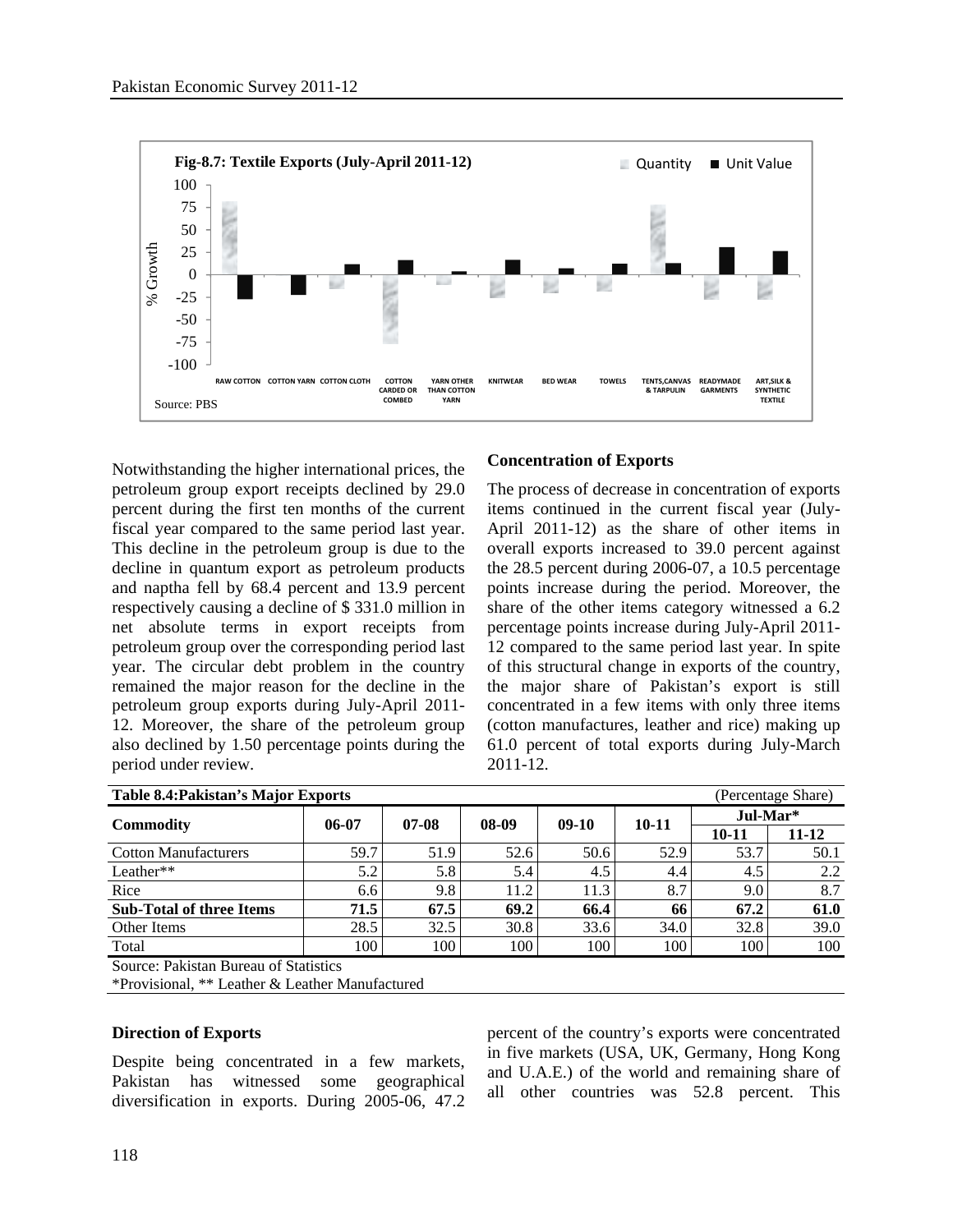concentration is on continuous decline since 2005- 06 and recently the share of these five market stood at 35.2 percent whereas the share of all other countries increased to 64.8 during July-March 2011-12 compared to 52.8 percent share during 2005-06. This improvement in geographical diversification was mainly the result of the Strategic Trade Policy Framework (STPF-2009- 12) introduced by the government and the resulting increase in exports to China, Afghanistan and Bangladesh.

| <b>Table 8.5: Major Exports Markets</b> |         |         |         |       |         |           |           | (Percentage Share) |  |
|-----------------------------------------|---------|---------|---------|-------|---------|-----------|-----------|--------------------|--|
|                                         |         |         | $07-08$ |       |         |           | Jul-Mar   |                    |  |
| Country                                 | $05-06$ | $06-07$ |         | 08-09 | $09-10$ | $10 - 11$ | $10 - 11$ | $11 - 12*$         |  |
| <b>USA</b>                              | 25.5    | 24.6    | 19.5    | 18.9  | 17.4    | 16.0      | 15.9      | 14.7               |  |
| <b>UK</b>                               | 5.4     | 5.6     | 5.4     | 4.9   | 5.3     | 4.9       | 5.0       | 5.1                |  |
| Germany                                 | 4.2     | 4.1     | 4.3     | 4.2   | 4.1     | 5.1       | 5.0       | 4.8                |  |
| Honk Kong                               | 4.1     | 3.9     | 2.7     | 2.1   | 2.2     | 2.0       | 2.2       | 1.6                |  |
| U.A.E.                                  | 8.0     | 8.2     | 10.9    | 8.2   | 8.9     | 7.3       | 7.3       | 9.0                |  |
| <b>Sub-Total</b>                        | 47.2    | 46.4    | 42.8    | 38.3  | 37.9    | 35.3      | 35.4      | 35.2               |  |
| <b>Other Countries</b>                  | 52.8    | 53.6    | 57.2    | 61.7  | 62.1    | 64.7      | 64.6      | 64.8               |  |
| Total                                   | 100.0   | 100.0   | 100.0   | 100.0 | 100.0   | 100.0     | 100.0     | 100.0              |  |

\*Provisional

### **Imports**

Structure of imports indicates that food group imports accounted for 11.4 percent of total imports and showed a negative growth rate of 1.7 percent during July-April 2011-12 compared to last year. This fall in the overall food import bill is the result of a decline in the quantity of imports of most of the food items despite the increase in the unit values of food group items.

Within food group imports, the major contribution came from sugar as its import bill declined by \$ 665.0 million in absolute terms during July-April 2011-12 compared to the same period last year. This fall in sugar imports came on the back of improved sugar production domestically due to higher crop production of sugarcane during the fiscal year under review. Moreover, the import bill of spices and pulses also witnessed a fall during the period.

The import bill for edible oil increased by 16.5 percent and has added \$ 273 million to this year's import bill. Palm oil imports surged in quantity, value and per unit value as it increased by 5.1 percent, 18.3 percent and 12.5 percent, respectively. The higher import bill of palm oil is the result of higher international prices and higher domestic demand during the period, resulting in an increase in the palm oil import bill in absolute terms by \$ 292 million. In addition, the import bill for tea during 2011-12 also increased by 4.8 percent on the back of higher import prices during the period.



The Import of petroleum group products grew by 43.5 percent during July-April 2011-12 against the 8.4 percent growth in the corresponding period last year reflecting mainly the impact of higher international oil prices since per unit values of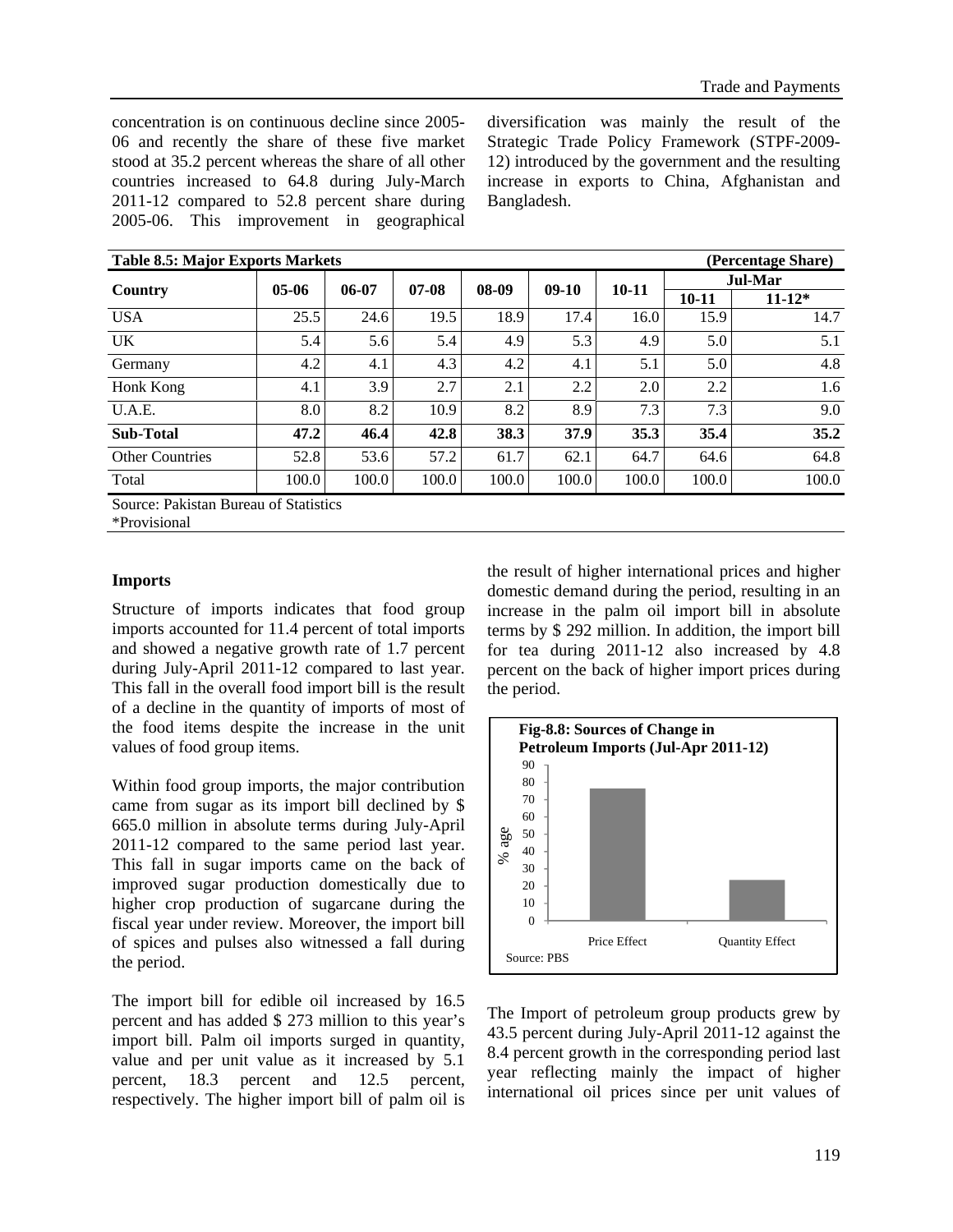petroleum products and petroleum crude increased by 28.9 percent and 36.6 percent, respectively. Moreover, during July-April 2011-12, the petroleum group import bill increased by \$ 3,815.3 million over the same period last year. Nearly 76.4 percent of this increase in the import bill is contributed by the price impact and 23.6 percent by the quantum impact.

The increase in the petroleum import bill is also evident from the international monthly average prices of oil. These surged from \$ 76.4 per barrel in July 2010 to \$ 120.5 per barrel in April 2012.

Moreover, the quantity of petroleum product imports increased by 31.7 percent while quantum imports of crude oil declined by 19.5 percent during July-April 2011-12. This phenomenon in quantum imports results from the effect of the circular debt problem in the country faced by refineries.



The import of consumer durables added \$ 229.8 million to the overall import bill for July-April 2011-12. The contribution to the increase in consumer durables imports remained road motor vehicles. Their import bill increased by \$ 229.3 million. Moreover, the import of electric machinery and appliances also increased by 0.1 percent during the period. During July-April 2011- 12, the increase in road motor vehicle imports was the outcome of higher import of CBU (complete build-up unit) which increased by \$ 234.3 million over the last year due to the import of cars and buses, trucks and other heavy vehicles categories increasing by 161.0 percent and 91.3 percent respectively during the current fiscal year period under review. Moreover, the complete knocked down-down (CKD)/semi-knocked-down (SKD) category of road motor vehicles also increased by 6.8 percent during July-April 2011-12. Within this category, motor cycles and buses, trucks and other heavy vehicles contributed positively during the period. Due to these developments, the import quantum and value of rubber tyres and tubes witnessed an increase of 25.4 percent and 14.4 percent respectively during July-April 2011-12.

Increase in the overall import bill of consumer durables is generally the outcome of the fall in duties on automobiles, deep freezers, air conditioners and beverages along with the cut in taxes announced by government.

Telecom imports grew by 22.9 percent during the first ten months of the current fiscal year. In absolute terms the import in the telecom sector witnessed an increase of \$ 195.2 million. Out of the total increase in telecom imports, 65.4 percent has been contributed by mobile phone imports which grew by 29.0 percent and added \$ 127.7 million to the import bill during July-April 2011- 12 as compared to the corresponding period last year. This increase may be the result of increased availability of cheaper mobile phones in the country.

The machinery group imports decreased to \$ 3148.4 million during the first ten months of the current fiscal year 2011-12 as against \$ 3595.9 million in the corresponding period last year. Among the different items of the machinery group, textile machinery, air crafts, ships and boats and other machinery witnessed a decline during the period under review. The decline in textile machinery import may be attributed to the fall in external demand; decline in export prices; and, energy problems faced by textile sector.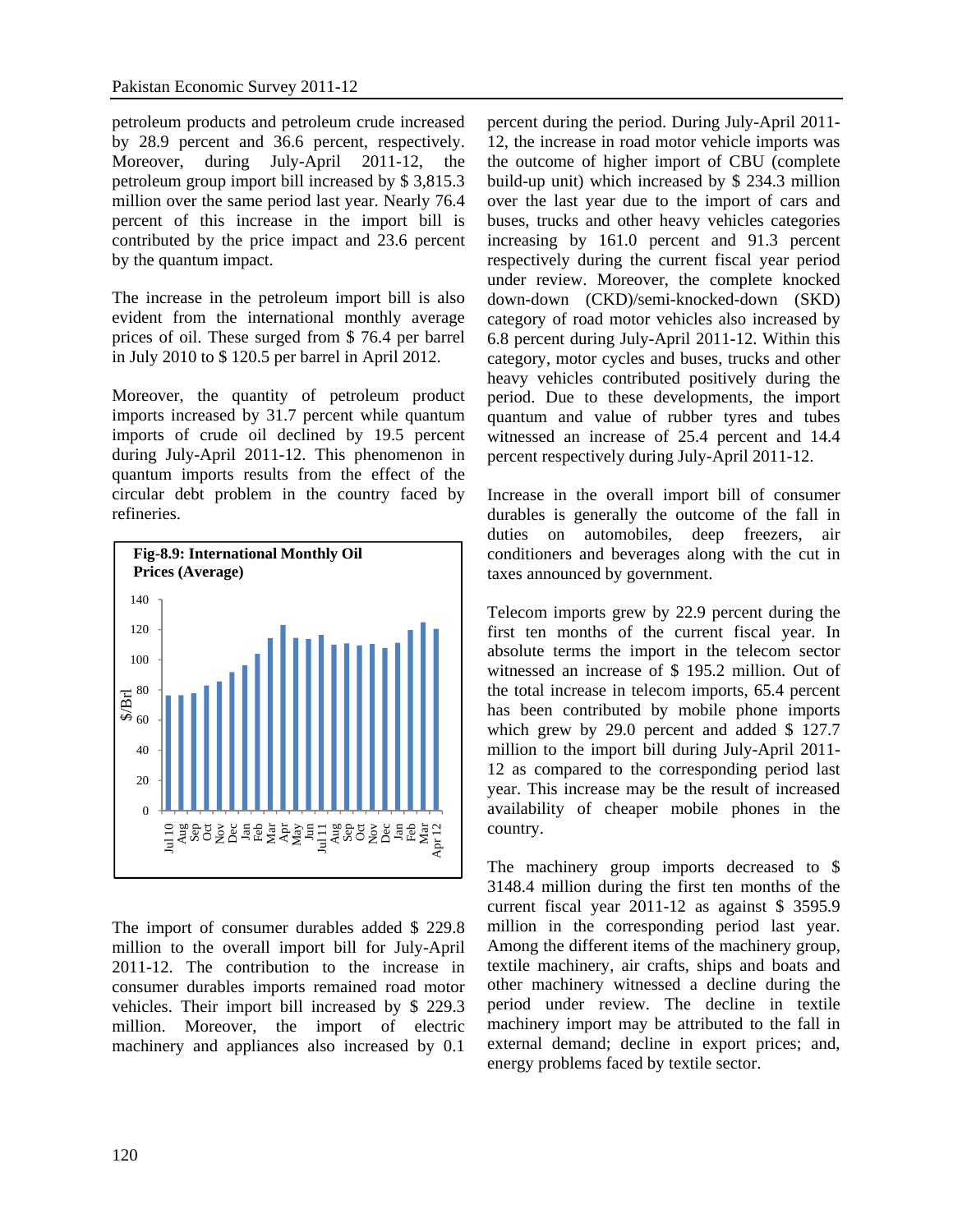| Table 8.6: Structure of Imports      |                   |             |          | (\$ Million)    |
|--------------------------------------|-------------------|-------------|----------|-----------------|
| <b>Particulars</b>                   | July-April        |             |          | <b>Absolute</b> |
|                                      | $2010 - 11$       | $2011 - 12$ | % Change | <b>Change</b>   |
| A. Food Group                        |                   |             |          |                 |
| Milk & milk food                     | 129.5             | 134.3       | 3.7      | 4.9             |
| <b>Wheat Unmilled</b>                | 5.2               | 0.0         | $-100.0$ | $-5.2$          |
| Dry fruits                           | 74.4              | 72.3        | $-2.8$   | $-2.1$          |
| Tea                                  | 288.3             | 302.0       | 4.8      | 13.7            |
| Spices                               | 91.3              | 86.6        | $-5.2$   | $-4.7$          |
| Edible Oil (Soyabean & Palm Oil)     | 1,660.3           | 1,933.6     | 16.5     | 273.3           |
| Sugar                                | 679.9             | 14.4        | $-97.9$  | $-665.5$        |
| Pulses                               | 344.6             | 320.3       | $-7.1$   | $-24.3$         |
| <b>B. Machinery Group</b>            |                   |             |          |                 |
| Power Gen. Machines                  | 865.6             | 877.2       | 1.3      | 11.6            |
| <b>Office Machines</b>               | 195.6             | 239.8       | 22.6     | 44.2            |
| <b>Textile Machinery</b>             | 399.4             | 339.0       | $-15.1$  | $-60.4$         |
| Const. & Mining Mach.                | 98.6              | 111.0       | 12.6     | 12.4            |
| <b>Aircraft Ships and Boats</b>      | 713.5             | 305.8       | $-57.1$  | $-407.7$        |
| <b>Agriculture Machinery</b>         | $\overline{77.6}$ | 103.0       | 32.7     | 25.4            |
| C. Petroleum Group                   |                   |             |          |                 |
| <b>Petroleum Products</b>            | 4,919.9           | 8,354.8     | 69.8     | 3,434.8         |
| Petroleum Crude                      | 3,847.6           | 4,228.1     | 9.9      | 380.5           |
| <b>D. Consumer Durables</b>          |                   |             |          |                 |
| Electric Mach. & App.                | 674.8             | 675.3       | 0.1      | 0.5             |
| <b>Road Motor Vehicles</b>           | 1,082.8           | 1,312.1     | 21.2     | 229.3           |
| <b>E. Raw Materials</b>              |                   |             |          |                 |
| <b>Raw Cotton</b>                    | 852.8             | 369.5       | $-56.7$  | $-483.4$        |
| Synthetic fibre                      | 464.2             | 434.6       | $-6.4$   | $-29.5$         |
| Silk yarn (Synth & Arti)             | 444.7             | 503.9       | 13.3     | 59.2            |
| Fertilizer                           | 499.6             | 1,081.7     | 116.5    | 582.1           |
| Insecticides                         | 122.3             | 110.4       | $-9.8$   | $-11.9$         |
| Plastic material                     | 1,263.8           | 1,287.5     | 1.9      | 23.7            |
| Iron & steel and Scrap               | 423.9             | 446.8       | 5.4      | 22.9            |
| Iron & steel                         | 993.9             | 1,119.0     | 12.6     | 125.1           |
| F. Telecom                           | 854.3             | 1,049.5     | 22.9     | 195.2           |
| Source: Pakistan Bureau of Statisics |                   |             |          |                 |

On the other hand, the items which grew positively continued to be the power generating machinery, office machines, construction and mining machinery and agri machinery. Power generating machinery imports increased due to energy shortfalls in the country. As a result the import bill stood at \$ 877.2 million during July-April 2011-12. The increase in import of construction and mining machinery reflects the increase in construction activities in the country. This improvement can be attributed to the start of public projects and is also the result of the increase in remittances which went primarily into the construction sector. The higher demand for agricultural machinery imports (\$ 25.4 million) is mainly the outcome of remarkable improvement in the agriculture sector.

The import of products in the raw material group surged by 7.4 percent and accounted for 22.4 percent of total imports during the period of July-April 2011-12. Within raw material imports, raw cotton declined in absolute terms by \$ 483.4 million mainly due to increased availability of the crop domestically. The prominent increase witnessed in the imports of fertilizer is due to decline in domestic production owing to gas shortages. As a result the import bill of fertilizer increased by \$ 582.1 million over the last year. Of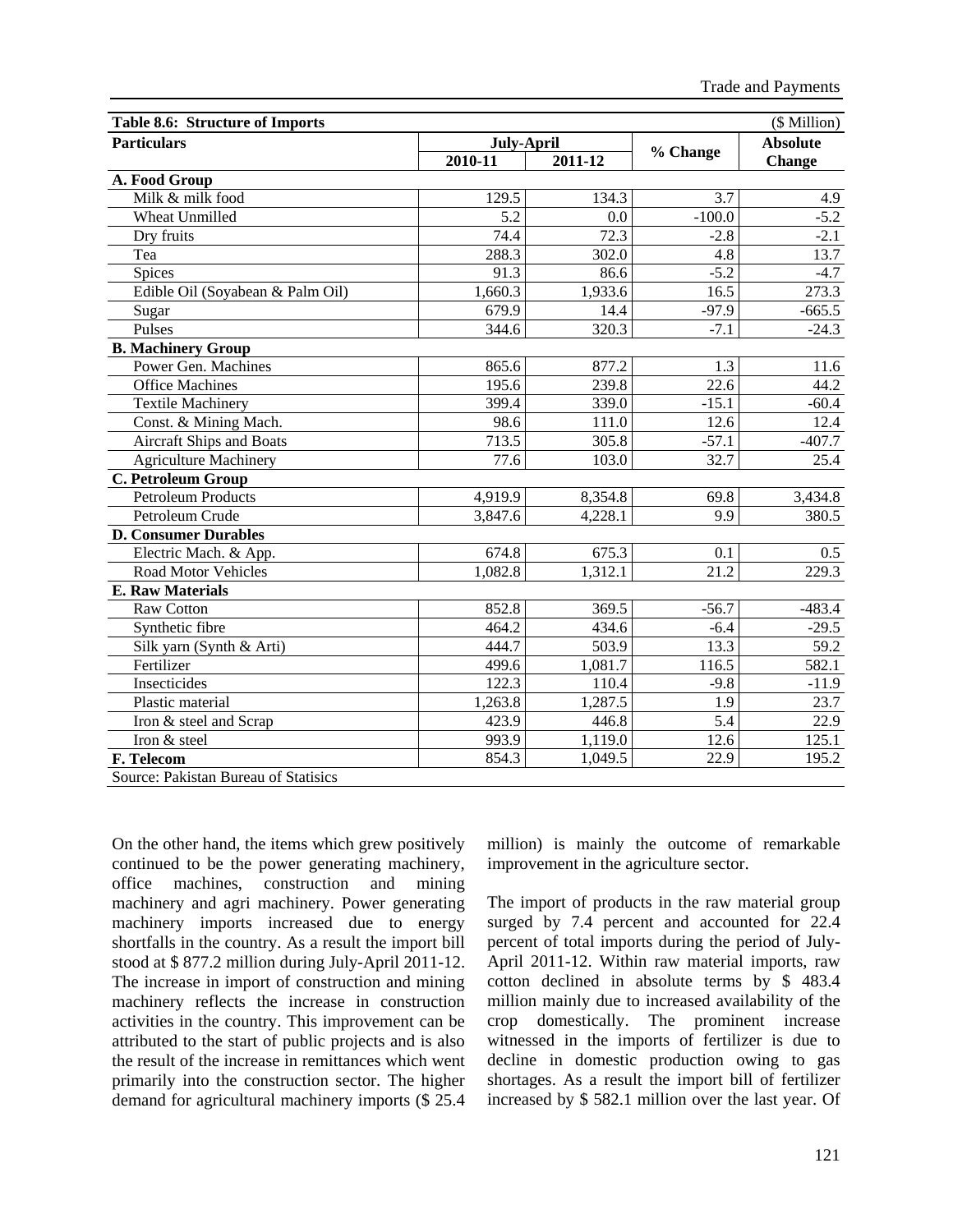this total increase around 87.6 percent was due to increase in quantity and the remaining 12.4 percent due to higher prices.

### **Direction of Imports**

Despite being fairly concentrated in a few markets, Pakistan's import sources are witnessing a change in direction since 2007-08. The combined share of Pakistan's major imports markets (Saudi Arabia, Kuwait, Japan, U.S.A., Germany and U.K.) has been declining from the 36.7 percent in 2007-08 to 30.2 percent at present thereby showing a 6.5 percentage points fall during the period under review.



| Country                               | $07-08$ | 08-09 | $09-10$ | $10 - 11$ | Jul-Mar   |            |  |  |
|---------------------------------------|---------|-------|---------|-----------|-----------|------------|--|--|
|                                       |         |       |         |           | $10 - 11$ | $11 - 12*$ |  |  |
| U.S.A.                                | 6.1     | 5.4   | 4.6     | 4.5       | 4.3       | 3.3        |  |  |
| U.K.                                  | 1.9     | 2.6   | 1.7     | 1.6       | 1.6       | 1.2        |  |  |
| Germany                               | 3.2     | 3.8   | 3.4     | 2.3       | 2.3       | 2.5        |  |  |
| Japan                                 | 4.6     | 3.6   | 4.4     | 4.1       | 4.2       | 4.2        |  |  |
| Kuwait                                | 7.5     | 6.6   | 6.9     | 8.2       | 6.8       | 8.4        |  |  |
| Saudi Arabia                          | 13.4    | 12.3  | 9.7     | 11.3      | 11.7      | 10.6       |  |  |
| <b>Sub-Total</b>                      | 36.7    | 34.3  | 30.7    | 32.0      | 30.9      | 30.2       |  |  |
| <b>Other Countries</b>                | 63.3    | 65.7  | 69.3    | 68.0      | 69.1      | 69.8       |  |  |
| Source: Pakistan Bureau of Statistics |         |       |         |           |           |            |  |  |
| *Provisional                          |         |       |         |           |           |            |  |  |

## **Measures/steps taken by the government regarding exports and imports**

- ` In July, 2009 the Federal Cabinet approved complete zero-rating of exports.
- $\triangleright$  Incentives have been given to boost exports such as concessionary financing, duty free imports of raw material under temporary importation scheme/Duty Tax Remission on Exports (DTRE), duty drawback scheme, concessions in duty/taxes on import of machinery and raw material of priority export sectors, development of export clusters.
- ` Through active trade diplomacy, Government is trying its level best to get better market access for the local

businesses in international markets by concluding Free Trade Agreements (FTAs) and Preferential Trade Agreements (PTAs) with different countries.

- ` Trade Development Authority of Pakistan (TDAP) is undertaking various export promotional activities through trade exhibitions and delegations in the new markets viz China, Hong Kong, Russia, Malaysia, Africa region, America and Eastern Europe etc.
- The following measures have been taken during 2011-12 in the import / export regime, through Amendments in the Import Policy and Export Policy Orders: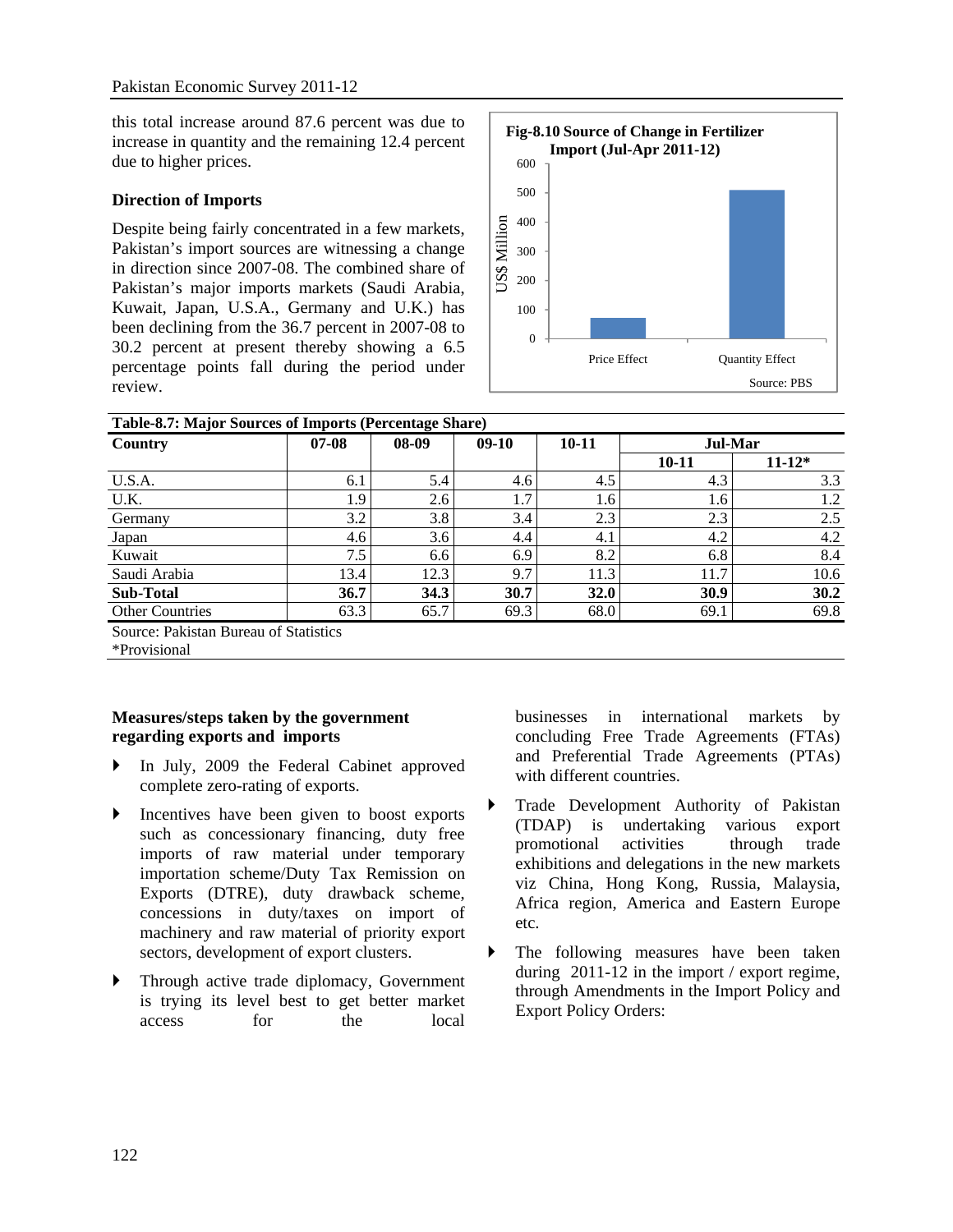|         | <b>Amendments in Exports - Imports Policy orders during 2011-12</b> |                                     |
|---------|---------------------------------------------------------------------|-------------------------------------|
| Sr. No. | <b>Gist of Amendment</b>                                            | <b>Rationale/Justification</b>      |
| 1.      | Allowing export of organic brown sugar.                             | To encourage local production of    |
|         |                                                                     | organic brown sugar.                |
| 2.      | Allowing units registered under DTRE scheme also to import          | To bring DTRE users at par with     |
|         | inputs given in restricted list of the Import Policy Order (IPO),   | normal importers.                   |
|         | subject to fulfillment of conditions mentioned therein.             |                                     |
| 3.      | Restricting import of exhausted batteries to industrial consumers   | To safeguard environment.           |
|         | only subject to a fool proof mechanism.                             |                                     |
| 4.      | Restricting disposal of ambulances before ten years imported as a   | To avoid misuse of ambulances as    |
|         | donation in secondhand used condition by imposing duty taxes        | commercial vehicle after import.    |
|         | applicable at the time of import.                                   |                                     |
| 5.      | Importer duly registered with Oil and Gas Regulatory Authority      | To safeguard consumers interest.    |
|         | for importing automotives engine/gear oil etc.                      |                                     |
| 6.      | Another 17 categories were included in the positive list of items   | To reduce cost of doing business.   |
|         | importable from India.                                              |                                     |
| 7.      | Allowing export oriented textile and leather sector to import       | To facilitate export sector.        |
|         | accessories on import cum export basis from India.                  |                                     |
| 8.      | Allowing raw material/inputs including polythene, polypropylene,    | To reduce cost of doing business.   |
|         | newsprint and pure terephtalic acid from India through Wagha via    |                                     |
|         | land route.                                                         |                                     |
| 9.      | Banning import of CNG cylinders and conversion kits. The ban        | To check fast depletion of existing |
|         | shall however not apply in the following cases:                     | gas resources.                      |
|         | For which letters of credit established prior to 15-12-<br>a)       |                                     |
|         | 2011.                                                               |                                     |
|         | b) Public transport vehicle i.e. buses and vans.                    |                                     |
| 10.     | Positive List with India has now been replaced with a Negative      | To normalize Pakistan's trade       |
|         | List of 1209 items.                                                 | relations with India.               |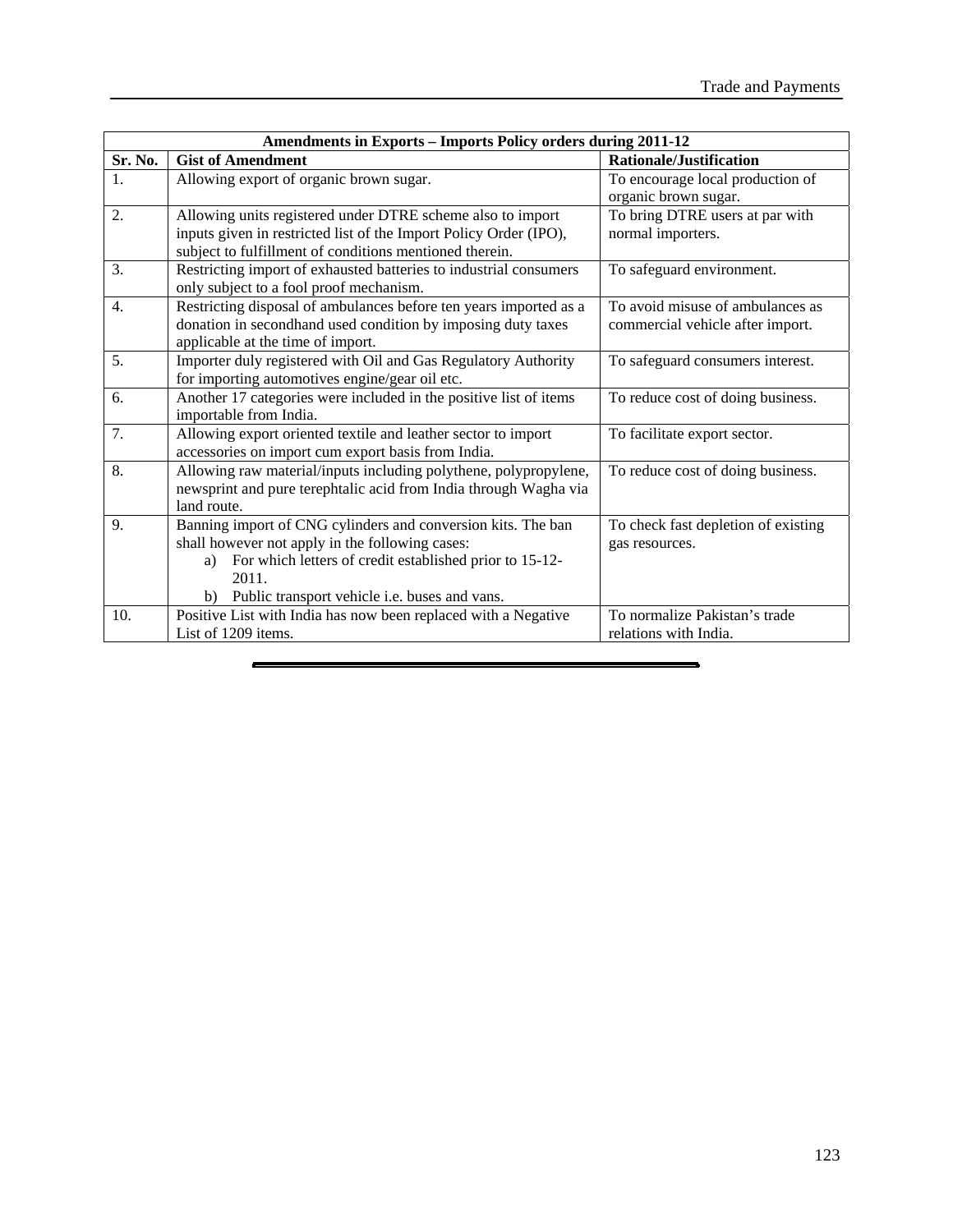# **BALANCE OF PAYMENTS (SUMMARY)**

|                                                       |           |           |           |           |                   | (Millions US \$) |
|-------------------------------------------------------|-----------|-----------|-----------|-----------|-------------------|------------------|
|                                                       | 2007-08   | 2008-09   | 2009-10   | 2010-11   | <b>July-March</b> |                  |
| <b>Item</b>                                           |           |           |           |           | $2010 - 11P$      | 2011-12 P        |
| <b>Current account balance</b>                        | $-13,874$ | $-9,261$  | $-3,946$  | 214       | $-10$             | $-3,089$         |
| <b>Current account balance without off. Transfell</b> | $-14,302$ | $-9,424$  | $-4,502$  | $-610$    | $-494$            | $-3,545$         |
| Export f.o.b                                          | 20,427    | 19,121    | 19,673    | 25,356    | 17,892            | 18,323           |
| Imports f.o.b                                         | 35,397    | 31,747    | 31,209    | 35,872    | 26,049            | 29,941           |
| <b>Trade Balance</b>                                  | $-14,970$ | $-12,626$ | $-11,536$ | $-10,516$ | $-8,157$          | $-11,618$        |
| <b>Services Balance (Net)</b>                         | $-6,457$  | $-3,381$  | $-1,690$  | $-1,940$  | $-1,064$          | $-2,131$         |
| <b>Credit</b>                                         | 3,589     | 4,106     | 5,229     | 5,768     | 4,436             | 3,692            |
| <b>Debit</b>                                          | 10,046    | 7,487     | 6,919     | 7,708     | 5,500             | 5,823            |
| Of which:-                                            |           |           |           |           |                   |                  |
| <b>Transportation</b>                                 | 3,785     | 3,633     | 3,577     | 4,072     | 2,907             | 2,659            |
| <b>Travel</b>                                         | 1,578     | 1,002     | 879       | 972       | 699               | 951              |
| <b>Income Account Balance (Net)</b>                   | $-3,923$  | $-4,407$  | $-3,282$  | $-3,017$  | $-2,207$          | $-2,271$         |
| <b>Credit</b>                                         | 1,613     | 874       | 561       | 716       | 493               | 627              |
| <b>Debit</b>                                          | 5.536     | 5,281     | 3.843     | 3.733     | 2,700             | 2,898            |
| of Which Interest Payments                            | 2.175     | 1,915     | 1,467     | 1,483     | 1,060             | 1,213            |
| <b>Current Transfer (Net)</b>                         | 11,476    | 11,154    | 12,562    | 15,687    | 11,418            | 12,931           |
| of Which Worker remittances                           | 6,449     | 7,811     | 8,906     | 11,201    | 8,016             | 9,736            |
| <b>Capital Account and Financial Account</b>          | 8,252     | 6,087     | 5,272     | 2,262     | 1,796             | 976              |
| <b>Capital Account</b>                                | 121       | 455       | 175       | 161       | 82                | 167              |
| <b>Financial Account</b>                              | 8,131     | 5,632     | 5,097     | 2,101     | 1,714             | 809              |
| Direct Investment (net)                               | 5,335     | 3,695     | 2,075     | 1,591     | 1,113             | 543              |
| <b>Direct Investment in Pakistan</b>                  | 5,410     | 3,720     | -76       | 1,635     | 1.157             | 599              |
| <b>Direct Investment abroad</b>                       | $-75$     | $-25$     | 2.151     | $-44$     | $-44$             | -56              |
| <b>Portfolio Investment (net)</b>                     | 32        | $-1,073$  | -65       | 338       | 228               | $-145$           |
| Assets (net)                                          | 745       | 53        | $-1$      | $-7$      | -7                | $-13$            |
| Liabilities (net)                                     | 713       | 1,126     | -64       | 345       | 235               | $-132$           |
| <b>Other Investment Assets</b>                        | 32        | 560       | $-11$     | $-920$    | -496              | $-25$            |
| <b>Other Investment Liabilities</b>                   | 2,732     | 2,450     | 3,098     | 1,092     | 869               | 436              |
| Of which:                                             |           |           |           |           |                   |                  |
| <b>General Government</b>                             | 1,782     | 1,444     | 1.884     | 298       | 270               | 306              |
| <b>Disbursements</b>                                  | 3,054     | 3,690     | 4,134     | 2,377     | 1,541             | 1,411            |
| Long-term                                             | 2,354     | 2,956     | 3,564     | 2,377     | 1.541             | 1,411            |
| Short-term                                            | 700       | 734       | 570       | $\bf{0}$  | $\bf{0}$          | $\bf{0}$         |
| Amortization                                          | $-1,272$  | $-2,246$  | $-2,250$  | 1,957     | 1,249             | 1,090            |
| Long-term                                             | $-1,131$  | $-1,389$  | $-1,360$  | 1,557     | 1,174             | 990              |
| Short-term                                            | $-141$    | $-857$    | $-890$    | 400       | 75                | 100              |
| <b>Net errors and omissions</b>                       | 257       | 118       | $-60$     | 16        | 34                | $-538$           |
| <b>Reserve and Related Items</b>                      | 5,365     | 3,056     | $-1,266$  | $-2,492$  | $-1,820$          | 2,651            |
| <b>Reserves assets</b>                                | 5,538     | $-635$    | $-4,063$  | $-2,225$  | $-1,635$          | 3,239            |
| Use of fund credit and loans                          | $-173$    | 3.691     | 2.174     | $-267$    | $-185$            | $-588$           |
| <b>Exceptional financing</b>                          | $\bf{0}$  | $\bf{0}$  | 623       | $\bf{0}$  | $\bf{0}$          | $\bf{0}$         |

**\* : Provisional Source: State Bank of Pakistan**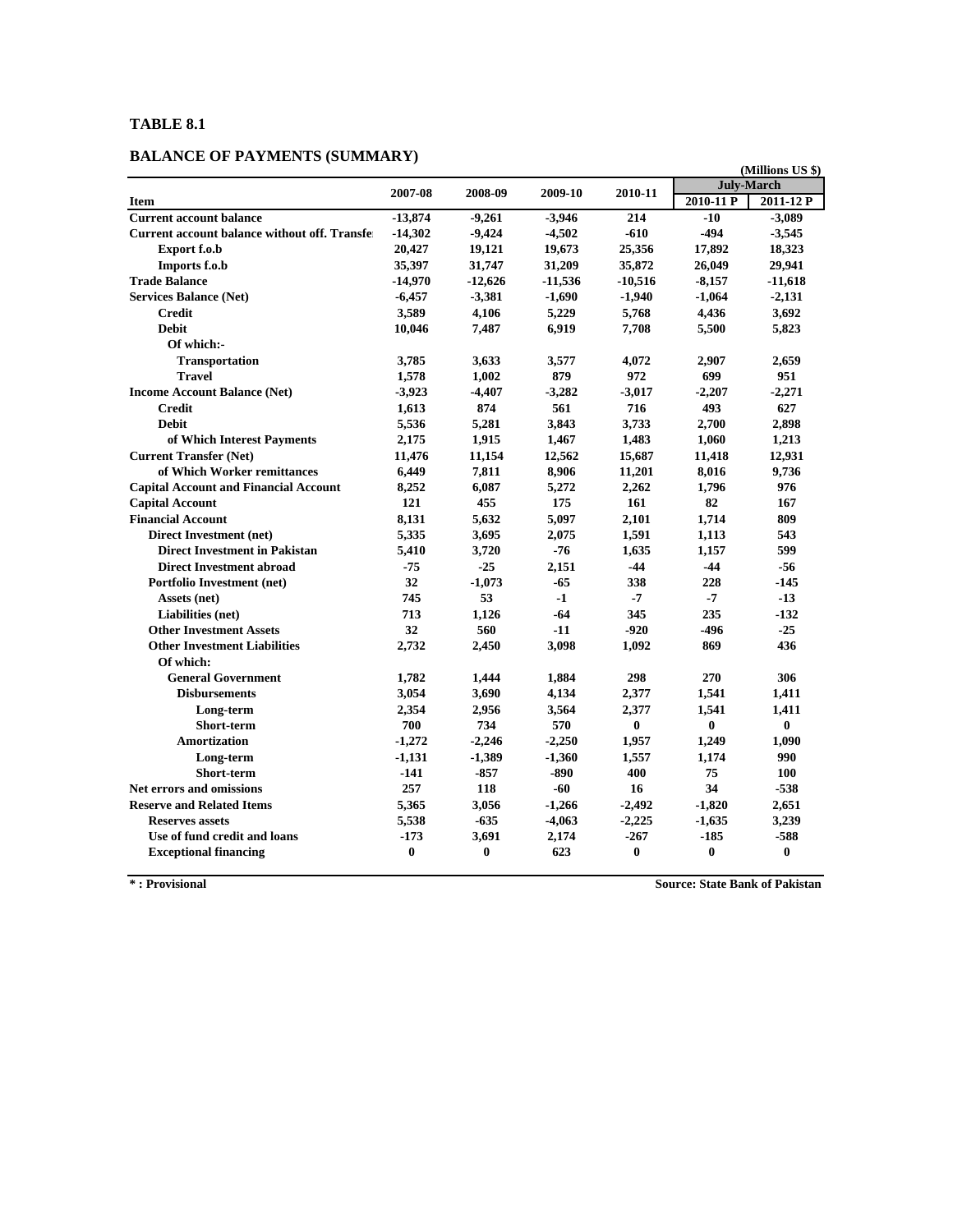| Year      | Exports ^ | Imports ^ | <b>Trade</b><br>Worker's<br>Deficit ^<br><b>Remittances#</b> |      | <b>Current</b><br><b>Account</b><br>Deficit # |
|-----------|-----------|-----------|--------------------------------------------------------------|------|-----------------------------------------------|
| 1980-81   | 10.5      | 19.3      | 8.7                                                          | 7.5  | 3.7                                           |
| 1981-82   | 8.0       | 18.3      | 10.3                                                         | 7.2  | 5.0                                           |
| 1982-83   | 9.4       | 18.7      | 9.3                                                          | 10.1 | 1.8                                           |
| 1983-84   | 8.9       | 18.3      | 9.4                                                          | 8.8  | 3.2                                           |
| 1984-85   | 8.0       | 19.0      | 11.0                                                         | 7.9  | 5.4                                           |
| 1985-86   | 9.6       | 17.7      | 8.0                                                          | 8.1  | 3.9                                           |
| 1986-87   | 11.1      | 16.1      | 5.1                                                          | 6.8  | 2.2                                           |
| 1987-88   | 11.6      | 16.7      | 5.0                                                          | 5.2  | 4.4                                           |
| 1988-89   | 11.7      | 17.6      | 5.9                                                          | 4.7  | 4.8                                           |
| 1989-90   | 12.4      | 17.4      | 4.9                                                          | 4.9  | 4.7                                           |
| 1990-91   | 13.5      | 16.7      | 3.3                                                          | 4.1  | 4.8                                           |
| 1991-92   | 14.2      | 19.1      | 4.8                                                          | 3.0  | 2.8                                           |
| 1992-93   | 13.3      | 19.4      | 6.1                                                          | 3.0  | 7.2                                           |
| 1993-94   | 13.1      | 16.6      | 3.4                                                          | 2.8  | 3.8                                           |
| 1994-95   | 13.5      | 17.2      | 3.7                                                          | 3.1  | 4.1                                           |
| 1995-96   | 13.8      | 18.7      | 4.9                                                          | 2.3  | 7.2                                           |
| 1996-97   | 13.4      | 19.1      | 5.7                                                          | 2.3  | 6.2                                           |
| 1997-98   | 13.9      | 16.3      | 2.4                                                          | 2.4  | 3.1                                           |
| 1998-99   | 13.3      | 16.1      | 2.8                                                          | 1.8  | 4.1                                           |
| 1999-00   | 11.7      | 14.1      | 2.4                                                          | 1.3  | 1.6                                           |
| 2000-01   | 12.9      | 15.1      | 2.1                                                          | 1.5  | 0.7                                           |
| 2001-02   | 12.8      | 14.4      | 1.8                                                          | 3.3  | $+1.9$                                        |
| 2002-03   | 13.5      | 14.8      | 1.3                                                          | 5.1  | $+3.8$                                        |
| 2003-04   | 12.5      | 15.9      | 3.3                                                          | 3.9  | $+1.3$                                        |
| 2004-05   | 13.0      | 18.5      | 5.5                                                          | 3.7  | 1.6                                           |
| 2005-06   | 13.0      | 22.5      | 9.5                                                          | 2.9  | 4.5                                           |
| 2006-07   | 11.8      | 21.2      | 9.4                                                          | 3.8  | 5.1                                           |
| 2007-08   | 11.6      | 24.4      | 12.8                                                         | 3.9  | 8.5                                           |
| 2008-09   | 10.9      | 21.5      | 10.6                                                         | 4.8  | 5.7                                           |
| 2009-10   | 10.9      | 19.6      | 8.7                                                          | 5.0  | 2.2                                           |
| 2010-11   | 11.8      | 19.2      | 7.4                                                          | 5.3  | $+0.1$                                        |
| Jul-Mar   |           |           |                                                              |      |                                               |
| 2011-12 P | 7.4       | 14.2      | 6.9                                                          | 4.2  | 1.3                                           |

# **COMPONENTS OF BALANCE OF PAYMENTS (AS PERCENT OF GDP)**

**^ : Based on the data compiled by FBS**

**# : Based on the data compiled by SBP**

**P : Provisional Source: PBS, SBP & E.A.Wing, Finance Division**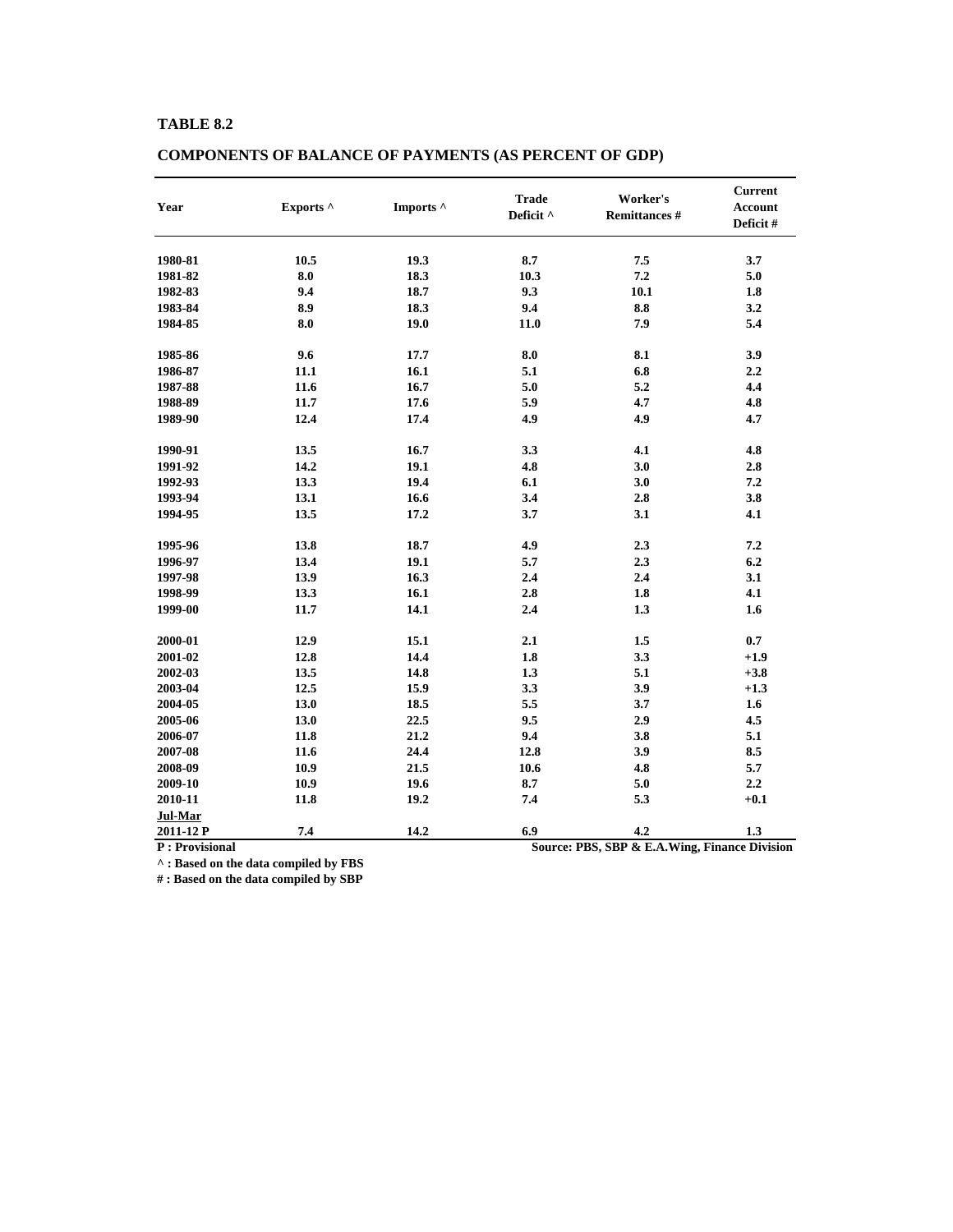# **EXPORTS, IMPORTS AND TRADE BALANCE**

|                |                | (Rs million)          |                |                                |                 |              |        | (US \$ million)                |          |                                              |                                |          |
|----------------|----------------|-----------------------|----------------|--------------------------------|-----------------|--------------|--------|--------------------------------|----------|----------------------------------------------|--------------------------------|----------|
| Year           |                | <b>Current Prices</b> |                |                                | Growth Rate (%) |              |        | <b>Current Prices</b>          |          |                                              | Growth Rate (%)                |          |
|                | <b>Exports</b> | <b>Imports</b>        | <b>Balance</b> | <b>Exports Imports Balance</b> |                 |              |        | <b>Exports Imports Balance</b> |          |                                              | <b>Exports Imports Balance</b> |          |
|                |                |                       |                |                                |                 |              |        |                                |          |                                              |                                |          |
| 1980-81        | 29,280         | 53,544                | $-24,264$      | 25.07                          | 14.10           | 3.17         | 2,958  | 5,409                          | $-2451$  | 25.07                                        | 14.11                          | 3.20     |
| 1981-82        | 26,270         | 59,482                | $-33,212$      | $-10.28$                       | 11.09           | 36.88        | 2,464  | 5,622                          | $-3158$  | $-16.70$                                     | 3.94                           | 28.85    |
| 1982-83        | 34,442         | 68,151                | $-33,709$      | 31.11                          | 14.57           | 1.50         | 2,694  | 5,357                          | $-2663$  | 9.33                                         | $-4.71$                        | $-15.67$ |
| 1983-84        | 37,339         | 76,707                | $-39,368$      | 8.41                           | 12.55           | 16.79        | 2,768  | 5,685                          | $-2917$  | 2.75                                         | 6.12                           | 9.54     |
| 1984-85        | 37,979         | 89,778                | $-51,799$      | 1.71                           | 17.04           | 31.58        | 2,491  | 5,906                          | $-3415$  | $-10.01$                                     | 3.89                           | 17.07    |
| 1985-86        | 49,592         | 90,946                | $-41,354$      | 30.58                          | 1.30            | $-20.16$     | 3,070  | 5,634                          | $-2564$  | 23.24                                        | $-4.61$                        | $-24.92$ |
| 1986-87        | 63,355         | 92,431                | $-29,076$      | 27.75                          | 1.63            | $-29.69$     | 3,686  | 5,380                          | $-1694$  | 20.07                                        | $-4.51$                        | $-33.93$ |
| 1987-88        | 78,445         | 112,551               | $-34,106$      | 23.82                          | 21.77           | 17.30        | 4,455  | 6,391                          | $-1936$  | 20.86                                        | 18.79                          | 14.29    |
| 1988-89        | 90,183         | 135,841               | $-45,658$      | 14.96                          | 20.69           | 33.87        | 4,661  | 7,034                          | $-2373$  | 4.62                                         | 10.06                          | 22.57    |
| 1989-90        | 106,469        | 148,853               | $-42,384$      | 18.06                          | 9.58            | $-7.17$      | 4,954  | 6,935                          | $-1981$  | 6.29                                         | $-1.41$                        | $-16.52$ |
| 1990-91        | 138,282        | 171,114               | $-32,832$      | 29.88                          | 14.96           | $-22.54$     | 6,131  | 7,619                          | $-1488$  | 23.76                                        | 9.86                           | $-24.89$ |
| 1991-92        | 171,728        | 229,889               | $-58,161$      | 24.19                          | 34.35           | 77.15        | 6,904  | 9,252                          | $-2348$  | 12.61                                        | 21.43                          | 57.80    |
| 1992-93        | 177,028        | 258,643               | $-81,615$      | 3.09                           | 12.51           | 40.33        | 6,813  | 9,941                          | $-3128$  | $-1.32$                                      | 7.45                           | 33.22    |
| 1993-94        | 205,499        | 258,250               | $-52,751$      | 16.08                          | $-0.15$         | $-35.37$     | 6,803  | 8,564                          | $-1761$  | $-0.15$                                      | $-13.85$                       | $-43.70$ |
| 1994-95        | 251,173        | 320,892               | $-69,719$      | 22.23                          | 24.26           | 32.17        | 8,137  | 10,394                         | $-2257$  | 19.61                                        | 21.37                          | 28.17    |
| 1995-96        | 294,741        | 397,575               | $-102,834$     | 17.35                          | 23.90           | 47.50        | 8,707  | 11,805                         | $-3098$  | 7.01                                         | 13.58                          | 37.26    |
| 1996-97        | 325,313        | 465,001               | -139,688       | 10.37                          | 16.96           | 35.84        | 8,320  | 11,894                         | $-3574$  | $-4.44$                                      | 0.75                           | 15.36    |
| 1997-98        | 373,160        | 436,338               | $-63,178$      | 14.71                          | $-6.16$         | $-54.77$     | 8,628  | 10,118                         | $-1490$  | 3.70                                         | -14.93                         | $-58.31$ |
| 1998-99        | 390,342        | 465,964               | $-75,622$      | 4.60                           | 6.79            | 19.70        | 7,779  | 9,432                          | $-1653$  | $-9.84$                                      | $-6.78$                        | 10.94    |
| 1999-00        | 443,678        | 533,792               | $-90,114$      | 13.66                          | 14.56           | 19.16        | 8,569  | 10,309                         | $-1740$  | 10.15                                        | 9.30                           | 5.26     |
|                |                |                       |                |                                |                 |              |        |                                |          |                                              |                                |          |
| 2000-01        | 539,070        | 627,000               | $-87,930$      | 21.50                          | 17.46           | $-2.42$      | 9,202  | 10,729                         | $-1527$  | 7.39                                         | 4.07                           | $-12.24$ |
| 2001-02        | 560,947        | 634,630               | $-73,683$      | 4.06                           | 1.22            | $-16.20$     | 9,135  | 10,340                         | $-1205$  | $-0.73$                                      | $-3.63$                        | $-21.09$ |
| 2002-03        | 652,294        | 714,372               | $-62,078$      | 16.28                          | 12.57           | $-15.75$     | 11,160 | 12,220                         | $-1060$  | 22.17                                        | 18.18                          | $-12.03$ |
| 2003-04        | 709,036        | 897,825               | -188,789       | 8.70                           |                 | 25.68 204.12 | 12,313 | 15,592                         | $-3279$  | 10.33                                        | 27.59                          | 209.34   |
| 2004-05        | 854,088        | 1,223,079             | -368,991       | 20.46                          | 36.23           | 95.45        | 14,391 | 20,598                         | $-6207$  | 16.88                                        | 32.11                          | 89.30    |
| 2005-06        | 984,841        | 1,711,158             | $-726,317$     | 15.31                          | 39.91           | 96.84        | 16,451 | 28,581                         | $-12130$ | 14.31                                        | 38.76                          | 95.42    |
| 2006-07        | 1,029,312      | 1,851,806             | $-822,494$     | 4.52                           | 8.22            | 13.24        | 16,976 | 30,540                         | $-13564$ | 3.19                                         | 6.85                           | 11.82    |
| 2007-08        | 1,196,638      | 2,512,072             | $-1,315,434$   | 16.26                          | 35.66           | 59.93        | 19,052 | 39,966                         | $-20914$ | 12.23                                        | 30.86                          | 54.19    |
| 2008-09        | 1,383,718      | 2,723,570             | $-1,339,852$   | 15.63                          | 8.42            | 1.86         | 17,688 | 34,822                         | $-17134$ | $-7.16$                                      | $-12.87$                       | $-18.07$ |
| 2009-10        | 1,617,458      | 2,910,975             | $-1,293,517$   | 16.89                          | 6.88            | $-3.46$      | 19,290 | 34,710                         | $-15420$ | 9.06                                         | $-0.32$                        | $-10.00$ |
| 2010-11        | 2,120,847      | 3,455,287             | $-1,334,440$   | 31.12                          | 18.69           | 3.16         | 24,810 | 40,414                         | -15604   | 28.61                                        | 16.43                          | 1.19     |
| Jul-Mar        |                |                       |                |                                |                 |              |        |                                |          |                                              |                                |          |
| 2010-11        | 1,517,216      | 2,483,769             | -966,553       | 28.97                          | 18.32           | 4.74         | 17,727 | 29,016                         | $-11289$ | 25.17                                        | 15.57                          | 3.14     |
| 2011-12        | 1,518,592      | 2,939,046             | $-1,420,454$   | 0.09                           | 18.33           | 46.96        | 17,190 | 33,285                         | $-16095$ | $-3.03$                                      | 14.71                          | 42.57    |
| P: Provisional |                |                       |                |                                |                 |              |        |                                |          | <b>Source: Pakistan Bureau of Statistics</b> |                                |          |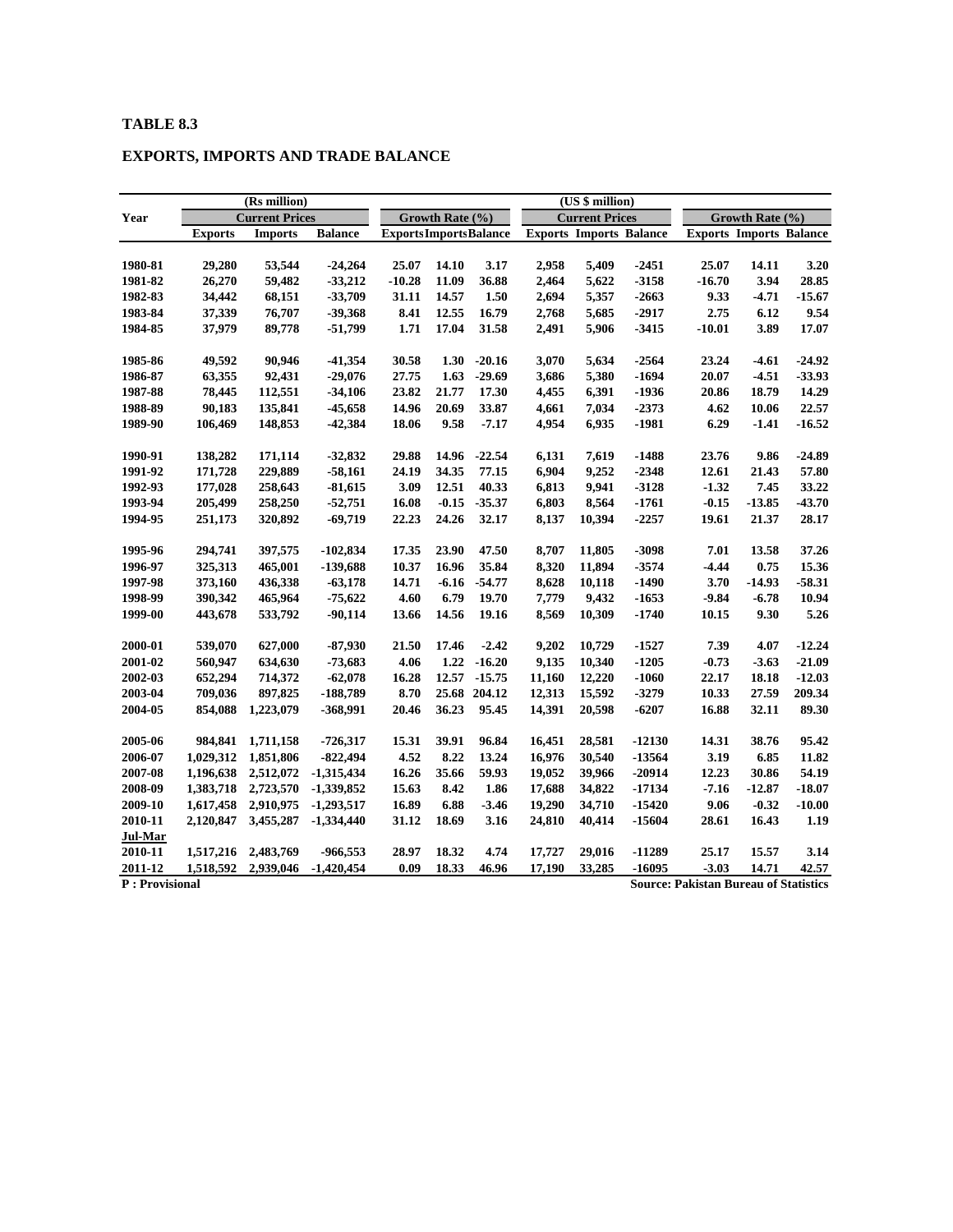# **UNIT VALUE INDICES AND TERMS OF TRADE (T.O.T) (1990-91 = 100)**

| <b>Groups</b>                              |                |        | 2001-02 2002-03 2003-04 2004-05 2005-06 2006-07 2007-08 2008-09 |        |        |        |        |        | 2009-10 | 2010-11 |                                              | <b>July-March</b> |
|--------------------------------------------|----------------|--------|-----------------------------------------------------------------|--------|--------|--------|--------|--------|---------|---------|----------------------------------------------|-------------------|
|                                            |                |        |                                                                 |        |        |        |        |        |         |         | 2010-11                                      | 2011-12           |
| <b>All Groups</b>                          |                |        |                                                                 |        |        |        |        |        |         |         |                                              |                   |
| <b>Exports</b>                             | 271.18         | 254.02 | 279.65                                                          | 288.84 | 299.31 | 310.03 | 350.40 | 450.40 | 478.07  | 593.19  | 577.98                                       | 668.44            |
| <b>Imports</b>                             | 298.56         | 309.52 | 355.43                                                          | 392.45 | 460.38 | 495.33 | 632.30 | 790.82 | 839.60  | 1013.10 | 977.79                                       | 1205.52           |
| <b>T.O.T.</b>                              | 90.83          | 82.07  | 78.68                                                           | 73.60  | 65.01  | 62.59  | 55.42  | 56.95  | 56.94   | 50.55   | 59.11                                        | 55.45             |
| Food & Live Animals                        |                |        |                                                                 |        |        |        |        |        |         |         |                                              |                   |
| <b>Exports</b>                             | 260.55         | 258.11 | 267.55                                                          | 303.93 | 327.47 | 350.75 | 496.58 | 758.42 | 693.35  | 747.72  | 739.66                                       | 781.36            |
| <b>Imports</b>                             | 277.41         | 259.76 | 282.18                                                          | 314.36 | 323.95 | 431.20 | 551.25 | 622.23 | 688.76  | 743.62  | 738.64                                       | 795.41            |
| <b>T.O.T.</b>                              | 93.92          | 99.36  | 94.82                                                           | 96.68  | 101.09 | 81.34  | 90.08  | 121.89 | 100.52  | 100.62  | 100.14                                       | 98.23             |
| <b>Beverages &amp; Tobacco</b>             |                |        |                                                                 |        |        |        |        |        |         |         |                                              |                   |
| <b>Exports</b>                             | 169.82         | 146.52 | 175.33                                                          | 162.96 | 191.13 | 208.44 | 202.67 | 431.15 | 629.08  | 804.61  | 786.98                                       | 924.90            |
| <b>Imports</b>                             | 790.14         | 598.00 | 521.88                                                          | 561.23 | 621.67 | 675.14 | 653.41 | 884.26 | 961.43  | 1060.35 | 1039.23                                      | 1210.30           |
| <b>T.O.T.</b>                              | 21.49          | 24.50  | 33.60                                                           | 29.04  | 30.74  | 30.87  | 31.02  | 48.76  | 65.43   | 75.88   | 75.73                                        | 76.42             |
| <b>Crude Materials</b>                     |                |        |                                                                 |        |        |        |        |        |         |         |                                              |                   |
| (inedible except fuels)                    |                |        |                                                                 |        |        |        |        |        |         |         |                                              |                   |
| <b>Exports</b>                             | 158.90         | 171.58 | 218.86                                                          | 195.64 | 209.97 | 225.52 | 328.53 | 494.08 | 573.05  | 647.55  | 636.81                                       | 827.46            |
| <b>Imports</b>                             | 228.14         | 232.37 | 245.01                                                          | 293.06 | 329.71 | 350.19 | 445.35 | 813.16 | 577.43  | 803.59  | 790.81                                       | 882.67            |
| <b>T.O.T.</b>                              | 69.65          | 73.84  | 89.33                                                           | 66.76  | 63.88  | 64.40  | 73.77  | 80.58  | 84.59   | 80.58   | 80.53                                        | 93.74             |
| Minerals, Fuels & Lubricants               |                |        |                                                                 |        |        |        |        |        |         |         |                                              |                   |
| <b>Exports</b>                             | 314.40         | 365.14 | 416.09                                                          | 525.75 | 644.33 | 733.54 | 979.83 | 840.26 | 1115.54 | 1333.56 | 1326.44                                      | 1483.47           |
| <b>Imports</b>                             | 249.66         | 297.20 | 306.38                                                          | 389.16 | 615.00 | 632.08 | 877.47 | 982.09 | 975.40  | 1255.86 | 1168.13                                      | 1609.83           |
| <b>T.O.T.</b>                              | 125.93         | 122.86 | 135.81                                                          | 135.10 | 104.77 | 116.05 | 111.67 | 85.56  | 114.37  | 105.19  | 113.55                                       | 92.15             |
| <b>Chemicals</b>                           |                |        |                                                                 |        |        |        |        |        |         |         |                                              |                   |
| <b>Exports</b>                             | 281.54         | 270.05 | 265.61                                                          | 277.23 | 312.89 | 362.50 | 397.29 | 480.24 | 634.75  | 620.91  | 606.36                                       | 719.61            |
| <b>Imports</b>                             | 239.29         | 245.60 | 313.15                                                          | 334.10 | 372.17 | 392.87 | 471.77 | 659.24 | 725.54  | 796.89  | 786.02                                       | 888.99            |
| <b>T.O.T.</b>                              | 117.66         | 109.96 | 84.82                                                           | 82.98  | 84.07  | 92.27  | 84.21  | 72.85  | 73.70   | 77.92   | 77.02                                        | 80.95             |
| Animal & Vegetable                         |                |        |                                                                 |        |        |        |        |        |         |         |                                              |                   |
| Oils, Fats & Waxes                         |                |        |                                                                 |        |        |        |        |        |         |         |                                              |                   |
| <b>Exports</b>                             |                |        |                                                                 |        |        |        |        |        |         |         |                                              |                   |
| <b>Imports</b>                             | 224.82         | 300.36 | 347.94                                                          | 358.48 | 341.40 | 406.00 | 647.28 | 793.22 | 861.02  | 1005.72 | 969.88                                       | 1224.16           |
| <b>T.O.T.</b>                              | $\overline{a}$ |        |                                                                 |        |        |        |        |        |         |         |                                              |                   |
| <b>Manufactured Goods</b>                  |                |        |                                                                 |        |        |        |        |        |         |         |                                              |                   |
| <b>Exports</b>                             | 281.83         | 248.93 | 274.02                                                          | 284.72 | 289.58 | 300.76 | 316.97 | 387.90 | 411.00  | 559.56  | 542.55                                       | 637.32            |
| <b>Imports</b>                             | 244.97         | 240.82 | 287.80                                                          | 301.00 | 340.71 | 375.06 | 427.60 | 559.24 | 612.77  | 747.32  | 731.62                                       | 819.02            |
| <b>T.O.T.</b>                              | 115.05         | 103.37 | 95.21                                                           | 94.59  | 84.99  | 80.19  | 74.60  | 69.36  | 67.07   | 74.88   | 74.16                                        | 77.81             |
| <b>Machinery and Transport</b>             |                |        |                                                                 |        |        |        |        |        |         |         |                                              |                   |
| <b>Equipment</b>                           |                |        |                                                                 |        |        |        |        |        |         |         |                                              |                   |
| <b>Exports</b>                             | 579.13         | 572.31 | 396.09                                                          | 342.97 | 414.01 | 430.91 | 518.62 | 806.33 | 988.72  | 1286.13 | 1249.48                                      | 1501.39           |
| <b>Imports</b>                             | 481.18         | 450.67 | 537.55                                                          | 561.15 | 538.14 | 580.85 | 639.86 | 897.85 | 965.15  | 1183.62 | 1152.79                                      | 1345.01           |
| <b>T.O.T.</b>                              | 120.36         | 126.99 | 73.68                                                           | 61.12  | 76.93  | 74.19  | 81.05  | 89.81  | 102.44  | 108.65  | 108.39                                       | 111.63            |
| <b>Miscellaneous Manufactured Articles</b> |                |        |                                                                 |        |        |        |        |        |         |         |                                              |                   |
| <b>Exports</b>                             | 298.40         | 294.67 | 318.55                                                          | 324.17 | 342.71 | 340.99 | 351.77 | 442.64 | 498.40  | 558.25  | 540.77                                       | 644.30            |
| <b>Imports</b>                             | 320.35         | 299.60 | 333.22                                                          | 343.13 | 404.94 | 418.65 | 605.24 | 763.29 | 964.44  | 1174.99 | 1155.18                                      | 1265.02           |
| T.O.T.                                     | 93.15          | 98.35  | 95.60                                                           | 94.47  | 82.59  | 81.45  | 58.12  | 57.99  | 51.68   | 47.51   | 45.81                                        | 50.93             |
| -: Not applicable                          |                |        |                                                                 |        |        |        |        |        |         |         | <b>Source: Pakistan Bureau of Statistics</b> |                   |

**\* : Provisional**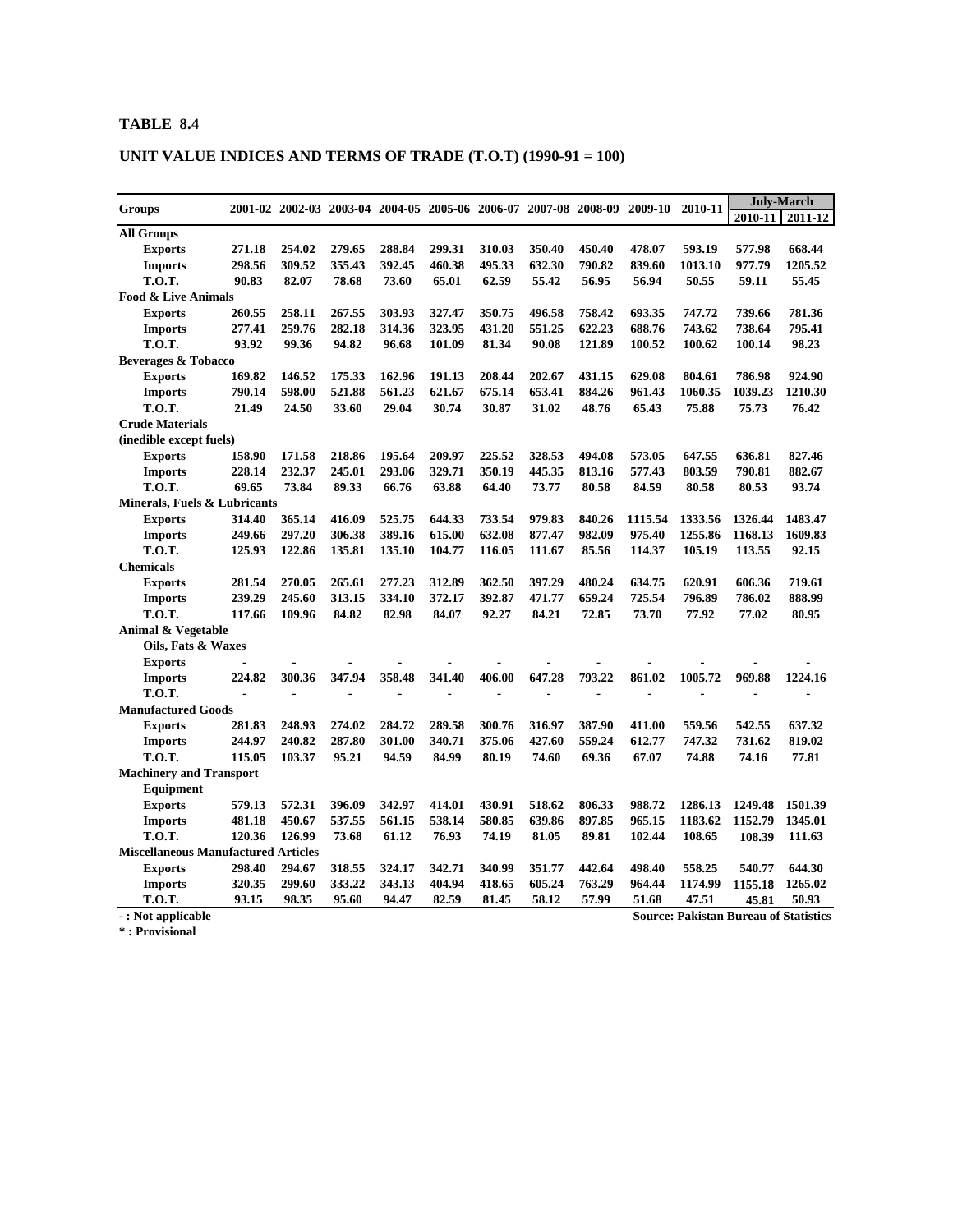| <b>Primary Commodities</b><br>Semi-Manufactures<br><b>Manufactured Goods</b><br><b>Value</b><br>Percentage<br><b>Value</b><br>Percentage<br><b>Value</b><br>Percentage<br><b>Total</b><br>Value**<br><b>Share</b><br><b>Share</b><br>Share<br>44<br>1970-71<br>650<br>33<br>472<br>24<br>876<br>1,998<br>1,510<br>914<br>$27\,$<br>947<br>45<br>28<br>3,371<br>1971-72<br>30<br>30<br>1972-73<br>3,366<br>39<br>2,583<br>2,602<br>8,551<br>39<br>2,294<br>23<br>38<br>1973-74<br>4,007<br>3,860<br>10,161<br>1974-75<br>48<br>1,308<br>13<br>39<br>10,286<br>4,933<br>4,047<br>4,902<br>44<br>18<br>4,283<br>38<br>11,253<br>1975-76<br>2,068<br>1976-77<br>4,622<br>41<br>17<br>4,783<br>42<br>11,294<br>1,888<br>15<br>50<br>1977-78<br>4,633<br>36<br>1,912<br>6,435<br>12,980<br>32<br>21<br>1978-79<br>5,475<br>3,489<br>7,963<br>47<br>16,925<br>15<br>1979-80<br>42<br>10,053<br>43<br>9,838<br>3,519<br>23,410<br>44<br>11<br>45<br>29,280<br>1980-81<br>12,824<br>3,320<br>13,136<br>13<br>52<br>1981-82<br>9,112<br>35<br>3,507<br>13,651<br>26,270<br>1982-83<br>10,326<br>30<br>13<br>19,498<br>57<br>34,442<br>4,618<br>14<br>57<br>1983-84<br>29<br>10,789<br>5,172<br>21,378<br>37,339<br>17<br>54<br>1984-85<br>29<br>10,981<br>6,664<br>20,334<br>37,979<br>1985-86<br>17,139<br>35<br>7,892<br>16<br>24,561<br>49<br>49,592<br>26<br>21<br>16,796<br>13,214<br>33,345<br>53<br>1986-87<br>63,355<br>28<br>20<br>52<br>1987-88<br>22,163<br>15,268<br>41,012<br>78,445<br>33<br>19<br>43,679<br>48<br>1988-89<br>29,567<br>16,937<br>90,183<br>20<br>56<br>1989-90<br>24<br>21,641<br>25,167<br>59,661<br>106,469<br>25,820<br>19<br>33,799<br>24<br>78,663<br>57<br>138,282<br>1990-91<br>60<br>32,645<br>19<br>21<br>102,352<br>1991-92<br>36,731<br>171,728<br>21<br>15<br>114,388<br>64<br>1992-93<br>26,133<br>36,507<br>177,028<br>21,321<br>10<br>48,748<br>24<br>135,430<br>66<br>205,499<br>1993-94<br>25<br>64<br>1994-95<br>28,113<br>11<br>62,624<br>160,436<br>251,173<br>47,852<br>16<br>22<br>62<br>1995-96<br>63,802<br>183,087<br>294,741<br>21<br>11<br>68<br>1996-97<br>36,452<br>66,889<br>221,972<br>325,313<br>13<br>17<br>261,120<br>70<br>373,160<br>1997-98<br>47,357<br>64,683<br>${\bf 70}$<br>1998-99<br>45,143<br>12<br>70,288<br>18<br>274,911<br>390,342<br>1999-00<br>12<br>15<br>73<br>53,833<br>68,208<br>321,637<br>443,678<br>2000-01<br>67,783<br>13<br>15<br>389,999<br>72<br>81,288<br>539,070<br>11<br>14<br>75<br>2001-02<br>60,346<br>560,947<br>80,438<br>420,163<br>78<br>2002-03<br>11<br>11<br>509,777<br>652,294<br>71,194<br>71,323<br>70,716<br>10<br>83,361<br>12<br>554,959<br>78<br>709,036<br>2003-04<br>79<br>11<br>10<br>2004-05<br>92,018<br>86,483<br>675,586<br>854,088<br>2005-06<br>112,268<br>11<br>106,029<br>11<br>766,543<br>78<br>984,841<br>$\bf 12$<br>2006-07<br>113,954<br>11<br>793,428<br>77<br>1,029,312<br>121,930<br>14<br>11<br>897,877<br>75<br>2007-08<br>171,670<br>127,090<br>1,196,638<br>16<br>10<br>74<br>2008-09<br>224,873<br>130,693<br>1,028,151<br>1,383,718<br>18<br>10<br>72<br>2009-10<br>287,491<br>170,609<br>1,159,358<br>1,617,468<br>2010-11<br>18<br>13<br>69<br>377,536<br>274,500<br>1,468,811<br>2,120,847<br>Jul-Mar<br>13<br>69<br>2010-11<br>267,817<br>18<br>205,363<br>1,044,036<br>1,517,216<br>18<br>12<br>70<br>2011-12 P<br>265,784<br>176,277<br>1,066,887<br>1,518,592<br>P: Provisional<br>(Contd.) |      |  |  |  | (Values in Rs million) |
|-------------------------------------------------------------------------------------------------------------------------------------------------------------------------------------------------------------------------------------------------------------------------------------------------------------------------------------------------------------------------------------------------------------------------------------------------------------------------------------------------------------------------------------------------------------------------------------------------------------------------------------------------------------------------------------------------------------------------------------------------------------------------------------------------------------------------------------------------------------------------------------------------------------------------------------------------------------------------------------------------------------------------------------------------------------------------------------------------------------------------------------------------------------------------------------------------------------------------------------------------------------------------------------------------------------------------------------------------------------------------------------------------------------------------------------------------------------------------------------------------------------------------------------------------------------------------------------------------------------------------------------------------------------------------------------------------------------------------------------------------------------------------------------------------------------------------------------------------------------------------------------------------------------------------------------------------------------------------------------------------------------------------------------------------------------------------------------------------------------------------------------------------------------------------------------------------------------------------------------------------------------------------------------------------------------------------------------------------------------------------------------------------------------------------------------------------------------------------------------------------------------------------------------------------------------------------------------------------------------------------------------------------------------------------------------------------------------------------------------------------------------------------------------------------------------------------------------------------------------------------------------------------------------------------------------------------------------------------------------------------------------------------------------------------------------------------------------------------------------------------------------------------------------------------------------------------------------------------------------------------------------------------------------------------------------------------------------------------------------------------------------------------------------------------------------|------|--|--|--|------------------------|
|                                                                                                                                                                                                                                                                                                                                                                                                                                                                                                                                                                                                                                                                                                                                                                                                                                                                                                                                                                                                                                                                                                                                                                                                                                                                                                                                                                                                                                                                                                                                                                                                                                                                                                                                                                                                                                                                                                                                                                                                                                                                                                                                                                                                                                                                                                                                                                                                                                                                                                                                                                                                                                                                                                                                                                                                                                                                                                                                                                                                                                                                                                                                                                                                                                                                                                                                                                                                                                     | Year |  |  |  |                        |
|                                                                                                                                                                                                                                                                                                                                                                                                                                                                                                                                                                                                                                                                                                                                                                                                                                                                                                                                                                                                                                                                                                                                                                                                                                                                                                                                                                                                                                                                                                                                                                                                                                                                                                                                                                                                                                                                                                                                                                                                                                                                                                                                                                                                                                                                                                                                                                                                                                                                                                                                                                                                                                                                                                                                                                                                                                                                                                                                                                                                                                                                                                                                                                                                                                                                                                                                                                                                                                     |      |  |  |  |                        |
|                                                                                                                                                                                                                                                                                                                                                                                                                                                                                                                                                                                                                                                                                                                                                                                                                                                                                                                                                                                                                                                                                                                                                                                                                                                                                                                                                                                                                                                                                                                                                                                                                                                                                                                                                                                                                                                                                                                                                                                                                                                                                                                                                                                                                                                                                                                                                                                                                                                                                                                                                                                                                                                                                                                                                                                                                                                                                                                                                                                                                                                                                                                                                                                                                                                                                                                                                                                                                                     |      |  |  |  |                        |
|                                                                                                                                                                                                                                                                                                                                                                                                                                                                                                                                                                                                                                                                                                                                                                                                                                                                                                                                                                                                                                                                                                                                                                                                                                                                                                                                                                                                                                                                                                                                                                                                                                                                                                                                                                                                                                                                                                                                                                                                                                                                                                                                                                                                                                                                                                                                                                                                                                                                                                                                                                                                                                                                                                                                                                                                                                                                                                                                                                                                                                                                                                                                                                                                                                                                                                                                                                                                                                     |      |  |  |  |                        |
|                                                                                                                                                                                                                                                                                                                                                                                                                                                                                                                                                                                                                                                                                                                                                                                                                                                                                                                                                                                                                                                                                                                                                                                                                                                                                                                                                                                                                                                                                                                                                                                                                                                                                                                                                                                                                                                                                                                                                                                                                                                                                                                                                                                                                                                                                                                                                                                                                                                                                                                                                                                                                                                                                                                                                                                                                                                                                                                                                                                                                                                                                                                                                                                                                                                                                                                                                                                                                                     |      |  |  |  |                        |
|                                                                                                                                                                                                                                                                                                                                                                                                                                                                                                                                                                                                                                                                                                                                                                                                                                                                                                                                                                                                                                                                                                                                                                                                                                                                                                                                                                                                                                                                                                                                                                                                                                                                                                                                                                                                                                                                                                                                                                                                                                                                                                                                                                                                                                                                                                                                                                                                                                                                                                                                                                                                                                                                                                                                                                                                                                                                                                                                                                                                                                                                                                                                                                                                                                                                                                                                                                                                                                     |      |  |  |  |                        |
|                                                                                                                                                                                                                                                                                                                                                                                                                                                                                                                                                                                                                                                                                                                                                                                                                                                                                                                                                                                                                                                                                                                                                                                                                                                                                                                                                                                                                                                                                                                                                                                                                                                                                                                                                                                                                                                                                                                                                                                                                                                                                                                                                                                                                                                                                                                                                                                                                                                                                                                                                                                                                                                                                                                                                                                                                                                                                                                                                                                                                                                                                                                                                                                                                                                                                                                                                                                                                                     |      |  |  |  |                        |
|                                                                                                                                                                                                                                                                                                                                                                                                                                                                                                                                                                                                                                                                                                                                                                                                                                                                                                                                                                                                                                                                                                                                                                                                                                                                                                                                                                                                                                                                                                                                                                                                                                                                                                                                                                                                                                                                                                                                                                                                                                                                                                                                                                                                                                                                                                                                                                                                                                                                                                                                                                                                                                                                                                                                                                                                                                                                                                                                                                                                                                                                                                                                                                                                                                                                                                                                                                                                                                     |      |  |  |  |                        |
|                                                                                                                                                                                                                                                                                                                                                                                                                                                                                                                                                                                                                                                                                                                                                                                                                                                                                                                                                                                                                                                                                                                                                                                                                                                                                                                                                                                                                                                                                                                                                                                                                                                                                                                                                                                                                                                                                                                                                                                                                                                                                                                                                                                                                                                                                                                                                                                                                                                                                                                                                                                                                                                                                                                                                                                                                                                                                                                                                                                                                                                                                                                                                                                                                                                                                                                                                                                                                                     |      |  |  |  |                        |
|                                                                                                                                                                                                                                                                                                                                                                                                                                                                                                                                                                                                                                                                                                                                                                                                                                                                                                                                                                                                                                                                                                                                                                                                                                                                                                                                                                                                                                                                                                                                                                                                                                                                                                                                                                                                                                                                                                                                                                                                                                                                                                                                                                                                                                                                                                                                                                                                                                                                                                                                                                                                                                                                                                                                                                                                                                                                                                                                                                                                                                                                                                                                                                                                                                                                                                                                                                                                                                     |      |  |  |  |                        |
|                                                                                                                                                                                                                                                                                                                                                                                                                                                                                                                                                                                                                                                                                                                                                                                                                                                                                                                                                                                                                                                                                                                                                                                                                                                                                                                                                                                                                                                                                                                                                                                                                                                                                                                                                                                                                                                                                                                                                                                                                                                                                                                                                                                                                                                                                                                                                                                                                                                                                                                                                                                                                                                                                                                                                                                                                                                                                                                                                                                                                                                                                                                                                                                                                                                                                                                                                                                                                                     |      |  |  |  |                        |
|                                                                                                                                                                                                                                                                                                                                                                                                                                                                                                                                                                                                                                                                                                                                                                                                                                                                                                                                                                                                                                                                                                                                                                                                                                                                                                                                                                                                                                                                                                                                                                                                                                                                                                                                                                                                                                                                                                                                                                                                                                                                                                                                                                                                                                                                                                                                                                                                                                                                                                                                                                                                                                                                                                                                                                                                                                                                                                                                                                                                                                                                                                                                                                                                                                                                                                                                                                                                                                     |      |  |  |  |                        |
|                                                                                                                                                                                                                                                                                                                                                                                                                                                                                                                                                                                                                                                                                                                                                                                                                                                                                                                                                                                                                                                                                                                                                                                                                                                                                                                                                                                                                                                                                                                                                                                                                                                                                                                                                                                                                                                                                                                                                                                                                                                                                                                                                                                                                                                                                                                                                                                                                                                                                                                                                                                                                                                                                                                                                                                                                                                                                                                                                                                                                                                                                                                                                                                                                                                                                                                                                                                                                                     |      |  |  |  |                        |
|                                                                                                                                                                                                                                                                                                                                                                                                                                                                                                                                                                                                                                                                                                                                                                                                                                                                                                                                                                                                                                                                                                                                                                                                                                                                                                                                                                                                                                                                                                                                                                                                                                                                                                                                                                                                                                                                                                                                                                                                                                                                                                                                                                                                                                                                                                                                                                                                                                                                                                                                                                                                                                                                                                                                                                                                                                                                                                                                                                                                                                                                                                                                                                                                                                                                                                                                                                                                                                     |      |  |  |  |                        |
|                                                                                                                                                                                                                                                                                                                                                                                                                                                                                                                                                                                                                                                                                                                                                                                                                                                                                                                                                                                                                                                                                                                                                                                                                                                                                                                                                                                                                                                                                                                                                                                                                                                                                                                                                                                                                                                                                                                                                                                                                                                                                                                                                                                                                                                                                                                                                                                                                                                                                                                                                                                                                                                                                                                                                                                                                                                                                                                                                                                                                                                                                                                                                                                                                                                                                                                                                                                                                                     |      |  |  |  |                        |
|                                                                                                                                                                                                                                                                                                                                                                                                                                                                                                                                                                                                                                                                                                                                                                                                                                                                                                                                                                                                                                                                                                                                                                                                                                                                                                                                                                                                                                                                                                                                                                                                                                                                                                                                                                                                                                                                                                                                                                                                                                                                                                                                                                                                                                                                                                                                                                                                                                                                                                                                                                                                                                                                                                                                                                                                                                                                                                                                                                                                                                                                                                                                                                                                                                                                                                                                                                                                                                     |      |  |  |  |                        |
|                                                                                                                                                                                                                                                                                                                                                                                                                                                                                                                                                                                                                                                                                                                                                                                                                                                                                                                                                                                                                                                                                                                                                                                                                                                                                                                                                                                                                                                                                                                                                                                                                                                                                                                                                                                                                                                                                                                                                                                                                                                                                                                                                                                                                                                                                                                                                                                                                                                                                                                                                                                                                                                                                                                                                                                                                                                                                                                                                                                                                                                                                                                                                                                                                                                                                                                                                                                                                                     |      |  |  |  |                        |
|                                                                                                                                                                                                                                                                                                                                                                                                                                                                                                                                                                                                                                                                                                                                                                                                                                                                                                                                                                                                                                                                                                                                                                                                                                                                                                                                                                                                                                                                                                                                                                                                                                                                                                                                                                                                                                                                                                                                                                                                                                                                                                                                                                                                                                                                                                                                                                                                                                                                                                                                                                                                                                                                                                                                                                                                                                                                                                                                                                                                                                                                                                                                                                                                                                                                                                                                                                                                                                     |      |  |  |  |                        |
|                                                                                                                                                                                                                                                                                                                                                                                                                                                                                                                                                                                                                                                                                                                                                                                                                                                                                                                                                                                                                                                                                                                                                                                                                                                                                                                                                                                                                                                                                                                                                                                                                                                                                                                                                                                                                                                                                                                                                                                                                                                                                                                                                                                                                                                                                                                                                                                                                                                                                                                                                                                                                                                                                                                                                                                                                                                                                                                                                                                                                                                                                                                                                                                                                                                                                                                                                                                                                                     |      |  |  |  |                        |
|                                                                                                                                                                                                                                                                                                                                                                                                                                                                                                                                                                                                                                                                                                                                                                                                                                                                                                                                                                                                                                                                                                                                                                                                                                                                                                                                                                                                                                                                                                                                                                                                                                                                                                                                                                                                                                                                                                                                                                                                                                                                                                                                                                                                                                                                                                                                                                                                                                                                                                                                                                                                                                                                                                                                                                                                                                                                                                                                                                                                                                                                                                                                                                                                                                                                                                                                                                                                                                     |      |  |  |  |                        |
|                                                                                                                                                                                                                                                                                                                                                                                                                                                                                                                                                                                                                                                                                                                                                                                                                                                                                                                                                                                                                                                                                                                                                                                                                                                                                                                                                                                                                                                                                                                                                                                                                                                                                                                                                                                                                                                                                                                                                                                                                                                                                                                                                                                                                                                                                                                                                                                                                                                                                                                                                                                                                                                                                                                                                                                                                                                                                                                                                                                                                                                                                                                                                                                                                                                                                                                                                                                                                                     |      |  |  |  |                        |
|                                                                                                                                                                                                                                                                                                                                                                                                                                                                                                                                                                                                                                                                                                                                                                                                                                                                                                                                                                                                                                                                                                                                                                                                                                                                                                                                                                                                                                                                                                                                                                                                                                                                                                                                                                                                                                                                                                                                                                                                                                                                                                                                                                                                                                                                                                                                                                                                                                                                                                                                                                                                                                                                                                                                                                                                                                                                                                                                                                                                                                                                                                                                                                                                                                                                                                                                                                                                                                     |      |  |  |  |                        |
|                                                                                                                                                                                                                                                                                                                                                                                                                                                                                                                                                                                                                                                                                                                                                                                                                                                                                                                                                                                                                                                                                                                                                                                                                                                                                                                                                                                                                                                                                                                                                                                                                                                                                                                                                                                                                                                                                                                                                                                                                                                                                                                                                                                                                                                                                                                                                                                                                                                                                                                                                                                                                                                                                                                                                                                                                                                                                                                                                                                                                                                                                                                                                                                                                                                                                                                                                                                                                                     |      |  |  |  |                        |
|                                                                                                                                                                                                                                                                                                                                                                                                                                                                                                                                                                                                                                                                                                                                                                                                                                                                                                                                                                                                                                                                                                                                                                                                                                                                                                                                                                                                                                                                                                                                                                                                                                                                                                                                                                                                                                                                                                                                                                                                                                                                                                                                                                                                                                                                                                                                                                                                                                                                                                                                                                                                                                                                                                                                                                                                                                                                                                                                                                                                                                                                                                                                                                                                                                                                                                                                                                                                                                     |      |  |  |  |                        |
|                                                                                                                                                                                                                                                                                                                                                                                                                                                                                                                                                                                                                                                                                                                                                                                                                                                                                                                                                                                                                                                                                                                                                                                                                                                                                                                                                                                                                                                                                                                                                                                                                                                                                                                                                                                                                                                                                                                                                                                                                                                                                                                                                                                                                                                                                                                                                                                                                                                                                                                                                                                                                                                                                                                                                                                                                                                                                                                                                                                                                                                                                                                                                                                                                                                                                                                                                                                                                                     |      |  |  |  |                        |
|                                                                                                                                                                                                                                                                                                                                                                                                                                                                                                                                                                                                                                                                                                                                                                                                                                                                                                                                                                                                                                                                                                                                                                                                                                                                                                                                                                                                                                                                                                                                                                                                                                                                                                                                                                                                                                                                                                                                                                                                                                                                                                                                                                                                                                                                                                                                                                                                                                                                                                                                                                                                                                                                                                                                                                                                                                                                                                                                                                                                                                                                                                                                                                                                                                                                                                                                                                                                                                     |      |  |  |  |                        |
|                                                                                                                                                                                                                                                                                                                                                                                                                                                                                                                                                                                                                                                                                                                                                                                                                                                                                                                                                                                                                                                                                                                                                                                                                                                                                                                                                                                                                                                                                                                                                                                                                                                                                                                                                                                                                                                                                                                                                                                                                                                                                                                                                                                                                                                                                                                                                                                                                                                                                                                                                                                                                                                                                                                                                                                                                                                                                                                                                                                                                                                                                                                                                                                                                                                                                                                                                                                                                                     |      |  |  |  |                        |
|                                                                                                                                                                                                                                                                                                                                                                                                                                                                                                                                                                                                                                                                                                                                                                                                                                                                                                                                                                                                                                                                                                                                                                                                                                                                                                                                                                                                                                                                                                                                                                                                                                                                                                                                                                                                                                                                                                                                                                                                                                                                                                                                                                                                                                                                                                                                                                                                                                                                                                                                                                                                                                                                                                                                                                                                                                                                                                                                                                                                                                                                                                                                                                                                                                                                                                                                                                                                                                     |      |  |  |  |                        |
|                                                                                                                                                                                                                                                                                                                                                                                                                                                                                                                                                                                                                                                                                                                                                                                                                                                                                                                                                                                                                                                                                                                                                                                                                                                                                                                                                                                                                                                                                                                                                                                                                                                                                                                                                                                                                                                                                                                                                                                                                                                                                                                                                                                                                                                                                                                                                                                                                                                                                                                                                                                                                                                                                                                                                                                                                                                                                                                                                                                                                                                                                                                                                                                                                                                                                                                                                                                                                                     |      |  |  |  |                        |
|                                                                                                                                                                                                                                                                                                                                                                                                                                                                                                                                                                                                                                                                                                                                                                                                                                                                                                                                                                                                                                                                                                                                                                                                                                                                                                                                                                                                                                                                                                                                                                                                                                                                                                                                                                                                                                                                                                                                                                                                                                                                                                                                                                                                                                                                                                                                                                                                                                                                                                                                                                                                                                                                                                                                                                                                                                                                                                                                                                                                                                                                                                                                                                                                                                                                                                                                                                                                                                     |      |  |  |  |                        |
|                                                                                                                                                                                                                                                                                                                                                                                                                                                                                                                                                                                                                                                                                                                                                                                                                                                                                                                                                                                                                                                                                                                                                                                                                                                                                                                                                                                                                                                                                                                                                                                                                                                                                                                                                                                                                                                                                                                                                                                                                                                                                                                                                                                                                                                                                                                                                                                                                                                                                                                                                                                                                                                                                                                                                                                                                                                                                                                                                                                                                                                                                                                                                                                                                                                                                                                                                                                                                                     |      |  |  |  |                        |
|                                                                                                                                                                                                                                                                                                                                                                                                                                                                                                                                                                                                                                                                                                                                                                                                                                                                                                                                                                                                                                                                                                                                                                                                                                                                                                                                                                                                                                                                                                                                                                                                                                                                                                                                                                                                                                                                                                                                                                                                                                                                                                                                                                                                                                                                                                                                                                                                                                                                                                                                                                                                                                                                                                                                                                                                                                                                                                                                                                                                                                                                                                                                                                                                                                                                                                                                                                                                                                     |      |  |  |  |                        |
|                                                                                                                                                                                                                                                                                                                                                                                                                                                                                                                                                                                                                                                                                                                                                                                                                                                                                                                                                                                                                                                                                                                                                                                                                                                                                                                                                                                                                                                                                                                                                                                                                                                                                                                                                                                                                                                                                                                                                                                                                                                                                                                                                                                                                                                                                                                                                                                                                                                                                                                                                                                                                                                                                                                                                                                                                                                                                                                                                                                                                                                                                                                                                                                                                                                                                                                                                                                                                                     |      |  |  |  |                        |
|                                                                                                                                                                                                                                                                                                                                                                                                                                                                                                                                                                                                                                                                                                                                                                                                                                                                                                                                                                                                                                                                                                                                                                                                                                                                                                                                                                                                                                                                                                                                                                                                                                                                                                                                                                                                                                                                                                                                                                                                                                                                                                                                                                                                                                                                                                                                                                                                                                                                                                                                                                                                                                                                                                                                                                                                                                                                                                                                                                                                                                                                                                                                                                                                                                                                                                                                                                                                                                     |      |  |  |  |                        |
|                                                                                                                                                                                                                                                                                                                                                                                                                                                                                                                                                                                                                                                                                                                                                                                                                                                                                                                                                                                                                                                                                                                                                                                                                                                                                                                                                                                                                                                                                                                                                                                                                                                                                                                                                                                                                                                                                                                                                                                                                                                                                                                                                                                                                                                                                                                                                                                                                                                                                                                                                                                                                                                                                                                                                                                                                                                                                                                                                                                                                                                                                                                                                                                                                                                                                                                                                                                                                                     |      |  |  |  |                        |
|                                                                                                                                                                                                                                                                                                                                                                                                                                                                                                                                                                                                                                                                                                                                                                                                                                                                                                                                                                                                                                                                                                                                                                                                                                                                                                                                                                                                                                                                                                                                                                                                                                                                                                                                                                                                                                                                                                                                                                                                                                                                                                                                                                                                                                                                                                                                                                                                                                                                                                                                                                                                                                                                                                                                                                                                                                                                                                                                                                                                                                                                                                                                                                                                                                                                                                                                                                                                                                     |      |  |  |  |                        |
|                                                                                                                                                                                                                                                                                                                                                                                                                                                                                                                                                                                                                                                                                                                                                                                                                                                                                                                                                                                                                                                                                                                                                                                                                                                                                                                                                                                                                                                                                                                                                                                                                                                                                                                                                                                                                                                                                                                                                                                                                                                                                                                                                                                                                                                                                                                                                                                                                                                                                                                                                                                                                                                                                                                                                                                                                                                                                                                                                                                                                                                                                                                                                                                                                                                                                                                                                                                                                                     |      |  |  |  |                        |
|                                                                                                                                                                                                                                                                                                                                                                                                                                                                                                                                                                                                                                                                                                                                                                                                                                                                                                                                                                                                                                                                                                                                                                                                                                                                                                                                                                                                                                                                                                                                                                                                                                                                                                                                                                                                                                                                                                                                                                                                                                                                                                                                                                                                                                                                                                                                                                                                                                                                                                                                                                                                                                                                                                                                                                                                                                                                                                                                                                                                                                                                                                                                                                                                                                                                                                                                                                                                                                     |      |  |  |  |                        |
|                                                                                                                                                                                                                                                                                                                                                                                                                                                                                                                                                                                                                                                                                                                                                                                                                                                                                                                                                                                                                                                                                                                                                                                                                                                                                                                                                                                                                                                                                                                                                                                                                                                                                                                                                                                                                                                                                                                                                                                                                                                                                                                                                                                                                                                                                                                                                                                                                                                                                                                                                                                                                                                                                                                                                                                                                                                                                                                                                                                                                                                                                                                                                                                                                                                                                                                                                                                                                                     |      |  |  |  |                        |
|                                                                                                                                                                                                                                                                                                                                                                                                                                                                                                                                                                                                                                                                                                                                                                                                                                                                                                                                                                                                                                                                                                                                                                                                                                                                                                                                                                                                                                                                                                                                                                                                                                                                                                                                                                                                                                                                                                                                                                                                                                                                                                                                                                                                                                                                                                                                                                                                                                                                                                                                                                                                                                                                                                                                                                                                                                                                                                                                                                                                                                                                                                                                                                                                                                                                                                                                                                                                                                     |      |  |  |  |                        |
|                                                                                                                                                                                                                                                                                                                                                                                                                                                                                                                                                                                                                                                                                                                                                                                                                                                                                                                                                                                                                                                                                                                                                                                                                                                                                                                                                                                                                                                                                                                                                                                                                                                                                                                                                                                                                                                                                                                                                                                                                                                                                                                                                                                                                                                                                                                                                                                                                                                                                                                                                                                                                                                                                                                                                                                                                                                                                                                                                                                                                                                                                                                                                                                                                                                                                                                                                                                                                                     |      |  |  |  |                        |
|                                                                                                                                                                                                                                                                                                                                                                                                                                                                                                                                                                                                                                                                                                                                                                                                                                                                                                                                                                                                                                                                                                                                                                                                                                                                                                                                                                                                                                                                                                                                                                                                                                                                                                                                                                                                                                                                                                                                                                                                                                                                                                                                                                                                                                                                                                                                                                                                                                                                                                                                                                                                                                                                                                                                                                                                                                                                                                                                                                                                                                                                                                                                                                                                                                                                                                                                                                                                                                     |      |  |  |  |                        |
|                                                                                                                                                                                                                                                                                                                                                                                                                                                                                                                                                                                                                                                                                                                                                                                                                                                                                                                                                                                                                                                                                                                                                                                                                                                                                                                                                                                                                                                                                                                                                                                                                                                                                                                                                                                                                                                                                                                                                                                                                                                                                                                                                                                                                                                                                                                                                                                                                                                                                                                                                                                                                                                                                                                                                                                                                                                                                                                                                                                                                                                                                                                                                                                                                                                                                                                                                                                                                                     |      |  |  |  |                        |
|                                                                                                                                                                                                                                                                                                                                                                                                                                                                                                                                                                                                                                                                                                                                                                                                                                                                                                                                                                                                                                                                                                                                                                                                                                                                                                                                                                                                                                                                                                                                                                                                                                                                                                                                                                                                                                                                                                                                                                                                                                                                                                                                                                                                                                                                                                                                                                                                                                                                                                                                                                                                                                                                                                                                                                                                                                                                                                                                                                                                                                                                                                                                                                                                                                                                                                                                                                                                                                     |      |  |  |  |                        |
|                                                                                                                                                                                                                                                                                                                                                                                                                                                                                                                                                                                                                                                                                                                                                                                                                                                                                                                                                                                                                                                                                                                                                                                                                                                                                                                                                                                                                                                                                                                                                                                                                                                                                                                                                                                                                                                                                                                                                                                                                                                                                                                                                                                                                                                                                                                                                                                                                                                                                                                                                                                                                                                                                                                                                                                                                                                                                                                                                                                                                                                                                                                                                                                                                                                                                                                                                                                                                                     |      |  |  |  |                        |
|                                                                                                                                                                                                                                                                                                                                                                                                                                                                                                                                                                                                                                                                                                                                                                                                                                                                                                                                                                                                                                                                                                                                                                                                                                                                                                                                                                                                                                                                                                                                                                                                                                                                                                                                                                                                                                                                                                                                                                                                                                                                                                                                                                                                                                                                                                                                                                                                                                                                                                                                                                                                                                                                                                                                                                                                                                                                                                                                                                                                                                                                                                                                                                                                                                                                                                                                                                                                                                     |      |  |  |  |                        |
|                                                                                                                                                                                                                                                                                                                                                                                                                                                                                                                                                                                                                                                                                                                                                                                                                                                                                                                                                                                                                                                                                                                                                                                                                                                                                                                                                                                                                                                                                                                                                                                                                                                                                                                                                                                                                                                                                                                                                                                                                                                                                                                                                                                                                                                                                                                                                                                                                                                                                                                                                                                                                                                                                                                                                                                                                                                                                                                                                                                                                                                                                                                                                                                                                                                                                                                                                                                                                                     |      |  |  |  |                        |
|                                                                                                                                                                                                                                                                                                                                                                                                                                                                                                                                                                                                                                                                                                                                                                                                                                                                                                                                                                                                                                                                                                                                                                                                                                                                                                                                                                                                                                                                                                                                                                                                                                                                                                                                                                                                                                                                                                                                                                                                                                                                                                                                                                                                                                                                                                                                                                                                                                                                                                                                                                                                                                                                                                                                                                                                                                                                                                                                                                                                                                                                                                                                                                                                                                                                                                                                                                                                                                     |      |  |  |  |                        |
|                                                                                                                                                                                                                                                                                                                                                                                                                                                                                                                                                                                                                                                                                                                                                                                                                                                                                                                                                                                                                                                                                                                                                                                                                                                                                                                                                                                                                                                                                                                                                                                                                                                                                                                                                                                                                                                                                                                                                                                                                                                                                                                                                                                                                                                                                                                                                                                                                                                                                                                                                                                                                                                                                                                                                                                                                                                                                                                                                                                                                                                                                                                                                                                                                                                                                                                                                                                                                                     |      |  |  |  |                        |
|                                                                                                                                                                                                                                                                                                                                                                                                                                                                                                                                                                                                                                                                                                                                                                                                                                                                                                                                                                                                                                                                                                                                                                                                                                                                                                                                                                                                                                                                                                                                                                                                                                                                                                                                                                                                                                                                                                                                                                                                                                                                                                                                                                                                                                                                                                                                                                                                                                                                                                                                                                                                                                                                                                                                                                                                                                                                                                                                                                                                                                                                                                                                                                                                                                                                                                                                                                                                                                     |      |  |  |  |                        |
|                                                                                                                                                                                                                                                                                                                                                                                                                                                                                                                                                                                                                                                                                                                                                                                                                                                                                                                                                                                                                                                                                                                                                                                                                                                                                                                                                                                                                                                                                                                                                                                                                                                                                                                                                                                                                                                                                                                                                                                                                                                                                                                                                                                                                                                                                                                                                                                                                                                                                                                                                                                                                                                                                                                                                                                                                                                                                                                                                                                                                                                                                                                                                                                                                                                                                                                                                                                                                                     |      |  |  |  |                        |
|                                                                                                                                                                                                                                                                                                                                                                                                                                                                                                                                                                                                                                                                                                                                                                                                                                                                                                                                                                                                                                                                                                                                                                                                                                                                                                                                                                                                                                                                                                                                                                                                                                                                                                                                                                                                                                                                                                                                                                                                                                                                                                                                                                                                                                                                                                                                                                                                                                                                                                                                                                                                                                                                                                                                                                                                                                                                                                                                                                                                                                                                                                                                                                                                                                                                                                                                                                                                                                     |      |  |  |  |                        |
|                                                                                                                                                                                                                                                                                                                                                                                                                                                                                                                                                                                                                                                                                                                                                                                                                                                                                                                                                                                                                                                                                                                                                                                                                                                                                                                                                                                                                                                                                                                                                                                                                                                                                                                                                                                                                                                                                                                                                                                                                                                                                                                                                                                                                                                                                                                                                                                                                                                                                                                                                                                                                                                                                                                                                                                                                                                                                                                                                                                                                                                                                                                                                                                                                                                                                                                                                                                                                                     |      |  |  |  |                        |

# **ECONOMIC CLASSIFICATION OF EXPORTS AND IMPORTS (A. EXPORTS)**

**\*\* : Total may not tally due to rounding of figures**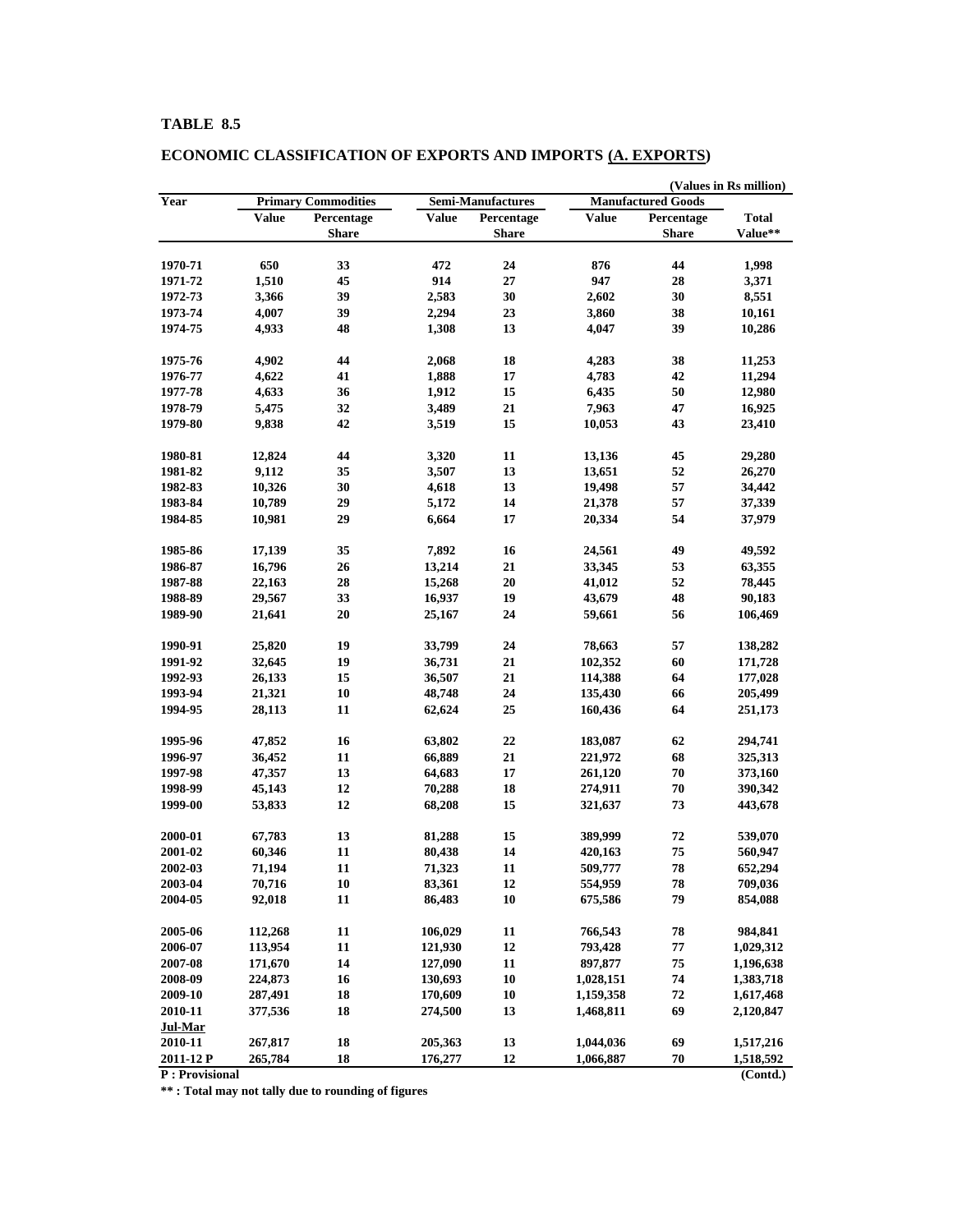# **ECONOMIC CLASSIFICATION OF EXPORTS AND IMPORTS (B. IMPORTS)**

|                    |              |                      |                      |                                |              |                       |              |                                              | (Values in Rs million) |
|--------------------|--------------|----------------------|----------------------|--------------------------------|--------------|-----------------------|--------------|----------------------------------------------|------------------------|
|                    |              |                      |                      | <b>Industrial Raw Material</b> |              |                       |              |                                              |                        |
| Year               |              | <b>Capital Goods</b> | <b>Capital Goods</b> |                                |              | <b>Consumer Goods</b> |              | <b>Consumer Goods</b>                        | $\star\star$           |
|                    | <b>Value</b> | Percentage           | <b>Value</b>         | Percentage                     | <b>Value</b> | Percentage            | <b>Value</b> | Percentage                                   | <b>Total</b>           |
|                    |              | <b>Share</b>         |                      | Share                          |              | Share                 |              | <b>Share</b>                                 | <b>Value</b>           |
| 1970-71            | 1,885        | 52                   | 382                  | 11                             | 950          | 26                    | 385          | 11                                           | 3,602                  |
| 1971-72            | 1,482        | 42                   | 367                  | 11                             | 851          | 24                    | 795          | 23                                           | 3,495                  |
| 1972-73            | 2,499        | 30                   | 830                  | 10                             | 2,584        | 31                    | 2,485        | 30                                           | 8,398                  |
| 1973-74            | 3,975        | 30                   | 904                  | 7                              | 5,386        | 40                    | 3,214        | 24                                           | 13,479                 |
| 1974-75            | 6,152        | 29                   | 1,802                | 9                              | 8,257        | 40                    | 4,714        | 23                                           | 20,925                 |
| 1975-76            | 7,158        | 35                   | 1,261                | 6                              | 7,709        | 28                    | 4,337        | 21                                           | 20,465                 |
| 1976-77            | 8,750        | 38                   | 1,463                | 6                              | 9,148        | 40                    | 3,651        | 16                                           | 23,012                 |
| 1977-78            | 9,316        | 34                   | 1,921                | 7                              | 11,023       | 40                    | 5,555        | 20                                           | 27,815                 |
| 1978-79            | 10,970       | 30                   | 2,160                | 6                              | 15,416       | 42                    | 7,842        | 22                                           | 36,388                 |
| 1979-80            | 16,679       | 36                   | 2,916                | 6                              | 19,834       | 42                    | 7,500        | 16                                           | 46,929                 |
|                    |              |                      |                      |                                |              |                       |              |                                              |                        |
| 1980-81            | 14,882       | 28                   | 4,055                | 8                              | 26,832       | 50                    | 7,775        | 15                                           | 53,544                 |
| 1981-82            | 17,504       | 30                   | 4,861                | 8                              | 28,710       | 48                    | 8,407        | 14                                           | 59,482                 |
| 1982-83            | 21,135       | 31                   | 4,040                | 6                              | 33,383       | 49                    | 9,593        | 14                                           | 68,151                 |
| 1983-84            | 24,419       | 32                   | 4,525                | 6                              | 37,017       | 48                    | 10,746       | 14                                           | 76,707                 |
| 1984-85            | 28,968       | 32                   | 4,859                | 6                              | 41,579       | 46                    | 14,372       | 16                                           | 89,778                 |
| 1985-86            | 33,195       | 37                   | 4,966                | 5                              | 36,353       | 40                    | 16,432       | 18                                           | 90,946                 |
| 1986-87            | 33,841       | 37                   | 6,150                | 7                              | 36,227       | 39                    | 16,213       | 17                                           | 92,431                 |
| 1987-88            | 40,350       | 36                   | 8,021                | 7                              | 48,153       | 43                    | 16,027       | 14                                           | 112,551                |
| 1988-89            | 49,498       | 37                   | 9,929                | 7                              | 53,055       | 39                    | 23,359       | 17                                           | 135,841                |
| 1989-90            | 48,420       | 33                   | 10,439               | 7                              | 61,562       | 41                    | 28,432       | 19                                           | 148,853                |
| 1990-91            | 56,303       | 33                   | 11,621               | 7                              | 76,290       | 44                    | 26,900       | 16                                           | 171,114                |
| 1991-92            | 96,453       | 42                   | 15,167               | 7                              | 88,791       | 38                    | 29,478       | 13                                           | 229,889                |
| 1992-93            | 108,993      | 42                   | 14,304               | 6                              | 99,290       | 38                    | 36,056       | 14                                           | 258,643                |
| 1993-94            | 97,301       | 38                   | 15,692               | 6                              | 110,291      | 43                    | 34,966       | 13                                           | 258,250                |
| 1994-95            | 112,305      | 35                   | 16,754               | 5                              | 148,419      | 46                    | 43,414       | 14                                           | 320,892                |
| 1995-96            | 140,405      | 35                   | 22,541               | 6                              | 180,539      | 45                    | 54,090       | 14                                           | 397,575                |
| 1996-97            | 169,774      | 37                   | 22,259               | 5                              | 202,379      | 43                    | 70,589       | 15                                           | 465,001                |
| 1997-98            | 139,618      | 32                   | 23,344               | 5                              | 195,528      | 45                    | 77,848       | 18                                           | 436,338                |
| 1998-99            | 146,450      | 31                   | 25,646               | 6                              | 220,563      | 47                    | 73,305       | 16                                           | 465,964                |
| 1999-00            | 140,045      | 26                   | 30,712               | 6                              | 287,801      | 54                    | 75,234       | 14                                           | 533,792                |
| 2000-01            | 157,091      | 25                   | 34,371               | 6                              | 345,770      | 55                    | 89,768       | 14                                           | 627,000                |
|                    |              |                      |                      |                                |              |                       |              |                                              |                        |
| 2001-02            | 176,702      | 28                   | 39,038               | 6                              | 346,865      | 55                    | 72,025       | <b>11</b>                                    | 634,630                |
| 2002-03            | 220,942      | 31                   | 41,216               | 6                              | 380,035      | 53                    | 72,179       | 10                                           | 714,372                |
| 2003-04<br>2004-05 | 316,082      | 35                   | 57,310               | 7                              | 441,586      | 49                    | 82,847       | 9                                            | 897,825                |
|                    | 441,528      | 36                   | 101,719              | 8                              | 557,226      | 46                    | 122,607      | 10                                           | 1,223,079              |
| 2005-06            | 631,644      | 37                   | 124,480              | 7                              | 769,336      | 45                    | 185,698      | 11                                           | 1,711,158              |
| 2006-07            | 670,539      | 36                   | 134,519              | 7                              | 864,736      | 47                    | 182,011      | 10                                           | 1,851,806              |
| 2007-08            | 731,017      | 29                   | 202,538              | 8                              | 1,322,329    | 53                    | 256,187      | 10                                           | 2,512,072              |
| 2008-09            | 790,327      | ${\bf 29}$           | 246,600              | 9                              | 1,337,986    | 49                    | 348,657      | 13                                           | 2,723,570              |
| 2009-10            | 812,016      | 28                   | 209,051              | 7                              | 1,509,081    | 52                    | 380,827      | 13                                           | 2,910,975              |
| 2010-11<br>Jul-Mar | 829,005      | 24                   | 239,525              | 7                              | 1,826,243    | 53                    | 560,512      | 16                                           | 3,455,285              |
| 2010-11            | 611,530      | 24                   | 171,470              | 7                              | 1,290,492    | 52                    | 410,278      | 17                                           | 2,483,769              |
| $2011 - 12$ (P)    | 673,560      | 23                   | 191,659              | 7                              | 1,652,968    | 56                    | 420,858      | 14                                           | 2,939,046              |
| P: Provisional     |              |                      |                      |                                |              |                       |              | <b>Source: Pakistan Bureau of Statistics</b> |                        |

**\*\* : Total may not be tally due to rounding of figures**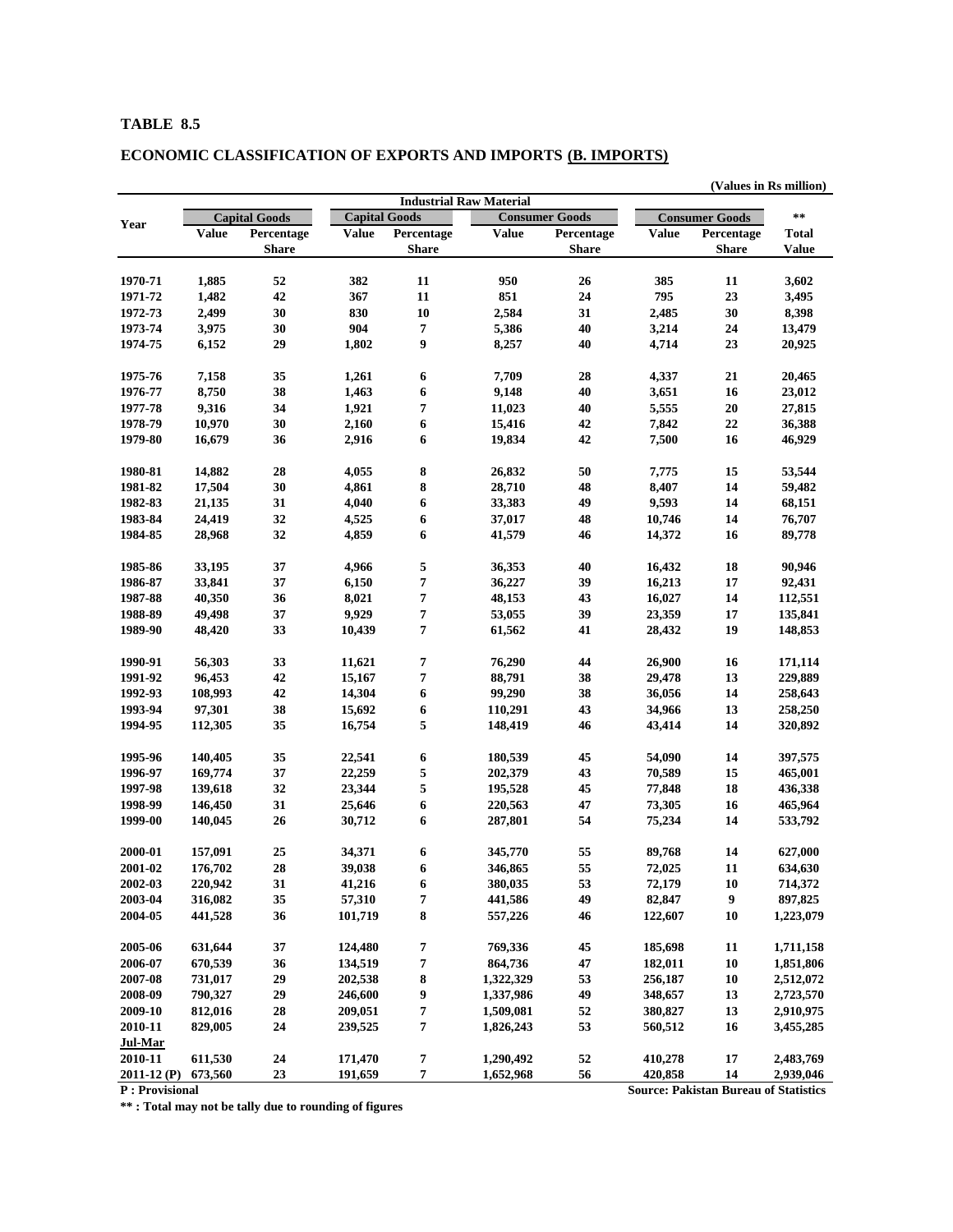# **MAJOR IMPORTS**

|                         |            |           |           |           |           |           |           |                                              |             | (Rs. Million)  |
|-------------------------|------------|-----------|-----------|-----------|-----------|-----------|-----------|----------------------------------------------|-------------|----------------|
| <b>Items</b>            | 2003-04    | 2004-05   | 2005-06   | 2006-07   | 2007-08   | 2008-09   | 2009-10   | 2010-11                                      |             | <b>Jul-Mar</b> |
|                         |            |           |           |           |           |           |           |                                              | 2010-11     | $2011 - 12$ *  |
| 1. Chemicals            | 119,683    | 160,711   | 176,200   | 200,333   | 256,618   | 300,450   | 327,568   | 395,889                                      | 284,266 r   | 321,739        |
| 2. Drugs and            |            |           |           |           |           |           |           |                                              |             |                |
| medicines               | 15,812     | 17,343    | 20,091    | 26,080    | 33,867    | 44,929    | 60,057    | 58,870                                       | 42,903      | 43,796         |
| 3. Dyes and             |            |           |           |           |           |           |           |                                              |             |                |
| colours                 | 9,218      | 11,101    | 13,272    | 14,889    | 18,486    | 22,050    | 25,061    | 28,283                                       | 20,375      | 20,911         |
| 4. Chemical             |            |           |           |           |           |           |           |                                              |             |                |
| <b>Fertilizers</b>      | 16,405     | 24,794    | 40,787    | 27,306    | 55,165    | 42,381    | 79,541    | 46,947                                       | 40,343 г    | 95,383         |
| 5. Electrical goods     | 14,862     | 21,121    | 30,463    | 39,824    | 48,148    | 60,718    | 56,204    | 67,851                                       | 51,768 r    | 54,719         |
| 6. Machinery            |            |           |           |           |           |           |           |                                              |             |                |
| (non-electrical)        | 140,907    | 254,452   | 334,445   | 368,226   | 416,538   | 461,816   | 397,683   | 387,463                                      | 288,314 r   | 315,921        |
| 7. Transport            |            |           |           |           |           |           |           |                                              |             |                |
| equipments              | 87,374     | 75,981    | 133,480   | 140,919   | 137,701   | 103,476   | 163,006   | 184,075                                      | $127,155$ r | 128,165        |
| 8. Paper, board and     |            |           |           |           |           |           |           |                                              |             |                |
| stationery              | 12,138     | 14,850    | 19,135    | 24,061    | 28,817    | 33,221    | 30,179    | 44,845                                       | 27,066 r    | 27,242         |
| 9. Tea                  | 11,078     | 13,202    | 13,336    | 12,965    | 12,653    | 17,417    | 22,712    | 28,560                                       | 22,325      | 24,030         |
| 10. Sugar-refined       | 189        | 5,229     | 37,366    | 15,722    | 912       | 4,505     | 24,731    | 58,669                                       | 58,031 r    | 1,272          |
| 11. Art-silk varn       | 6,793      | 7,730     | 14,204    | 15,164    | 18,474    | 23,046    | 31,315    | 46,398                                       | 34,344 r    | 40,248         |
| 12. Iron, steel & manu- |            |           |           |           |           |           |           |                                              |             |                |
| factures thereof        | 35,942     | 62,444    | 96,043    | 89.985    | 105,494   | 136,268   | 135,023   | 135,363                                      | 100,738     | 109,782        |
| 13. Non-ferrous metal   | 10,544     | 15,547    | 20,665    | 27,395    | 25,641    | 25,638    | 30,477    | 39,420                                       | 23,965      | 26,418         |
| 14. Petroleum &         |            |           |           |           |           |           |           |                                              |             |                |
| products                | 182,332    | 237,387   | 399,667   | 444.610   | 724.333   | 738,278   | 840,920   |                                              | 629.409 r   | 983,140        |
| 15. Edible oils         | 37,917     | 44,975    | 44,212    | 57,996    | 108,427   | 116,042   | 112,288   | 178,424                                      | 122,856     | 154,991        |
| 16. Grains, pulses      |            |           |           |           |           |           |           |                                              |             |                |
| & flours                | 6,338      | 26,117    | 20,910    | 18,683    | 70.902    | 108,012   | 34,222    | 44,858                                       | 33,817 r    | 30,957         |
| 17. Other imports       | 190,293    | 230,095   | 296,882   | 327,648   | 449,896   | 486,323   | 539,888   | 8,624,124                                    | 576,094     | 560,332        |
| <b>Grand Total</b>      | 897,825    | 1,223,079 | 1,711,158 | 1,851,806 | 2,512,072 | 2,723,570 | 2,910,975 | 3,455,287                                    | 2,483,769   | 2,939,046      |
| *: Provisional          | r: Revised |           |           |           |           |           |           | <b>Source: Pakistan Bureau of Statistics</b> |             |                |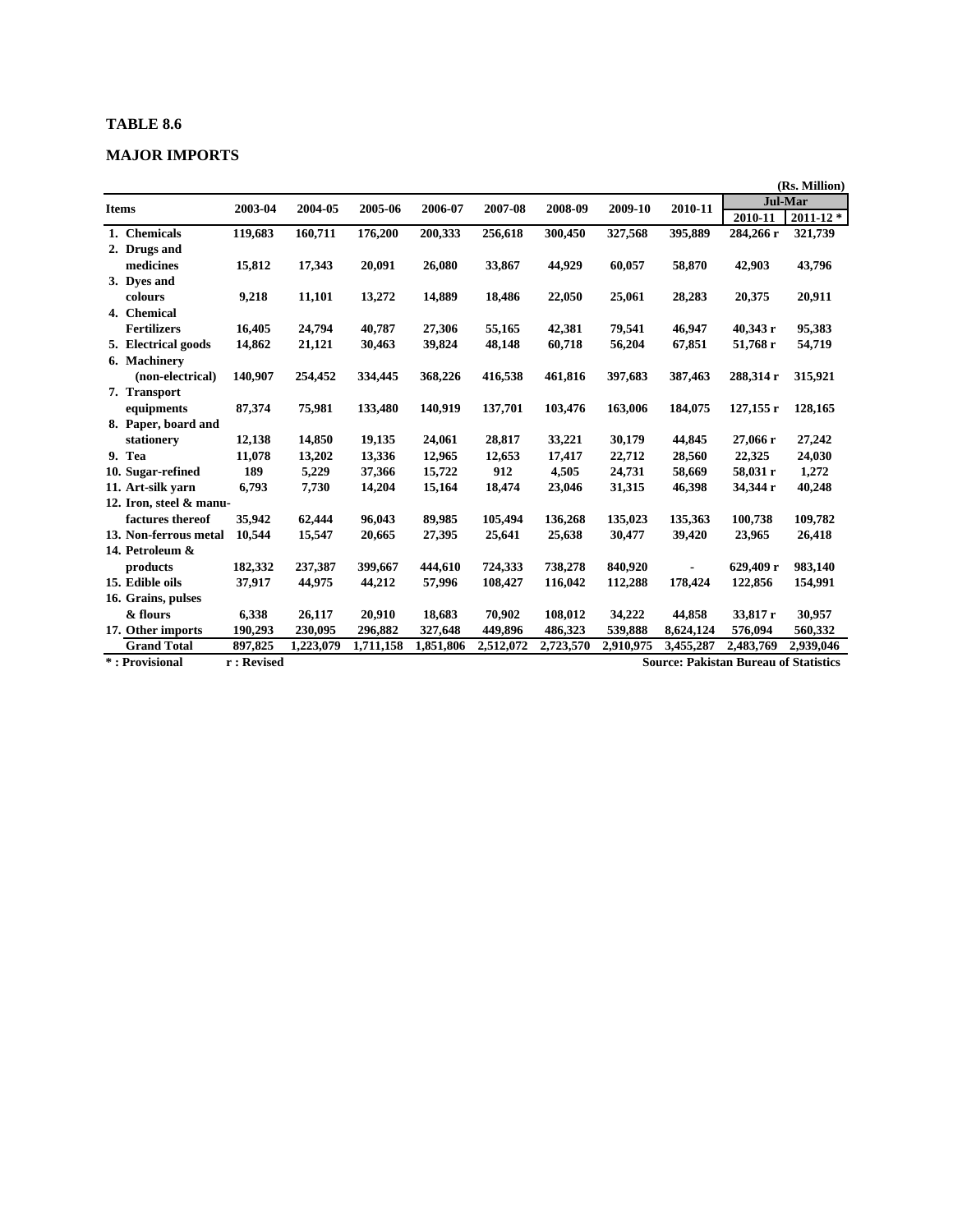# **DESTINATION OF EXPORTS AND ORIGIN OF IMPORTS**

| 1990-91 1991-92 1992-93 1993-94 1994-95 1995-96 1996-97 1997-98 1998-99 1999-00 2000-01<br><b>REGION</b><br><b>1. Developed Countries</b><br>60.8<br>56.7<br>57.1<br>60.3<br>58.9<br>55.6<br>59.4<br>59.9<br>61.0<br>56.7<br><b>Exports</b><br>60.0<br>62.2<br>52.6<br>49.9<br>42.2<br>58.3<br>58.6<br>49.3<br>48.7<br>46.5<br>36.7<br>31.0<br><b>Imports</b><br>a. OECD<br>57.2<br>54.9<br>56.7<br>60.0<br>58.6<br>55.3<br>59.7<br>59.5<br>59.6<br>60.6<br>56.3<br><b>Exports</b><br>55.7<br>58.7<br>57.0<br>52.1<br>48.5<br>49.0<br>48.1<br>46.1<br>41.6<br>36.1<br>30.5<br><b>Imports</b><br>b. Other European Countries<br>0.3<br>0.4<br>0.3<br>0.3<br>0.3<br>0.3<br>0.3<br>0.3<br>0.4<br>0.4<br><b>Exports</b><br>0.6<br>0.8<br>0.8<br>0.5<br>0.3<br>0.5<br>0.9<br>0.6<br>0.4<br>0.6<br>0.6<br>0.5<br><b>Imports</b><br>2. CMEA*<br>3.0<br>1.5<br>1.0<br>0.5<br>0.4<br>0.5<br>0.7<br>0.4<br>0.4<br>0.4<br><b>Exports</b><br>0.6<br>1.8<br>2.1<br>1.9<br>1.0<br>1.2<br>0.9<br>3.0<br>1.3<br>1.6<br>1.3<br>0.9<br><b>Imports</b><br>3. Developing Countries<br>39.2<br>39.2<br>43.9<br>39.6<br>38.6<br>44.3<br>41.9<br>40.7<br>39.3<br>39.7<br>42.9<br><b>Exports</b><br>37.8<br>45.8<br>48.6<br>48.2<br>52.6<br>56.8<br>62.1<br>68.1<br><b>Imports</b><br>41.7<br>41.4<br>50.0<br>a. OIC<br>12.7<br>14.6<br>16.0<br>13.7<br>12.9<br>12.9<br>11.8<br>12.5<br>12.7<br>14.1<br>16.5<br><b>Exports</b><br>16.5<br>20.9<br>22.4<br>23.3<br>24.3<br>35.2<br>39.3<br>17.9<br>16.9<br>21.3<br>26.0<br><b>Imports</b><br>b. SAARC<br>3.5<br>3.4<br>3.5<br>5.0<br>2.9<br>4.7<br>3.8<br>3.1<br>2.7<br>2.5<br>3.2<br><b>Exports</b><br>1.4<br>1.5<br>2.3<br>2.2<br>1.5<br>1.5<br>1.5<br>1.6<br>2.4<br>1.9<br>2.9<br><b>Imports</b><br>c. ASEAN<br>5.1<br>5.6<br>5.2<br>3.7<br>4.0<br>5.3<br>2.5<br>3.2<br>3.2<br>2.8<br>3.6<br><b>Exports</b><br>8.9<br>7.3<br>8.5<br>9.5<br>12.6<br>11.2<br>9.0<br>12.6<br>14.1<br>10.2<br><b>Imports</b><br>10.6<br>d. Central America<br>0.1<br>0.8<br>0.9<br><b>Exports</b><br>0.2<br>0.3<br>0.5<br>0.4<br>0.3<br>0.5<br>0.7<br>0.8<br>0.2<br>0.1<br>0.2<br>0.2<br>0.3<br>0.2<br>0.2<br><b>Imports</b><br>0.1<br>0.1<br>0.1<br>0.1<br>e. South America<br>0.2<br>0.5<br>0.5<br>0.9<br>1.0<br>1.2<br>1.2<br>1.4<br>1.6<br>1.1<br>1.2<br><b>Exports</b><br>1.6<br>1.3<br>1.0<br>1.4<br>1.2<br>1.7<br>1.1<br>2.1<br>1.0<br><b>Imports</b><br>1.6<br>1.6<br>f. Other Asian Countries<br>14.3<br>17.1<br>15.6<br>12.9<br>12.8<br>12.4<br><b>Exports</b><br>14.6<br>13.0<br>14.0<br>14.9<br>13.0<br>9.6<br>9.5<br>9.5<br>9.4<br>8.7<br>10.7<br>10.3<br>10.3<br>10.6<br><b>Imports</b><br>11.1<br>10.8<br>g. Other African Countries<br>3.0<br>4.4<br>3.0<br>2.9<br>3.6<br>4.4<br>4.3<br>3.5<br>3.8<br>4.3<br><b>Exports</b><br>3.8<br>2.0<br>1.9<br>2.2<br>2.3<br>2.5<br>2.8<br><b>Imports</b><br>1.6<br>1.7<br>1.9<br>3.0<br>2.8<br>h. Central Asian States<br>0.1<br>0.4<br>0.5<br>0.9<br>0.8<br>0.5<br>0.3<br><b>Exports</b><br>0.9<br>0.3<br>$\overline{a}$<br>0.1<br>0.7<br>0.3<br>0.1<br>0.1<br><b>Imports</b><br>$\overline{a}$<br>$\overline{a}$<br>$\overline{a}$<br>$\ddot{\phantom{a}}$<br><b>Total</b><br>100.0<br>100.0<br>100.0<br>100.0<br>100.0<br>100.0<br>100.0<br>100.0<br>100.0<br>100.0<br>100.0 |  |  |  |  |  | $%$ Share) |
|---------------------------------------------------------------------------------------------------------------------------------------------------------------------------------------------------------------------------------------------------------------------------------------------------------------------------------------------------------------------------------------------------------------------------------------------------------------------------------------------------------------------------------------------------------------------------------------------------------------------------------------------------------------------------------------------------------------------------------------------------------------------------------------------------------------------------------------------------------------------------------------------------------------------------------------------------------------------------------------------------------------------------------------------------------------------------------------------------------------------------------------------------------------------------------------------------------------------------------------------------------------------------------------------------------------------------------------------------------------------------------------------------------------------------------------------------------------------------------------------------------------------------------------------------------------------------------------------------------------------------------------------------------------------------------------------------------------------------------------------------------------------------------------------------------------------------------------------------------------------------------------------------------------------------------------------------------------------------------------------------------------------------------------------------------------------------------------------------------------------------------------------------------------------------------------------------------------------------------------------------------------------------------------------------------------------------------------------------------------------------------------------------------------------------------------------------------------------------------------------------------------------------------------------------------------------------------------------------------------------------------------------------------------------------------------------------------------------------------------------------------------------------------------------------------------------------------------------------------------------------------------------------------------------------------------------------------------------------------------------------------------------------------------------------------------------------------------------------------------------------------------------------------------------------------------------------------------------------------------------|--|--|--|--|--|------------|
|                                                                                                                                                                                                                                                                                                                                                                                                                                                                                                                                                                                                                                                                                                                                                                                                                                                                                                                                                                                                                                                                                                                                                                                                                                                                                                                                                                                                                                                                                                                                                                                                                                                                                                                                                                                                                                                                                                                                                                                                                                                                                                                                                                                                                                                                                                                                                                                                                                                                                                                                                                                                                                                                                                                                                                                                                                                                                                                                                                                                                                                                                                                                                                                                                                             |  |  |  |  |  |            |
|                                                                                                                                                                                                                                                                                                                                                                                                                                                                                                                                                                                                                                                                                                                                                                                                                                                                                                                                                                                                                                                                                                                                                                                                                                                                                                                                                                                                                                                                                                                                                                                                                                                                                                                                                                                                                                                                                                                                                                                                                                                                                                                                                                                                                                                                                                                                                                                                                                                                                                                                                                                                                                                                                                                                                                                                                                                                                                                                                                                                                                                                                                                                                                                                                                             |  |  |  |  |  |            |
|                                                                                                                                                                                                                                                                                                                                                                                                                                                                                                                                                                                                                                                                                                                                                                                                                                                                                                                                                                                                                                                                                                                                                                                                                                                                                                                                                                                                                                                                                                                                                                                                                                                                                                                                                                                                                                                                                                                                                                                                                                                                                                                                                                                                                                                                                                                                                                                                                                                                                                                                                                                                                                                                                                                                                                                                                                                                                                                                                                                                                                                                                                                                                                                                                                             |  |  |  |  |  |            |
|                                                                                                                                                                                                                                                                                                                                                                                                                                                                                                                                                                                                                                                                                                                                                                                                                                                                                                                                                                                                                                                                                                                                                                                                                                                                                                                                                                                                                                                                                                                                                                                                                                                                                                                                                                                                                                                                                                                                                                                                                                                                                                                                                                                                                                                                                                                                                                                                                                                                                                                                                                                                                                                                                                                                                                                                                                                                                                                                                                                                                                                                                                                                                                                                                                             |  |  |  |  |  |            |
|                                                                                                                                                                                                                                                                                                                                                                                                                                                                                                                                                                                                                                                                                                                                                                                                                                                                                                                                                                                                                                                                                                                                                                                                                                                                                                                                                                                                                                                                                                                                                                                                                                                                                                                                                                                                                                                                                                                                                                                                                                                                                                                                                                                                                                                                                                                                                                                                                                                                                                                                                                                                                                                                                                                                                                                                                                                                                                                                                                                                                                                                                                                                                                                                                                             |  |  |  |  |  |            |
|                                                                                                                                                                                                                                                                                                                                                                                                                                                                                                                                                                                                                                                                                                                                                                                                                                                                                                                                                                                                                                                                                                                                                                                                                                                                                                                                                                                                                                                                                                                                                                                                                                                                                                                                                                                                                                                                                                                                                                                                                                                                                                                                                                                                                                                                                                                                                                                                                                                                                                                                                                                                                                                                                                                                                                                                                                                                                                                                                                                                                                                                                                                                                                                                                                             |  |  |  |  |  |            |
|                                                                                                                                                                                                                                                                                                                                                                                                                                                                                                                                                                                                                                                                                                                                                                                                                                                                                                                                                                                                                                                                                                                                                                                                                                                                                                                                                                                                                                                                                                                                                                                                                                                                                                                                                                                                                                                                                                                                                                                                                                                                                                                                                                                                                                                                                                                                                                                                                                                                                                                                                                                                                                                                                                                                                                                                                                                                                                                                                                                                                                                                                                                                                                                                                                             |  |  |  |  |  |            |
|                                                                                                                                                                                                                                                                                                                                                                                                                                                                                                                                                                                                                                                                                                                                                                                                                                                                                                                                                                                                                                                                                                                                                                                                                                                                                                                                                                                                                                                                                                                                                                                                                                                                                                                                                                                                                                                                                                                                                                                                                                                                                                                                                                                                                                                                                                                                                                                                                                                                                                                                                                                                                                                                                                                                                                                                                                                                                                                                                                                                                                                                                                                                                                                                                                             |  |  |  |  |  |            |
|                                                                                                                                                                                                                                                                                                                                                                                                                                                                                                                                                                                                                                                                                                                                                                                                                                                                                                                                                                                                                                                                                                                                                                                                                                                                                                                                                                                                                                                                                                                                                                                                                                                                                                                                                                                                                                                                                                                                                                                                                                                                                                                                                                                                                                                                                                                                                                                                                                                                                                                                                                                                                                                                                                                                                                                                                                                                                                                                                                                                                                                                                                                                                                                                                                             |  |  |  |  |  |            |
|                                                                                                                                                                                                                                                                                                                                                                                                                                                                                                                                                                                                                                                                                                                                                                                                                                                                                                                                                                                                                                                                                                                                                                                                                                                                                                                                                                                                                                                                                                                                                                                                                                                                                                                                                                                                                                                                                                                                                                                                                                                                                                                                                                                                                                                                                                                                                                                                                                                                                                                                                                                                                                                                                                                                                                                                                                                                                                                                                                                                                                                                                                                                                                                                                                             |  |  |  |  |  |            |
|                                                                                                                                                                                                                                                                                                                                                                                                                                                                                                                                                                                                                                                                                                                                                                                                                                                                                                                                                                                                                                                                                                                                                                                                                                                                                                                                                                                                                                                                                                                                                                                                                                                                                                                                                                                                                                                                                                                                                                                                                                                                                                                                                                                                                                                                                                                                                                                                                                                                                                                                                                                                                                                                                                                                                                                                                                                                                                                                                                                                                                                                                                                                                                                                                                             |  |  |  |  |  |            |
|                                                                                                                                                                                                                                                                                                                                                                                                                                                                                                                                                                                                                                                                                                                                                                                                                                                                                                                                                                                                                                                                                                                                                                                                                                                                                                                                                                                                                                                                                                                                                                                                                                                                                                                                                                                                                                                                                                                                                                                                                                                                                                                                                                                                                                                                                                                                                                                                                                                                                                                                                                                                                                                                                                                                                                                                                                                                                                                                                                                                                                                                                                                                                                                                                                             |  |  |  |  |  |            |
|                                                                                                                                                                                                                                                                                                                                                                                                                                                                                                                                                                                                                                                                                                                                                                                                                                                                                                                                                                                                                                                                                                                                                                                                                                                                                                                                                                                                                                                                                                                                                                                                                                                                                                                                                                                                                                                                                                                                                                                                                                                                                                                                                                                                                                                                                                                                                                                                                                                                                                                                                                                                                                                                                                                                                                                                                                                                                                                                                                                                                                                                                                                                                                                                                                             |  |  |  |  |  |            |
|                                                                                                                                                                                                                                                                                                                                                                                                                                                                                                                                                                                                                                                                                                                                                                                                                                                                                                                                                                                                                                                                                                                                                                                                                                                                                                                                                                                                                                                                                                                                                                                                                                                                                                                                                                                                                                                                                                                                                                                                                                                                                                                                                                                                                                                                                                                                                                                                                                                                                                                                                                                                                                                                                                                                                                                                                                                                                                                                                                                                                                                                                                                                                                                                                                             |  |  |  |  |  |            |
|                                                                                                                                                                                                                                                                                                                                                                                                                                                                                                                                                                                                                                                                                                                                                                                                                                                                                                                                                                                                                                                                                                                                                                                                                                                                                                                                                                                                                                                                                                                                                                                                                                                                                                                                                                                                                                                                                                                                                                                                                                                                                                                                                                                                                                                                                                                                                                                                                                                                                                                                                                                                                                                                                                                                                                                                                                                                                                                                                                                                                                                                                                                                                                                                                                             |  |  |  |  |  |            |
|                                                                                                                                                                                                                                                                                                                                                                                                                                                                                                                                                                                                                                                                                                                                                                                                                                                                                                                                                                                                                                                                                                                                                                                                                                                                                                                                                                                                                                                                                                                                                                                                                                                                                                                                                                                                                                                                                                                                                                                                                                                                                                                                                                                                                                                                                                                                                                                                                                                                                                                                                                                                                                                                                                                                                                                                                                                                                                                                                                                                                                                                                                                                                                                                                                             |  |  |  |  |  |            |
|                                                                                                                                                                                                                                                                                                                                                                                                                                                                                                                                                                                                                                                                                                                                                                                                                                                                                                                                                                                                                                                                                                                                                                                                                                                                                                                                                                                                                                                                                                                                                                                                                                                                                                                                                                                                                                                                                                                                                                                                                                                                                                                                                                                                                                                                                                                                                                                                                                                                                                                                                                                                                                                                                                                                                                                                                                                                                                                                                                                                                                                                                                                                                                                                                                             |  |  |  |  |  |            |
|                                                                                                                                                                                                                                                                                                                                                                                                                                                                                                                                                                                                                                                                                                                                                                                                                                                                                                                                                                                                                                                                                                                                                                                                                                                                                                                                                                                                                                                                                                                                                                                                                                                                                                                                                                                                                                                                                                                                                                                                                                                                                                                                                                                                                                                                                                                                                                                                                                                                                                                                                                                                                                                                                                                                                                                                                                                                                                                                                                                                                                                                                                                                                                                                                                             |  |  |  |  |  |            |
|                                                                                                                                                                                                                                                                                                                                                                                                                                                                                                                                                                                                                                                                                                                                                                                                                                                                                                                                                                                                                                                                                                                                                                                                                                                                                                                                                                                                                                                                                                                                                                                                                                                                                                                                                                                                                                                                                                                                                                                                                                                                                                                                                                                                                                                                                                                                                                                                                                                                                                                                                                                                                                                                                                                                                                                                                                                                                                                                                                                                                                                                                                                                                                                                                                             |  |  |  |  |  |            |
|                                                                                                                                                                                                                                                                                                                                                                                                                                                                                                                                                                                                                                                                                                                                                                                                                                                                                                                                                                                                                                                                                                                                                                                                                                                                                                                                                                                                                                                                                                                                                                                                                                                                                                                                                                                                                                                                                                                                                                                                                                                                                                                                                                                                                                                                                                                                                                                                                                                                                                                                                                                                                                                                                                                                                                                                                                                                                                                                                                                                                                                                                                                                                                                                                                             |  |  |  |  |  |            |
|                                                                                                                                                                                                                                                                                                                                                                                                                                                                                                                                                                                                                                                                                                                                                                                                                                                                                                                                                                                                                                                                                                                                                                                                                                                                                                                                                                                                                                                                                                                                                                                                                                                                                                                                                                                                                                                                                                                                                                                                                                                                                                                                                                                                                                                                                                                                                                                                                                                                                                                                                                                                                                                                                                                                                                                                                                                                                                                                                                                                                                                                                                                                                                                                                                             |  |  |  |  |  |            |
|                                                                                                                                                                                                                                                                                                                                                                                                                                                                                                                                                                                                                                                                                                                                                                                                                                                                                                                                                                                                                                                                                                                                                                                                                                                                                                                                                                                                                                                                                                                                                                                                                                                                                                                                                                                                                                                                                                                                                                                                                                                                                                                                                                                                                                                                                                                                                                                                                                                                                                                                                                                                                                                                                                                                                                                                                                                                                                                                                                                                                                                                                                                                                                                                                                             |  |  |  |  |  |            |
|                                                                                                                                                                                                                                                                                                                                                                                                                                                                                                                                                                                                                                                                                                                                                                                                                                                                                                                                                                                                                                                                                                                                                                                                                                                                                                                                                                                                                                                                                                                                                                                                                                                                                                                                                                                                                                                                                                                                                                                                                                                                                                                                                                                                                                                                                                                                                                                                                                                                                                                                                                                                                                                                                                                                                                                                                                                                                                                                                                                                                                                                                                                                                                                                                                             |  |  |  |  |  |            |
|                                                                                                                                                                                                                                                                                                                                                                                                                                                                                                                                                                                                                                                                                                                                                                                                                                                                                                                                                                                                                                                                                                                                                                                                                                                                                                                                                                                                                                                                                                                                                                                                                                                                                                                                                                                                                                                                                                                                                                                                                                                                                                                                                                                                                                                                                                                                                                                                                                                                                                                                                                                                                                                                                                                                                                                                                                                                                                                                                                                                                                                                                                                                                                                                                                             |  |  |  |  |  |            |
|                                                                                                                                                                                                                                                                                                                                                                                                                                                                                                                                                                                                                                                                                                                                                                                                                                                                                                                                                                                                                                                                                                                                                                                                                                                                                                                                                                                                                                                                                                                                                                                                                                                                                                                                                                                                                                                                                                                                                                                                                                                                                                                                                                                                                                                                                                                                                                                                                                                                                                                                                                                                                                                                                                                                                                                                                                                                                                                                                                                                                                                                                                                                                                                                                                             |  |  |  |  |  |            |
|                                                                                                                                                                                                                                                                                                                                                                                                                                                                                                                                                                                                                                                                                                                                                                                                                                                                                                                                                                                                                                                                                                                                                                                                                                                                                                                                                                                                                                                                                                                                                                                                                                                                                                                                                                                                                                                                                                                                                                                                                                                                                                                                                                                                                                                                                                                                                                                                                                                                                                                                                                                                                                                                                                                                                                                                                                                                                                                                                                                                                                                                                                                                                                                                                                             |  |  |  |  |  |            |
|                                                                                                                                                                                                                                                                                                                                                                                                                                                                                                                                                                                                                                                                                                                                                                                                                                                                                                                                                                                                                                                                                                                                                                                                                                                                                                                                                                                                                                                                                                                                                                                                                                                                                                                                                                                                                                                                                                                                                                                                                                                                                                                                                                                                                                                                                                                                                                                                                                                                                                                                                                                                                                                                                                                                                                                                                                                                                                                                                                                                                                                                                                                                                                                                                                             |  |  |  |  |  |            |
|                                                                                                                                                                                                                                                                                                                                                                                                                                                                                                                                                                                                                                                                                                                                                                                                                                                                                                                                                                                                                                                                                                                                                                                                                                                                                                                                                                                                                                                                                                                                                                                                                                                                                                                                                                                                                                                                                                                                                                                                                                                                                                                                                                                                                                                                                                                                                                                                                                                                                                                                                                                                                                                                                                                                                                                                                                                                                                                                                                                                                                                                                                                                                                                                                                             |  |  |  |  |  |            |
|                                                                                                                                                                                                                                                                                                                                                                                                                                                                                                                                                                                                                                                                                                                                                                                                                                                                                                                                                                                                                                                                                                                                                                                                                                                                                                                                                                                                                                                                                                                                                                                                                                                                                                                                                                                                                                                                                                                                                                                                                                                                                                                                                                                                                                                                                                                                                                                                                                                                                                                                                                                                                                                                                                                                                                                                                                                                                                                                                                                                                                                                                                                                                                                                                                             |  |  |  |  |  |            |
|                                                                                                                                                                                                                                                                                                                                                                                                                                                                                                                                                                                                                                                                                                                                                                                                                                                                                                                                                                                                                                                                                                                                                                                                                                                                                                                                                                                                                                                                                                                                                                                                                                                                                                                                                                                                                                                                                                                                                                                                                                                                                                                                                                                                                                                                                                                                                                                                                                                                                                                                                                                                                                                                                                                                                                                                                                                                                                                                                                                                                                                                                                                                                                                                                                             |  |  |  |  |  |            |
|                                                                                                                                                                                                                                                                                                                                                                                                                                                                                                                                                                                                                                                                                                                                                                                                                                                                                                                                                                                                                                                                                                                                                                                                                                                                                                                                                                                                                                                                                                                                                                                                                                                                                                                                                                                                                                                                                                                                                                                                                                                                                                                                                                                                                                                                                                                                                                                                                                                                                                                                                                                                                                                                                                                                                                                                                                                                                                                                                                                                                                                                                                                                                                                                                                             |  |  |  |  |  |            |
|                                                                                                                                                                                                                                                                                                                                                                                                                                                                                                                                                                                                                                                                                                                                                                                                                                                                                                                                                                                                                                                                                                                                                                                                                                                                                                                                                                                                                                                                                                                                                                                                                                                                                                                                                                                                                                                                                                                                                                                                                                                                                                                                                                                                                                                                                                                                                                                                                                                                                                                                                                                                                                                                                                                                                                                                                                                                                                                                                                                                                                                                                                                                                                                                                                             |  |  |  |  |  |            |
|                                                                                                                                                                                                                                                                                                                                                                                                                                                                                                                                                                                                                                                                                                                                                                                                                                                                                                                                                                                                                                                                                                                                                                                                                                                                                                                                                                                                                                                                                                                                                                                                                                                                                                                                                                                                                                                                                                                                                                                                                                                                                                                                                                                                                                                                                                                                                                                                                                                                                                                                                                                                                                                                                                                                                                                                                                                                                                                                                                                                                                                                                                                                                                                                                                             |  |  |  |  |  |            |
|                                                                                                                                                                                                                                                                                                                                                                                                                                                                                                                                                                                                                                                                                                                                                                                                                                                                                                                                                                                                                                                                                                                                                                                                                                                                                                                                                                                                                                                                                                                                                                                                                                                                                                                                                                                                                                                                                                                                                                                                                                                                                                                                                                                                                                                                                                                                                                                                                                                                                                                                                                                                                                                                                                                                                                                                                                                                                                                                                                                                                                                                                                                                                                                                                                             |  |  |  |  |  |            |
|                                                                                                                                                                                                                                                                                                                                                                                                                                                                                                                                                                                                                                                                                                                                                                                                                                                                                                                                                                                                                                                                                                                                                                                                                                                                                                                                                                                                                                                                                                                                                                                                                                                                                                                                                                                                                                                                                                                                                                                                                                                                                                                                                                                                                                                                                                                                                                                                                                                                                                                                                                                                                                                                                                                                                                                                                                                                                                                                                                                                                                                                                                                                                                                                                                             |  |  |  |  |  |            |
|                                                                                                                                                                                                                                                                                                                                                                                                                                                                                                                                                                                                                                                                                                                                                                                                                                                                                                                                                                                                                                                                                                                                                                                                                                                                                                                                                                                                                                                                                                                                                                                                                                                                                                                                                                                                                                                                                                                                                                                                                                                                                                                                                                                                                                                                                                                                                                                                                                                                                                                                                                                                                                                                                                                                                                                                                                                                                                                                                                                                                                                                                                                                                                                                                                             |  |  |  |  |  |            |
|                                                                                                                                                                                                                                                                                                                                                                                                                                                                                                                                                                                                                                                                                                                                                                                                                                                                                                                                                                                                                                                                                                                                                                                                                                                                                                                                                                                                                                                                                                                                                                                                                                                                                                                                                                                                                                                                                                                                                                                                                                                                                                                                                                                                                                                                                                                                                                                                                                                                                                                                                                                                                                                                                                                                                                                                                                                                                                                                                                                                                                                                                                                                                                                                                                             |  |  |  |  |  |            |
|                                                                                                                                                                                                                                                                                                                                                                                                                                                                                                                                                                                                                                                                                                                                                                                                                                                                                                                                                                                                                                                                                                                                                                                                                                                                                                                                                                                                                                                                                                                                                                                                                                                                                                                                                                                                                                                                                                                                                                                                                                                                                                                                                                                                                                                                                                                                                                                                                                                                                                                                                                                                                                                                                                                                                                                                                                                                                                                                                                                                                                                                                                                                                                                                                                             |  |  |  |  |  |            |
|                                                                                                                                                                                                                                                                                                                                                                                                                                                                                                                                                                                                                                                                                                                                                                                                                                                                                                                                                                                                                                                                                                                                                                                                                                                                                                                                                                                                                                                                                                                                                                                                                                                                                                                                                                                                                                                                                                                                                                                                                                                                                                                                                                                                                                                                                                                                                                                                                                                                                                                                                                                                                                                                                                                                                                                                                                                                                                                                                                                                                                                                                                                                                                                                                                             |  |  |  |  |  |            |
|                                                                                                                                                                                                                                                                                                                                                                                                                                                                                                                                                                                                                                                                                                                                                                                                                                                                                                                                                                                                                                                                                                                                                                                                                                                                                                                                                                                                                                                                                                                                                                                                                                                                                                                                                                                                                                                                                                                                                                                                                                                                                                                                                                                                                                                                                                                                                                                                                                                                                                                                                                                                                                                                                                                                                                                                                                                                                                                                                                                                                                                                                                                                                                                                                                             |  |  |  |  |  |            |
|                                                                                                                                                                                                                                                                                                                                                                                                                                                                                                                                                                                                                                                                                                                                                                                                                                                                                                                                                                                                                                                                                                                                                                                                                                                                                                                                                                                                                                                                                                                                                                                                                                                                                                                                                                                                                                                                                                                                                                                                                                                                                                                                                                                                                                                                                                                                                                                                                                                                                                                                                                                                                                                                                                                                                                                                                                                                                                                                                                                                                                                                                                                                                                                                                                             |  |  |  |  |  |            |

**(Contd.)**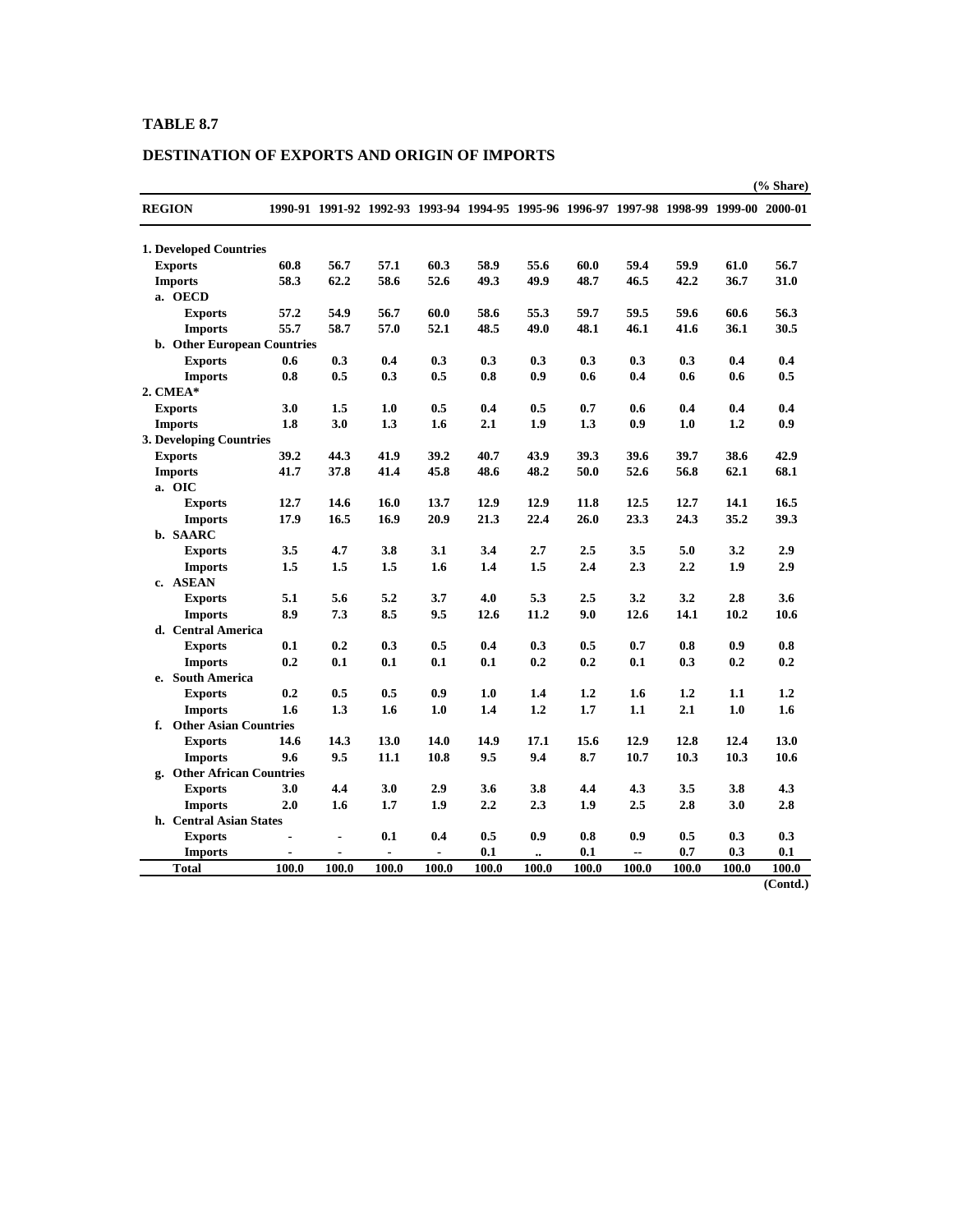### **DESTINATION OF EXPORTS AND ORIGIN OF IMPORTS**

|                                    |                |              |                                                                                 |              |              |              |              |                      |              |              |              | (% Share)                                    |
|------------------------------------|----------------|--------------|---------------------------------------------------------------------------------|--------------|--------------|--------------|--------------|----------------------|--------------|--------------|--------------|----------------------------------------------|
| <b>REGION</b>                      |                |              | 2001-02 2002-03 2003-04 2004-05 2005-06 2006-07 2007-08 2008-09 2009-10 2010-11 |              |              |              |              |                      |              |              |              | <b>Jul-Mar</b>                               |
|                                    |                |              |                                                                                 |              |              |              |              |                      |              |              | 2010-11      | $2011 - 12P$                                 |
|                                    |                |              |                                                                                 |              |              |              |              |                      |              |              |              |                                              |
| <b>1. Developed Countries</b>      |                |              |                                                                                 |              |              |              |              |                      |              |              |              |                                              |
| <b>Exports</b>                     | 58.1           | 56.1<br>34.4 | 58.2<br>35.5                                                                    | 55.9<br>38.0 | 54.7<br>34.2 | 54.7<br>33.3 | 51.0<br>30.2 | 46.4                 | 43.7<br>26.3 | 43.3<br>22.2 | 43.1<br>22.4 | 41.1<br>21.2                                 |
| <b>Imports</b>                     | 34.3           |              |                                                                                 |              |              |              |              | 29.1                 |              |              |              |                                              |
| a. OECD                            |                | 55.6         |                                                                                 | 55.2         | 53.8         | 53.8         | 50.0         | 45.5                 | 42.8         | 42.3         | 42.1         | 40.0                                         |
| <b>Exports</b>                     | 57.6<br>33.7   | 33.5         | 57.6<br>34.7                                                                    | 34.7         | 32.4         | 31.5         | 27.1         | 27.8                 | 25.3         | 21.6         | 22.0         | 20.1                                         |
| <b>Imports</b>                     |                |              |                                                                                 |              |              |              |              |                      |              |              |              |                                              |
| <b>b.</b> Other European Countries | 0.5            | 0.5          | 0.7                                                                             | 0.7          | 0.9          | 0.9          | 1.0          | 0.9                  | 0.9          | 1.0          | 1.0          | 1.1                                          |
| <b>Exports</b>                     | 0.6            | 0.9          | 0.8                                                                             | 3.3          | 1.8          | 1.8          | 3.1          | 1.3                  | 1.0          | 0.6          | 0.4          | 1.1                                          |
| <b>Imports</b><br>2. CMEA*         |                |              |                                                                                 |              |              |              |              |                      |              |              |              |                                              |
|                                    | 0.5            | 0.6          | 0.7                                                                             | 0.9          | 0.9          | 1.1          | 1.2          | 1.2                  |              |              | 1.4          |                                              |
| <b>Exports</b>                     | 1.1            | 0.8          | 1.2                                                                             | 2.1          | 2.2          | 1.8          | 1.4          | 3.1                  | 1.2<br>1.2   | 1.3<br>1.1   | 1.0          | 1.5<br>1.2                                   |
| <b>Imports</b>                     |                |              |                                                                                 |              |              |              |              |                      |              |              |              |                                              |
| 3. Developing Countries            | 41.4           | 43.3         | 41.1                                                                            | 43.2         | 44.4         | 44.2         | 47.8         | 52.4                 | 55.1         | 55.4         | 55.5         | 57.4                                         |
| <b>Exports</b>                     |                | 64.8         | 63.3                                                                            | 59.9         | 63.6         | 64.9         | 68.4         | 67.8                 | 72.5         | 76.7         | 76.6         | 77.6                                         |
| <b>Imports</b><br>a. OIC           | 64.6           |              |                                                                                 |              |              |              |              |                      |              |              |              |                                              |
|                                    |                |              |                                                                                 |              |              |              | 26.4         |                      |              | 28.3         | 27.0         |                                              |
| <b>Exports</b>                     | 19.2<br>36.0   | 22.3<br>35.2 | 20.7<br>33.7                                                                    | 21.9<br>29.2 | 23.3<br>33.7 | 21.6<br>32.0 | 33.4         | 30.4<br>33.9         | 29.1<br>37.4 | 38.0         | 37.0         | 28.0<br>40.7                                 |
| <b>Imports</b><br>b. SAARC         |                |              |                                                                                 |              |              |              |              |                      |              |              |              |                                              |
| <b>Exports</b>                     | 2.5            | 2.4          | 3.2                                                                             | 4.6          | 4.4          | 4.8          | 4.4          | 5.0                  | 5.4          | 6.5          | 7.1          | 5.5                                          |
| <b>Imports</b>                     | 2.4            | 1.9          | 3.1                                                                             | 3.2          | 3.3          | 4.5          | 5.0          | 3.8                  | 3.9          | 4.7          | 5.3          | 3.8                                          |
| c. ASEAN                           |                |              |                                                                                 |              |              |              |              |                      |              |              |              |                                              |
| <b>Exports</b>                     | 2.7            | 2.9          | 2.7                                                                             | 2.1          | 1.7          | 1.9          | 1.7          | 2.1                  | 2.8          | 2.3          | 2.2          | 3.1                                          |
| <b>Imports</b>                     | 11.7           | 12.2         | 11.1                                                                            | 10.0         | 9.1          | 9.5          | 9.9          | 10.4                 | 11.4         | 11.9         | 11.7         | 11.4                                         |
| d. Central America                 |                |              |                                                                                 |              |              |              |              |                      |              |              |              |                                              |
| <b>Exports</b>                     | 1.0            | 0.9          | 0.9                                                                             | 0.9          | 0.9          | 1.1          | 1.0          | 1.0                  | 0.9          | 0.8          | 0.8          | 0.8                                          |
| <b>Imports</b>                     | 0.1            | 0.1          | 0.1                                                                             | 0.1          | 0.1          | 0.2          | 0.1          | 0.2                  | 0.2          | 0.1          | 0.1          | 0.1                                          |
| e. South America                   |                |              |                                                                                 |              |              |              |              |                      |              |              |              |                                              |
| <b>Exports</b>                     | 0.9            | 0.7          | 0.8                                                                             | 0.9          | 1.0          | 1.4          | 1.6          | 1.4                  | 1.2          | 1.5          | 1.4          | 1.4                                          |
| <b>Imports</b>                     | 0.7            | 0.6          | 0.6                                                                             | 1.1          | 1.4          | 0.8          | 1.8          | 1.2                  | 0.6          | 1.1          | 1.4          | 0.7                                          |
| f. Other Asian Countries           |                |              |                                                                                 |              |              |              |              |                      |              |              |              |                                              |
| <b>Exports</b>                     | 11.4           | 9.9          | 9.4                                                                             | 8.7          | 8.9          | 9.2          | 8.4          | 8.5                  | 11.2         | 11.8         | 12.7         | 14.0                                         |
| <b>Imports</b>                     | 10.9           | 12.5         | 12.3                                                                            | 13.7         | 13.7         | 15.9         | 15.7         | 15.2                 | 16.3         | 17.8         | 17.9         | 18.3                                         |
| g. Other African Countries         |                |              |                                                                                 |              |              |              |              |                      |              |              |              |                                              |
| <b>Exports</b>                     | 3.5            | 4.0          | 3.2                                                                             | 4.0          | 4.1          | 4.1          | 4.2          | 4.0                  | 4.4          | 4.1          | 4.2          | 4.5                                          |
| <b>Imports</b>                     | 2.7            | 2.3          | 2.3                                                                             | 2.4          | 2.2          | 1.9          | 2,2          | 3.0                  | 2.5          | 2.9          | 2.9          | 2.5                                          |
| h. Central Asian States            |                |              |                                                                                 |              |              |              |              |                      |              |              |              |                                              |
| <b>Exports</b>                     | 0.2            | 0.2          | 0.2                                                                             | 0.1          | 0.1          | 0.1          | 0.1          | $\ddot{\phantom{a}}$ | 0.1          | 0.1          | 0.1          | 0.1                                          |
| <b>Imports</b>                     | 0.1            | $\ddotsc$    | 0.1                                                                             | 0.2          | 0.1          | 0.1          | 0.3          | 0.1                  | 0.2          | 0.2          | 0.2          | 0.1                                          |
| <b>Total</b>                       | 100.0          | 100.0        | 100.0                                                                           | 100.0        | 100.0        | 100.0        | 100.0        | 100.0                | 100.0        | 100.0        | 100.0        | 100.0                                        |
| : Insignificant                    | P: Provisional |              |                                                                                 |              |              |              |              |                      |              |              |              | <b>Source: Pakistan Bureau of Statistics</b> |

**\* : Council for Mutual Economic Assistance.**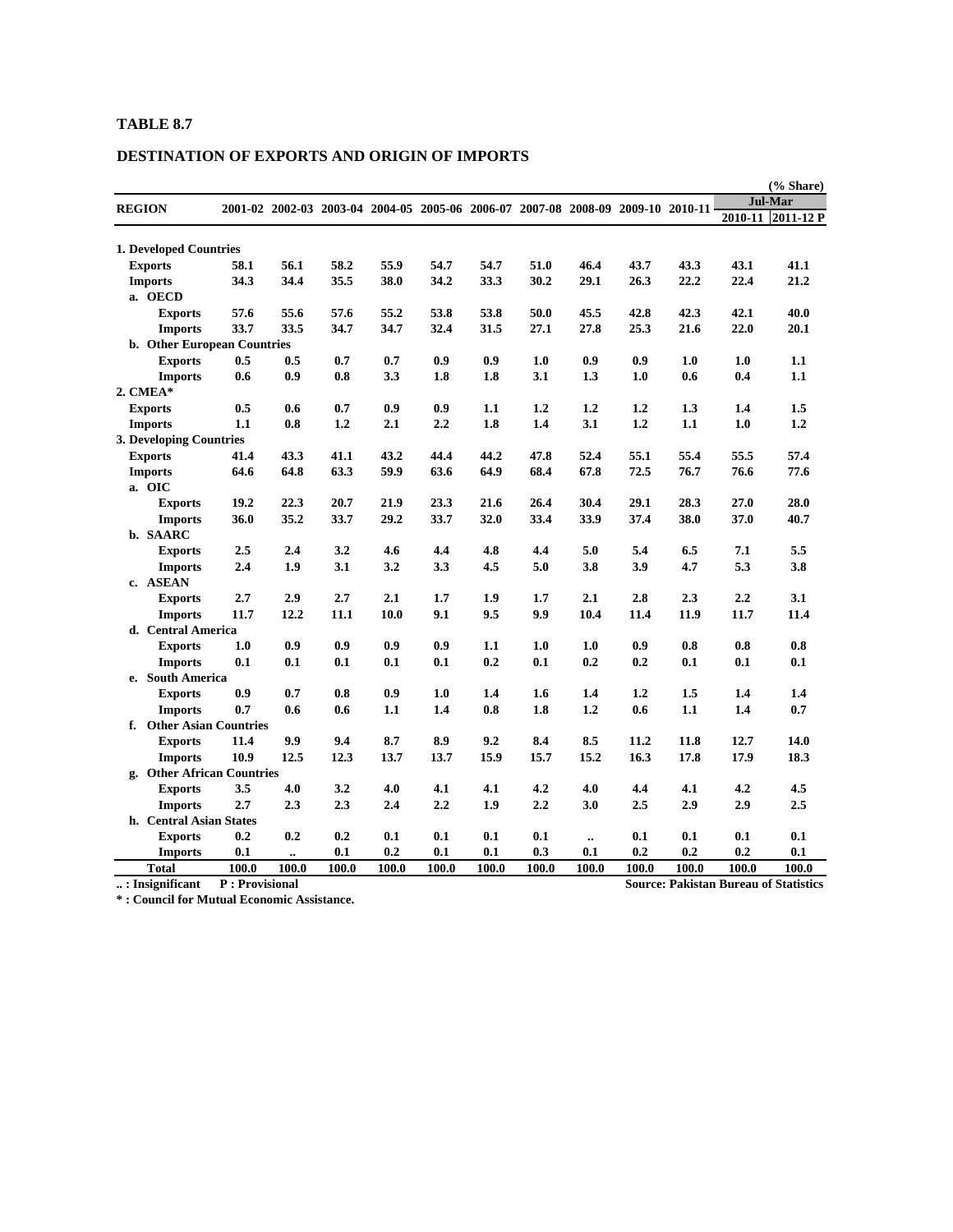### **WORKERS' REMITTANCES**

|                                                                |          |          |          |          |          |          |          |          |          | (US\$ Million) |
|----------------------------------------------------------------|----------|----------|----------|----------|----------|----------|----------|----------|----------|----------------|
| <b>COUNTRY</b>                                                 | 1991-92  | 1992-93  | 1993-94  | 1994-95  | 1995-96  | 1996-97  | 1997-98  | 1998-99  | 1999-00  | 2000-01        |
| I. Cash Flow                                                   | 1,252.45 | 1,238.51 | 1,093.36 | 1,317.73 | 1,227.28 | 1,078.05 | 1,237.68 | 875.55   | 913.49   | 1,021.59       |
| <b>Bahrain</b>                                                 | 27.75    | 25.42    | 25.92    | 35.90    | 33.23    | 29.16    | 34.31    | 33.31    | 29.36    | 23.87          |
| Canada                                                         | 9.86     | 7.54     | 5.65     | 4.91     | 5.67     | 3.59     | 4.14     | 3.46     | 3.86     | 4.90           |
| Germany                                                        | 33.12    | 40.64    | 28.88    | 27.71    | 26.06    | 18.98    | 16.62    | 11.93    | 10.47    | 9.20           |
| Japan                                                          | 12.96    | 11.62    | 7.13     | 6.90     | 3.65     | 3.05     | 2.65     | 3.09     | 1.58     | 3.93           |
| Kuwait                                                         | 44.24    | 60.22    | 47.85    | 57.86    | 45.43    | 38.38    | 52.40    | 106.36   | 135.25   | 123.39         |
| <b>Norway</b>                                                  | 16.25    | 15.18    | 11.85    | 13.40    | 11.72    | 7.97     | 7.16     | 5.26     | 5.60     | 5.74           |
| Oatar                                                          | 12.87    | 10.91    | 7.57     | 11.52    | 14.08    | 9.68     | 12.17    | 12.94    | 13.29    | 13.38          |
| Saudi Arabia                                                   | 516.16   | 525.94   | 493.65   | 554.08   | 503.22   | 418.44   | 474.86   | 318.49   | 309.85   | 304.43         |
| Sultanat-e-Oman                                                | 60.35    | 51.67    | 46.07    | 61.49    | 64.44    | 46.11    | 61.97    | 44.67    | 46.42    | 38.11          |
| U.A.E.                                                         | 105.07   | 97.76    | 99.36    | 178.26   | 161.93   | 164.39   | 207.70   | 125.09   | 147.79   | 190.04         |
| Abu Dhabi                                                      | 38.74    | 32.47    | 29.32    | 51.99    | 48.98    | 44.91    | 75.13    | 38.07    | 47.30    | 48.11          |
| Dubai                                                          | 49.07    | 47.79    | 51.12    | 90.09    | 81.19    | 93.07    | 101.01   | 70.57    | 87.04    | 129.69         |
| Sharjah                                                        | 17.26    | 17.50    | 16.73    | 28.96    | 28.95    | 22.90    | 28.54    | 14.69    | 12.80    | 12.21          |
| <b>Others</b>                                                  |          |          | 2.19     | 7.22     | 2.81     | 3.51     | 3.02     | 1.76     | 0.65     | 0.03           |
| U.K.                                                           | 137.02   | 114.02   | 101.19   | 109.96   | 109.74   | 97.94    | 98.83    | 73.59    | 73.27    | 81.39          |
| U.S.A                                                          | 150.34   | 157.80   | 122.49   | 141.09   | 141.92   | 146.25   | 166.29   | 81.95    | 79.96    | 134.81         |
| <b>Other Countries</b>                                         | 126.46   | 119.79   | 95.75    | 114.65   | 106.19   | 94.11    | 98.58    | 55.41    | 56.79    | 88.40          |
|                                                                |          |          |          |          |          |          |          |          |          |                |
| II. Encashment*                                                | 215.03   | 323.73   | 352.20   | 548.37   | 233.89   | 331.42   | 251.87   | 184.64   | 70.24    | 64.98          |
| Total $(I+II)$                                                 | 1,467.48 | 1,562.24 | 1,445.56 | 1,866.10 | 1,461.17 | 1.409.47 | 1,489.55 | 1,060.19 | 983.73   | 1,086.57       |
| *: Encashment and Profit in Pak Rs. of Foreign Exchange Bearer |          |          |          |          |          |          |          |          | (Contd.) |                |

**Certificates (FEBCs) & Foreign Currency Bearer Certificates (FCBCs)**

### **TABLE 8.8**

### **WORKERS' REMITTANCES**

|                        |         |         |         |         |         |         |         |         |         | (% Share) |
|------------------------|---------|---------|---------|---------|---------|---------|---------|---------|---------|-----------|
| <b>COUNTRY</b>         | 1991-92 | 1992-93 | 1993-94 | 1994-95 | 1995-96 | 1996-97 | 1997-98 | 1998-99 | 1999-00 | 2000-01   |
| <b>Cash Flow</b>       |         |         |         |         |         |         |         |         |         |           |
| Bahrain                | 2.22    | 2.05    | 2.37    | 2.72    | 2.71    | 2.70    | 2.77    | 3.80    | 3.21    | 2.34      |
| Canada                 | 0.79    | 0.61    | 0.52    | 0.37    | 0.46    | 0.33    | 0.33    | 0.40    | 0.42    | 0.48      |
| Germany                | 2.64    | 3.28    | 2.64    | 2.10    | 2.12    | 1.76    | 1.34    | 1.36    | 1.15    | 0.90      |
| Japan                  | 1.03    | 0.94    | 0.65    | 0.52    | 0.30    | 0.28    | 0.21    | 0.35    | 0.17    | 0.38      |
| Kuwait                 | 3.53    | 4.86    | 4.38    | 4.39    | 3.70    | 3.56    | 4.23    | 12.15   | 14.81   | 12.08     |
| <b>Norway</b>          | 1.30    | 1.23    | 1.08    | 1.02    | 0.95    | 0.74    | 0.58    | 0.60    | 0.61    | 0.56      |
| Qatar                  | 1.03    | 0.88    | 0.69    | 0.87    | 1.15    | 0.90    | 0.98    | 1.48    | 1.45    | 1.31      |
| Saudi Arabia           | 41.21   | 42.47   | 45.15   | 42.05   | 41.00   | 38.81   | 38.37   | 36.38   | 33.92   | 29.80     |
| Sultanat-e-Oman        | 4.82    | 4.17    | 4.21    | 4.67    | 5.25    | 4.28    | 5.01    | 5.10    | 5.08    | 3.73      |
| <b>U.A.E.</b>          | 8.39    | 7.89    | 9.09    | 13.53   | 13.19   | 15.25   | 16.78   | 14.29   | 16.18   | 18.60     |
| <b>Abu Dhabi</b>       | 3.09    | 2.62    | 2.68    | 3.95    | 3.99    | 4.17    | 6.07    | 4.35    | 5.18    | 4.71      |
| Dubai                  | 3.92    | 3.86    | 4.68    | 6.84    | 6.62    | 8.63    | 8.16    | 8.06    | 9.53    | 12.69     |
| <b>Sharjah</b>         | 1.38    | 1.41    | 1.53    | 2.20    | 2.36    | 2.12    | 2.31    | 1.68    | 1.40    | 1.20      |
| <b>Others</b>          |         |         | 0.20    | 0.55    | 0.23    | 0.33    | 0.24    | 0.20    | 0.07    | 0.00      |
| U.K.                   | 10.94   | 9.21    | 9.25    | 8.34    | 8.94    | 9.08    | 7.99    | 8.41    | 8.02    | 7.97      |
| U.S.A                  | 12.00   | 12.74   | 11.20   | 10.71   | 11.56   | 13.57   | 13.44   | 9.36    | 8.75    | 13.20     |
| <b>Other Countries</b> | 10.10   | 9.67    | 8.76    | 8.70    | 8.65    | 8.73    | 7.96    | 6.33    | 6.22    | 8.65      |
| <b>Total</b>           | 100.00  | 100.00  | 100.00  | 100.00  | 100.00  | 100.00  | 100.00  | 100.00  | 100.00  | 100.00    |

**(Contd.)**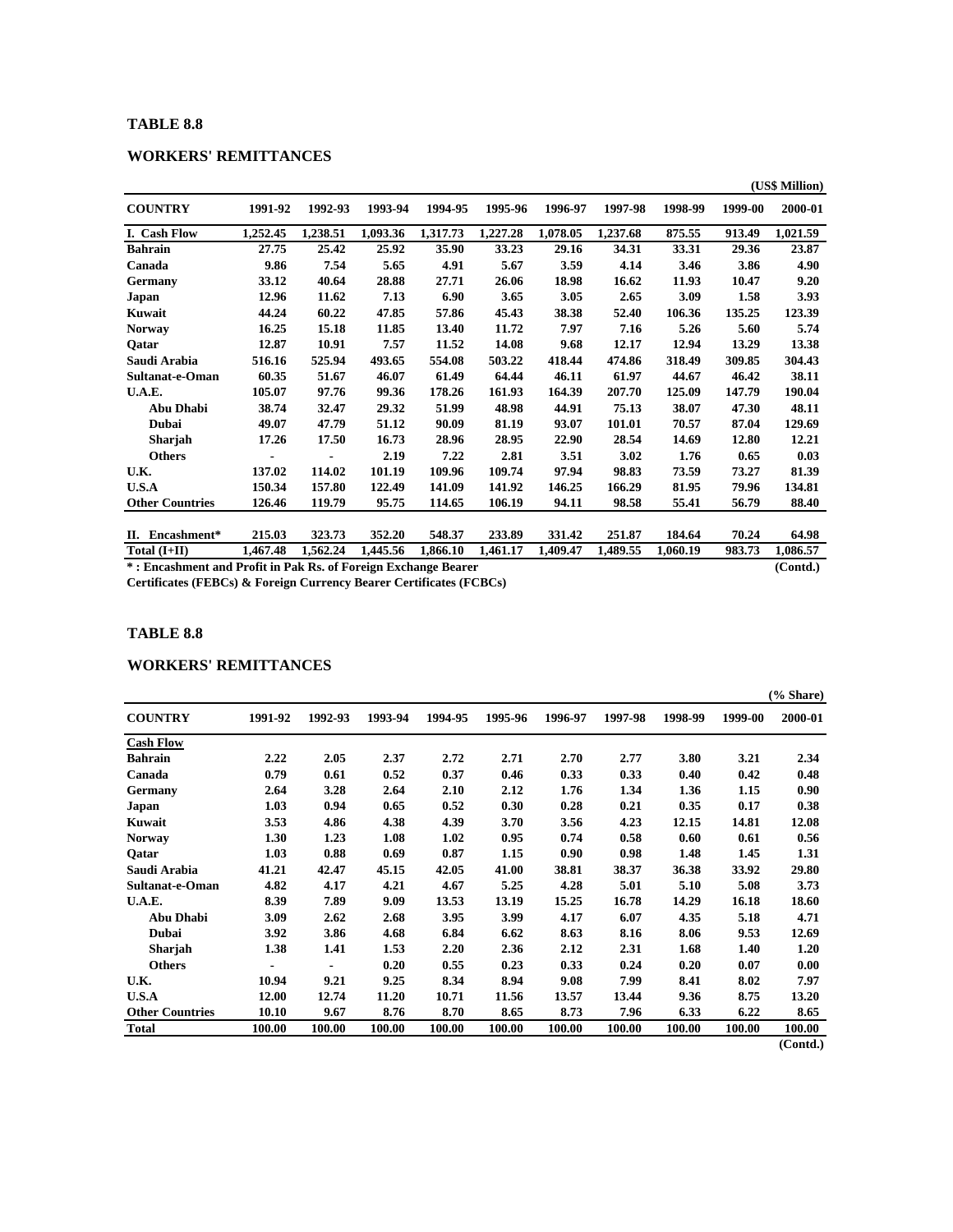### **WORKERS' REMITTANCES**

|                        |          |          |          |          |          |          | (US \$ Million) |
|------------------------|----------|----------|----------|----------|----------|----------|-----------------|
| <b>COUNTRY</b>         | 2001-02  | 2002-03  | 2003-04  | 2004-05  | 2005-06  | 2006-07  | 2007-08         |
| I. Cash Flow           | 2,340.79 | 4,190.73 | 3,826.16 | 4,152.29 | 4,588.03 | 5,490.97 | 6,448.84        |
| <b>Bahrain</b>         | 39.58    | 71.46    | 80.55    | 91.22    | 100.57   | 136.28   | 140.51          |
| Canada                 | 20.52    | 15.19    | 22.90    | 48.49    | 81.71    | 87.20    | 100.62          |
| <b>Germany</b>         | 13.44    | 26.87    | 46.52    | 53.84    | 59.03    | 76.87    | 73.33           |
| Japan                  | 5.97     | 8.14     | 5.28     | 6.51     | 6.63     | 4.26     | 4.75            |
| Kuwait                 | 89.66    | 221.23   | 177.01   | 214.78   | 246.75   | 288.71   | 384.58          |
| <b>Norway</b>          | 6.55     | 8.89     | 10.19    | 18.30    | 16.82    | 22.04    | 28.78           |
| Qatar                  | 31.87    | 87.68    | 88.69    | 86.86    | 118.69   | 170.65   | 233.36          |
| Saudi Arabia           | 376.34   | 580.76   | 565.29   | 627.19   | 750.44   | 1,023.56 | 1,251.32        |
| Oman                   | 63.18    | 93.65    | 105.29   | 119.28   | 130.45   | 161.69   | 224.94          |
| U.A.E.                 | 469.49   | 837.87   | 597.48   | 712.61   | 716.30   | 866.49   | 1,090.30        |
| <b>Abu Dhabi</b>       | 103.72   | 212.37   | 114.92   | 152.51   | 147.89   | 200.40   | 298.80          |
| Dubai                  | 331.47   | 581.09   | 447.49   | 532.93   | 540.24   | 635.60   | 761.24          |
| Sharjah                | 34.05    | 42.60    | 34.61    | 26.17    | 26.87    | 28.86    | 28.58           |
| <b>Others</b>          | 0.25     | 1.81     | 0.46     | 1.00     | 1.30     | 1.63     | 1.68            |
| U.K.                   | 151.93   | 273.83   | 333.94   | 371.86   | 438.65   | 430.04   | 458.87          |
| U.S.A                  | 778.98   | 1,237.52 | 1,225.09 | 1,294.08 | 1,242.49 | 1,459.64 | 1,762.03        |
| <b>Other Countries</b> | 293.28   | 727.64   | 567.93   | 507.27   | 679.50   | 763.54   | 695.45          |
| Il Encashment*         | 48.26    | 46.12    | 45.42    | 16.50    | 12.09    | 2.68     | 2.40            |
| Total $(I+II)$         | 2,389.05 | 4,236.85 | 3,871.58 | 4,168.79 | 4,600.12 | 5,493.65 | 6,451.24        |

**\* : Encashment and Profit in Pak Rs. of Foreign Exchange Bearer Source: State Bank of Pakistan**

**Certificates (FEBCs) & Foreign Currency Bearer Certificates (FCBCs)**

### **TABLE 8.8**

#### **WORKERS' REMITTANCES**

|                        |         |         |         |         |         |         | (% Share) |
|------------------------|---------|---------|---------|---------|---------|---------|-----------|
| <b>COUNTRY</b>         | 2001-02 | 2002-03 | 2003-04 | 2004-05 | 2005-06 | 2006-07 | 2007-08   |
| <b>Cash Flow</b>       |         |         |         |         |         |         |           |
| <b>Bahrain</b>         | 1.69    | 1.71    | 2.11    | 2.20    | 2.19    | 2.48    | 2.18      |
| Canada                 | 0.88    | 0.36    | 0.60    | 1.17    | 1.78    | 1.59    | 1.56      |
| Germany                | 0.57    | 0.64    | 1.22    | 1.30    | 1.29    | 1.40    | 1.14      |
| Japan                  | 0.26    | 0.19    | 0.14    | 0.16    | 0.14    | 0.08    | 0.07      |
| Kuwait                 | 3.83    | 5.28    | 4.63    | 5.17    | 5.38    | 5.26    | 5.96      |
| <b>Norway</b>          | 0.28    | 0.21    | 0.27    | 0.44    | 0.37    | 0.40    | 0.45      |
| Qatar                  | 1.36    | 2.09    | 2.32    | 2.09    | 2.59    | 3.11    | 3.62      |
| Saudi Arabia           | 16.08   | 13.86   | 14.77   | 15.10   | 16.36   | 18.64   | 19.40     |
| Oman                   | 2.70    | 2.23    | 2.75    | 2.87    | 2.84    | 2.94    | 3.49      |
| U.A.E.                 | 20.06   | 19.99   | 15.62   | 17.16   | 15.61   | 15.78   | 16.91     |
| <b>Abu Dhabi</b>       | 4.43    | 5.07    | 3.00    | 3.67    | 3.22    | 3.65    | 4.63      |
| Dubai                  | 14.16   | 13.87   | 11.70   | 12.83   | 11.77   | 11.58   | 11.80     |
| Sharjah                | 1.45    | 1.02    | 0.90    | 0.63    | 0.59    | 0.53    | 0.44      |
| <b>Others</b>          | 0.01    | 0.04    | 0.01    | 0.02    | 0.03    | 0.03    | 0.03      |
| U.K.                   | 6.49    | 6.53    | 8.73    | 8.96    | 9.56    | 7.83    | 7.12      |
| U.S.A                  | 33.28   | 29.53   | 32.02   | 31.17   | 27.08   | 26.58   | 27.32     |
| <b>Other Countries</b> | 12.53   | 17.36   | 14.84   | 12.22   | 14.81   | 13.91   | 10.78     |
| <b>Total</b>           | 100.00  | 100.00  | 100.00  | 100.00  | 100.00  | 100.00  | 100.00    |

**Source: State Bank of Pakistan**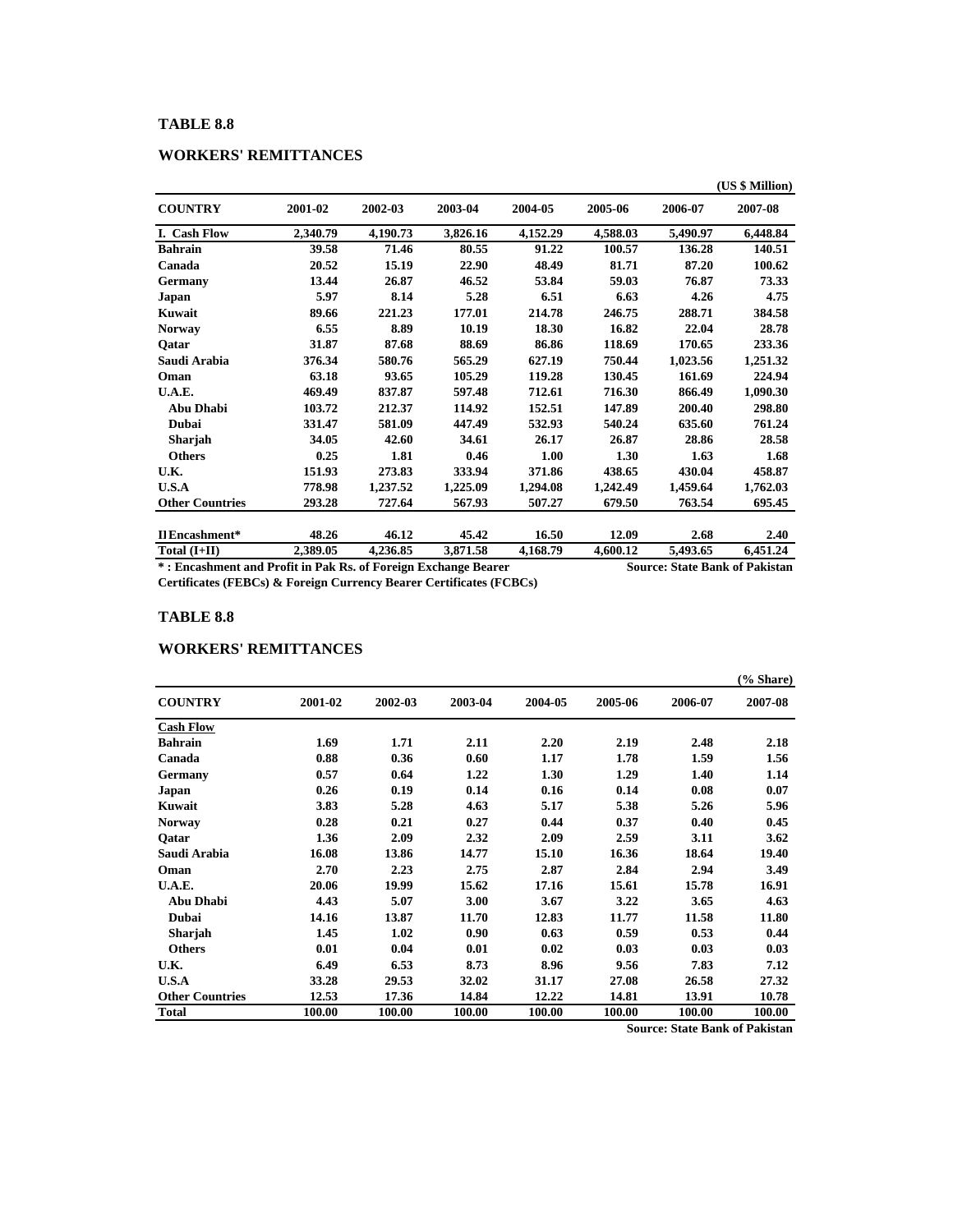### **WORKERS' REMITTANCES**

|                        |         |         |          |         | (US \$ Million)   |
|------------------------|---------|---------|----------|---------|-------------------|
| <b>COUNTRY</b>         | 2008-09 | 2009-10 | 2010-11  |         | <b>July-March</b> |
|                        |         |         |          | 2010-11 | 2011-12           |
| I. Cash Flow           | 7810.95 | 8904.93 | 11200.90 | 8016.13 | 9735.56           |
| <b>Bahrain</b>         | 153.27  | 151.35  | 167.29   | 121.59  | 149.63            |
| Canada                 | 79.07   | 115.12  | 184.62   | 141.79  | 133.77            |
| <b>Germany</b>         | 100.71  | 81.21   | 106.64   | 79.57   | 67.24             |
| Japan                  | 5.10    | 5.68    | 8.13     | 5.38    | 7.41              |
| Kuwait                 | 432.05  | 445.09  | 495.19   | 353.91  | 431.98            |
| <b>Norway</b>          | 24.94   | 34.68   | 36.99    | 28.04   | 29.71             |
| Qatar                  | 339.51  | 354.15  | 306.11   | 226.86  | 235.81            |
| Saudi Arabia           | 1559.56 | 1917.66 | 2670.07  | 1822.00 | 2655.38           |
| Oman                   | 277.82  | 287.27  | 337.59   | 245.76  | 281.97            |
| U.A.E.                 | 1688.59 | 2038.57 | 2597.74  | 1859.28 | 2140.91           |
| Abu Dhabi              | 669.40  | 1130.32 | 1328.82  | 961.04  | 992.97            |
| <b>Dubai</b>           | 970.42  | 851.59  | 1201.15  | 847.82  | 1094.06           |
| Sharjah                | 47.84   | 54.55   | 63.77    | 47.60   | 51.72             |
| <b>Others</b>          | 0.93    | 2.11    | 4.00     | 2.82    | 2.16              |
| U.K.                   | 605.59  | 876.38  | 1199.67  | 879.53  | 1131.81           |
| U.S.A                  | 1735.87 | 1771.19 | 2068.67  | 1491.05 | 1724.27           |
| <b>Other Countries</b> | 808.87  | 826.58  | 1022.19  | 761.37  | 745.67            |
| Il Encashment*         | 0.48    | 1.02    | 0.07     | 0.05    |                   |
| Total $(I+II)$         | 7811.43 | 8905.95 | 11200.97 | 8016.18 | 9735.56           |
|                        |         |         |          |         |                   |

**\* : Encashment and Profit in Pak Rs. of Foreign Exchange Bearer Source: State Bank of Pakistan**

**Certificates (FEBCs) & Foreign Currency Bearer Certificates (FCBCs)**

### **TABLE 8.8**

#### **WORKERS' REMITTANCES**

|                        |         |         |         |         | (% Share)         |
|------------------------|---------|---------|---------|---------|-------------------|
| <b>COUNTRY</b>         | 2008-09 | 2009-10 | 2010-11 |         | <b>July-March</b> |
|                        |         |         |         | 2010-11 | 2011-12           |
| <b>Cash Flow</b>       |         |         |         |         |                   |
| <b>Bahrain</b>         | 1.96    | 1.70    | 1.49    | 1.52    | 1.54              |
| Canada                 | 1.01    | 1.29    | 1.65    | 1.77    | 1.37              |
| Germany                | 1.29    | 0.91    | 0.95    | 0.99    | 0.69              |
| Japan                  | 0.07    | 0.06    | 0.07    | 0.07    | 0.08              |
| Kuwait                 | 5.53    | 5.00    | 4.42    | 4.41    | 4.44              |
| <b>Norway</b>          | 0.32    | 0.39    | 0.33    | 0.35    | 0.31              |
| Qatar                  | 4.35    | 3.98    | 2.73    | 2.83    | 2.42              |
| Saudi Arabia           | 19.97   | 21.53   | 23.84   | 22.73   | 27.28             |
| Oman                   | 3.56    | 3.23    | 3.01    | 3.07    | 2.90              |
| U.A.E.                 | 21.62   | 22.89   | 23.19   | 23.19   | 21.99             |
| <b>Abu Dhabi</b>       | 8.57    | 12.69   | 11.86   | 11.99   | 10.20             |
| <b>Dubai</b>           | 12.42   | 9.56    | 10.72   | 10.58   | 11.24             |
| <b>Sharjah</b>         | 0.61    | 0.61    | 0.57    | 0.59    | 0.53              |
| <b>Others</b>          | 0.01    | 0.02    | 0.04    | 0.04    | 0.02              |
| U.K.                   | 7.75    | 9.84    | 10.71   | 10.97   | 11.63             |
| U.S.A                  | 22.22   | 19.89   | 18.47   | 18.60   | 17.71             |
| <b>Other Countries</b> | 10.36   | 9.28    | 9.13    | 9.50    | 7.66              |
| <b>Total</b>           | 100.00  | 100.00  | 100.00  | 100.00  | 100.00            |

**Source: State Bank of Pakistan**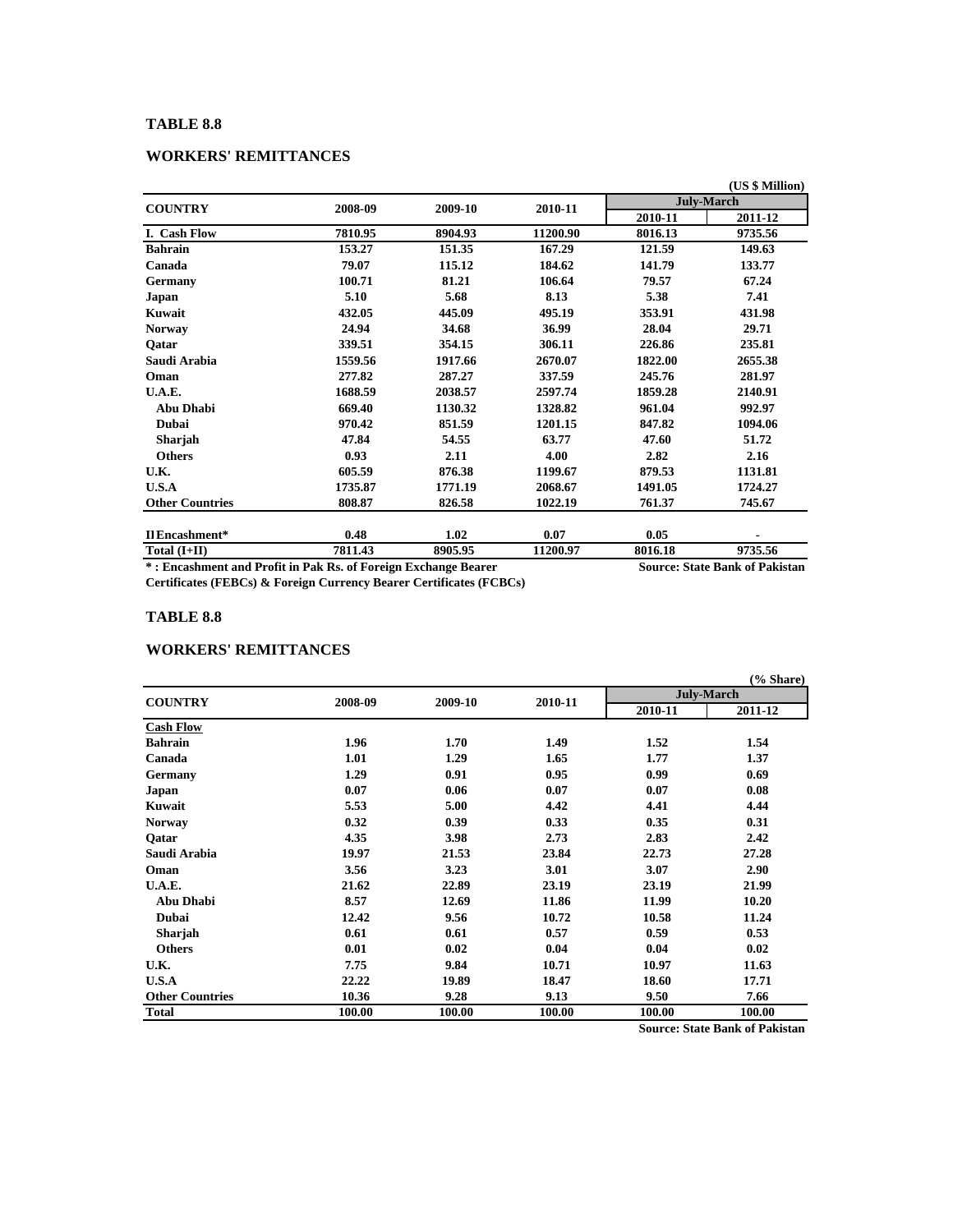### **TABLE 8.9 GOLD AND CASH FOREIGN EXCHANGE RESERVES HELD AND CONTROLLED BY STATE BANK OF PAKISTAN**

**\* : Last day of the month. \*\* : December 2005 Source: State Bank of Pakistan**

**( US \$ Million)**

**(1) : Gold exclude unsettled claims of Gold on RBI**

**(2) : Cash includes Sinking fund, Foreign currencies cash holdings and excludes unsettled claims on RBI**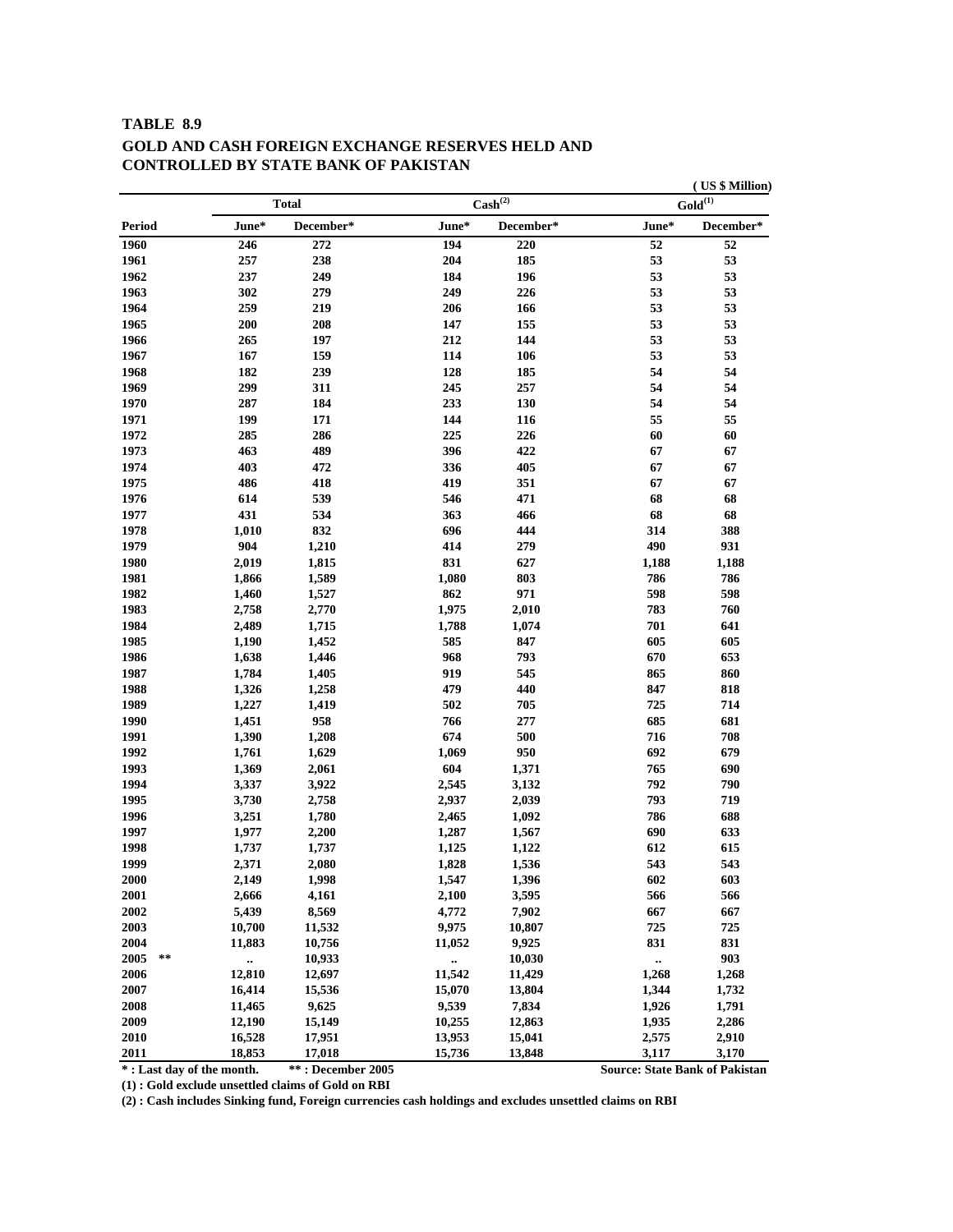**EXCHANGE RATE POSITION (Pakistan Rupees in Terms of One Unit of Foreign Currency)**

|                          |                  |                |                |          |          |          | (Average During the Year) |          |               |          |                |          |
|--------------------------|------------------|----------------|----------------|----------|----------|----------|---------------------------|----------|---------------|----------|----------------|----------|
| Country                  | Currency         | 1991-92        | 1992-93        | 1993-94  | 1994-95  | 1995-96  | 1996-97                   | 1997-98  | 1998-99       | 1999-00  | 2000-01        | 2001-02  |
|                          |                  |                |                |          |          |          |                           |          |               |          |                |          |
| Australia                | <b>Dollar</b>    | 19.1123        | 18.2623        | 20.8851  | 22.9083  | 25.4912  | 30.5300                   | 29.3472  | 29.3962       | 32.5665  | 31.3747        | 32.1607  |
| Austria                  | <b>Schilling</b> | 2.1433         | 3.3550         | 2.5433   | 2.9358   | 3.2639   | 3.4694                    | 3.4242   | 3.8557        | 3.7715   | 3.7942         | 3.9960   |
| <b>Bangladesh</b>        | Taka             | 0.6518         | 0.6628         | 0.7536   | 0.7673   | 0.8204   | 0.9128                    | 0.9513   | 0.9686        | 1.0285   | 1.0794         | 1.0826   |
| <b>Belgium</b>           | Franc            | 0.7327         | 0.8061         | 0.8559   | 1.0045   | 1.1185   | 1.1854                    | 1.1683   | 1.2952        | 1.2866   | 1.2934         | 1.3633   |
| Canada                   | <b>Dollar</b>    | 21.3864        | 20.7982        | 22.5554  | 22.3750  | 24.6581  | 28.5449                   | 30.4828  | 31.0445       | 35.1611  | 38.4434        | 39.1719  |
| China                    | Yuan             | 4.5781         | 4.5996         | 4.3316   | 3.6803   | 4.0354   | 4.6988                    | 5.2154   | 5.6548        | 6.2470   | 7.0601         | 7.4149   |
| <b>Denmark</b>           | <b>Krone</b>     | 3.8958         | 4.3059         | 4.5298   | 5.2534   | 5.9354   | 6.3775                    | 6.3310   | 7.0348        | 6.9724   | 6.9916         | 7.3987   |
|                          |                  |                |                |          |          |          |                           |          |               |          |                |          |
| <b>France</b>            | Franc            | 4.4402         | 4.8939         | 5.2027   | 5.9623   | 6.6921   | 7.2196                    | 7.1856   | 7.9685        | 7.9156   | 7.9536         | 8.3867   |
| <b>Germany</b>           | <b>Mark</b>      | 15.0838        | 16.5751        | 17.9039  | 20.6804  | 22.9718  | 24.4163                   | 24.0995  | 26.7081       | 26.5372  | 26.6543        | 28.1084  |
| Holland                  | Guilder          | 13.3928        | 14.7394        | 15.9401  | 18.4547  | 20.5247  | 21.7451                   | 21.3938  | 23.7008       | 23.5571  | 23.6655        | 24.9556  |
| <b>Hong Kong</b>         | <b>Dollar</b>    | 3.2047         | 3.3574         | 3.9011   | 3.9902   | 4.3345   | 5.0391                    | 5.5762   | 6.0440        | 6.6573   | 7.4906         | 7.8720   |
| India                    | <b>Rupee</b>     | 0.9611         | 0.9405         | 0.9609   | 0.9814   | 0.9783   | 1.0894                    | 1.1285   | 1.0935        | 1.1862   | 1.2529         | 1.2787   |
| Iran                     | Rial             | 0.3699         | 0.3507         | 0.0179   | 0.0176   | 0.0192   | 0.0225                    | 0.0246   | 0.0266        | 0.0295   | 0.0332         | 0.0307   |
| <b>Italy</b>             | Lira             | 0.0201         | 0.0190         | 0.0185   | 0.0198   | 0.0212   | 0.0250                    | 0.0246   | 0.0271        | 0.0268   | 0.0269         | 0.0284   |
|                          |                  |                |                |          |          |          |                           |          |               |          |                |          |
| Japan                    | Yen              | 0.1896         | 0.2177         | 0.2843   | 0.3277   | 0.3281   | 0.3376                    | 0.3411   | 0.3797        | 0.4809   | 0.5109         | 0.4884   |
| Kuwait                   | <b>Dinar</b>     | 86.4030        | 87.2127        | 101.5740 | 104.3749 | 112.5264 | 129.6859                  | 141.7916 | 153.8993      | 169.4791 | 190.4592       | 200.7861 |
| <b>Malaysia</b>          | Ringgit          | 9.3259         | 10.1692        | 11.5288  | 12.1848  | 13.2905  | 15.5861                   | 12.5285  | 12.1327       | 13.6289  | 15.3871        | 16.1621  |
| <b>Nepal</b>             | <b>Rupee</b>     | 0.5832         | 0.5741         | 0.6121   | 0.6178   | 0.6102   | 0.6837                    | 0.7034   | 0.6858        | 0.7503   | 0.7893         | 0.8033   |
| <b>Norway</b>            | <b>Krone</b>     | 3.8505         | 4.0096         | 4.1305   | 4.6915   | 5.3528   | 6.0509                    | 5.8345   | 6.1371        | 6.3421   | 6.4483         | 7.0288   |
| <b>Singapore</b>         | <b>Dollar</b>    | 14.8944        | 15.9865        | 19.0212  | 21.2485  | 23.6411  | 27.4575                   | 27.0557  | 27.6043       | 30.5305  | 33.1605        | 33.9503  |
| Sri Lanka                | <b>Rupee</b>     | 0.5831         | 0.5660         | 0.6120   | 0.6201   | 0.6281   | 0.6823                    | 0.7038   | 0.6869        | 0.7144   | 0.7026         | 0.6624   |
|                          |                  |                |                |          |          |          |                           |          |               |          |                |          |
| Sweden                   | Krona            | 4.1506         | 3.9886         | 3.8009   | 4.1543   | 5.0484   | 5.5230                    | 5.5260   | 5.8006        | 6.0786   | 5.9379         | 5.9117   |
| <b>Switzerland Franc</b> |                  | 16.9154        | 18.3825        | 20.8077  | 24.7362  | 28.0734  | 28.8164                   | 29.3698  | 32.5174       | 32.5626  | 34.1098        | 37.1824  |
| S.Arabia                 | <b>Riyal</b>     | 6.6442         | 6.9407         | 8.0642   | 8.2475   | 9.0606   | 10.4440                   | 11.5178  | 12.4882       | 13.8125  | 15.5868        | 16.3792  |
| <b>Thailand</b>          | <b>Baht</b>      | 0.9626         | 1.0028         | 1.1567   | 1.2174   | 1.2176   | 1.2176                    | 1.1562   | 1.2313        | 1.3490   | 1.3438         | 1.4000   |
| <b>UAE</b>               | <b>Dirham</b>    | 6.7874         | 7.0923         | 8.2415   | 8.4214   | 9.2329   | 10.6639                   | 11.7623  | 12.7583       | 14.0979  | 15.9133        | 16.7231  |
| UK                       | Pound            | 43.7454        | 42.0315        | 45.1600  | 48.6951  | 51.9192  | 63.0683                   | 71.1450  | 76.8085       | 82.4937  | 84.7395        | 88.5691  |
| <b>USA</b>               | <b>Dollar</b>    | 24.8441        | 25.9598        | 30.1638  | 30.8517  | 33.5684  | 38.9936                   | 43.1958  | 46.7904       | 51.7709  | 58.4378        | 61.4258  |
|                          |                  |                |                |          |          |          |                           |          | $(50.0546)$ * |          |                |          |
| <b>EMU</b>               | Euro             | $\blacksquare$ | $\blacksquare$ |          |          |          | $\overline{a}$            |          |               |          | $\overline{a}$ | 54.9991  |
| <b>IMF</b>               | <b>SDR</b>       | 34.1379        | 35.6217        | 42.2162  | 46.1616  | 49.6416  | 55.2477                   | 58.4654  | 63.6850       | 70.1077  | 74.7760        | 78.0627  |
| *: Composite Rate        |                  |                |                |          |          |          |                           |          |               |          |                | (Contd.) |